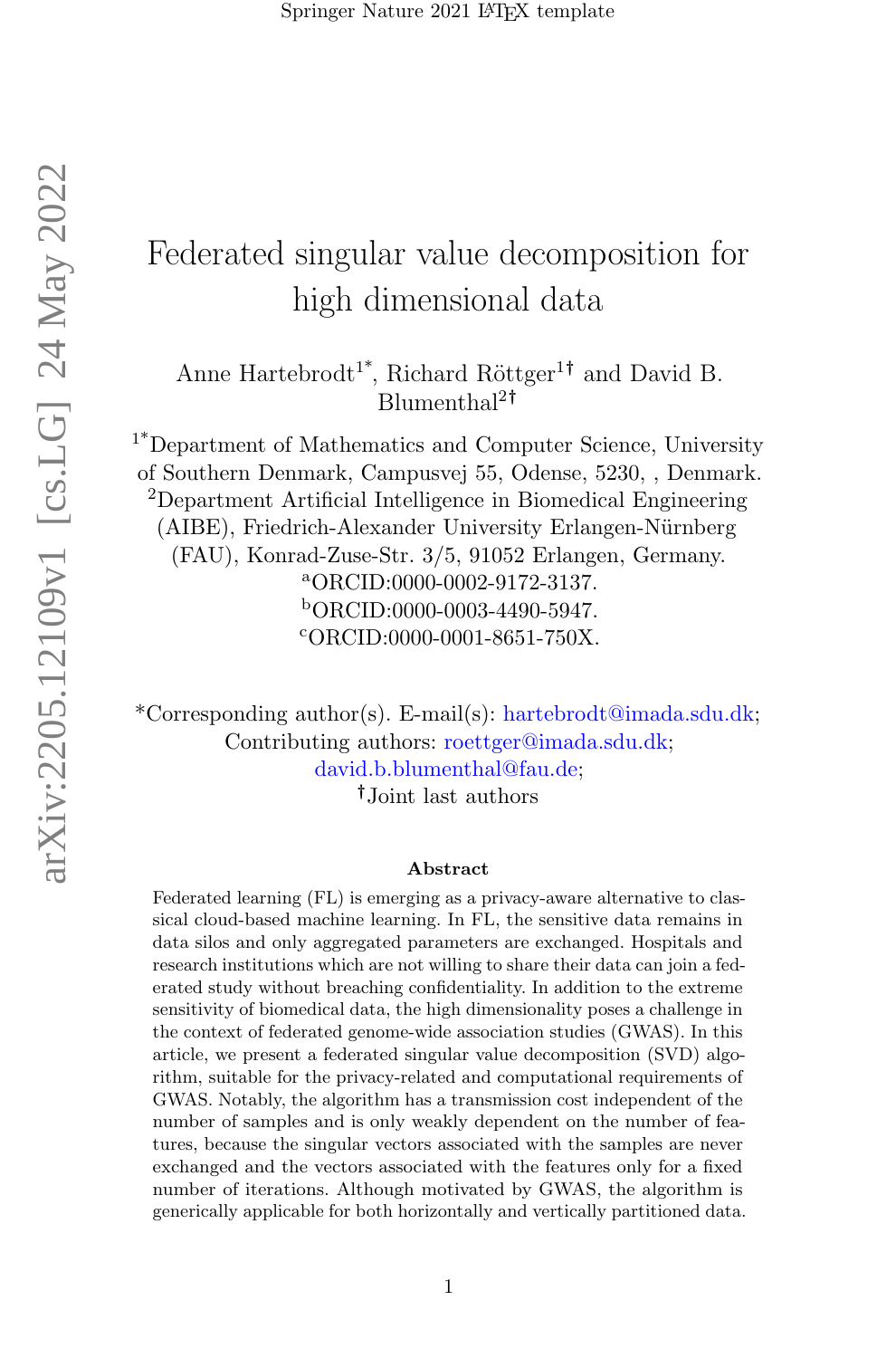## $\operatorname{Springer}$  Nature 2021 LATEX template

## 2 Federated singular value decomposition

Keywords: Singular value decomposition, Federated learning, Principal component analysis, Genome-wide association studies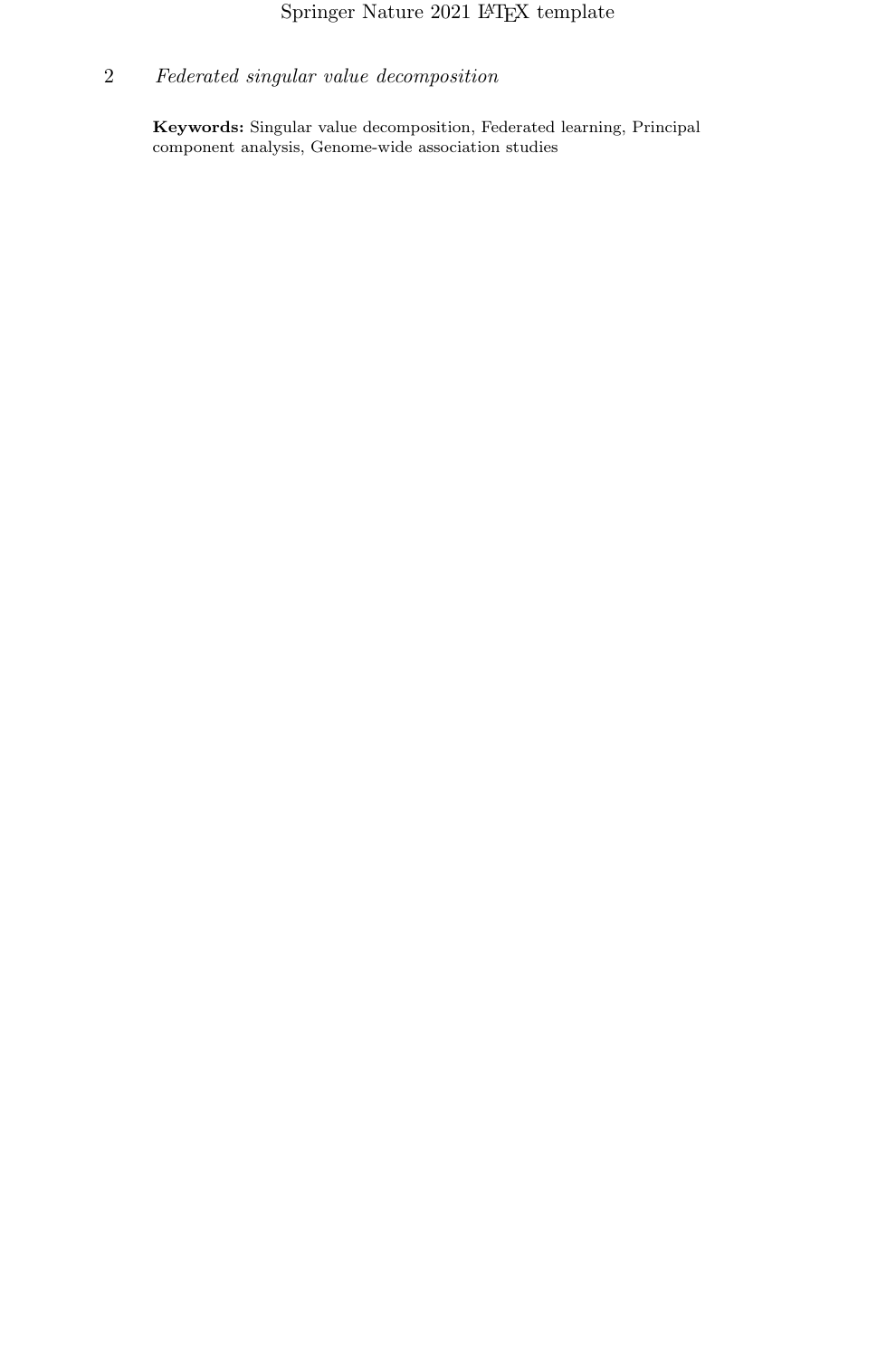## 1 Introduction

Federated learning (FL) has recently gained attention as a privacy-aware alternative to centralized computation. Unlike in centralized machine learning where the data is consolidated at a central server and a model is calculated on the combined data, in FL, the data remains at the data owners machine [\(Mothukuri et al,](#page-34-0) [2021\)](#page-34-0). Instead of the data, only model parameters are sent to the (untrusted) aggregator which combines the local models into a global model. No raw data is exchanged in FL. See Figure [1](#page-2-0) for a schematic comparison of centralized (cloud) learning and FL. In the cloud-based approach, data contributors send their private data to a central server where the model is computed and thereby lose agency over it.



<span id="page-2-0"></span>Fig. 1 Schematic comparison of traditional cloud base approaches (left) and federated learning (right).

FL is subdivided in cross-device and cross-silo FL. Cross-device FL assumes a high number of devices, such as mobile phones or sensors with limited compute power connected in a dynamic fashion, meaning clients are expected join and drop out during the learning process. Cross-silo FL has a lower number of participants which hold a larger amount of data, have higher compute power and are connected in a more static fashion. Clients are not expected to join and drop out during the learning process randomly [\(Kairouz et al,](#page-33-0) [2021\)](#page-33-0).

An attractive application case for cross-silo FL are genome-wide association studies (GWAS), which investigate the relationship of genetic variation with phenotypic traits on large cohorts [\(Visscher et al,](#page-35-0) [2017;](#page-35-0) [Tam et al,](#page-35-1) [2019\)](#page-35-1). Since genetic data are extremely sensitive, data holders cannot make it publicly available. The practical feasibility of using FL for GWAS has been demonstrated recently [\(Nasirigerdeh et al,](#page-34-1) [2020;](#page-34-1) [Cho et al,](#page-32-0) [2018\)](#page-32-0).

Since GWAS are often done on populations of mixed ancestry, cryptic population confounders should be controlled for before associating the genetic variants to the phenotypic trait of interest. The standard way for doing this is to compute the leading eigenvectors of the sample covariance matrix via principal component analysis (PCA), and to include these eigenvectors as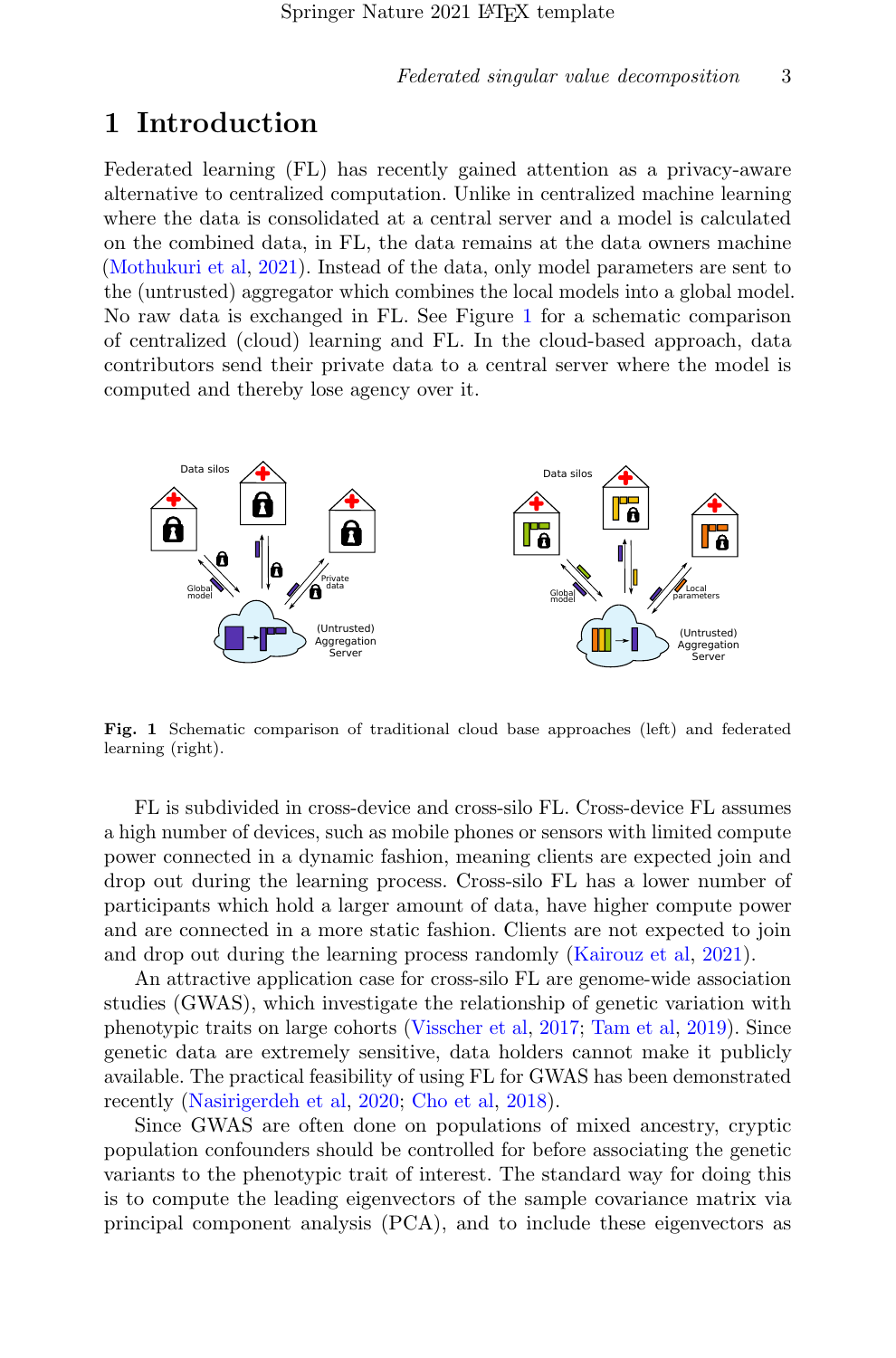confounding variables to the models used for the association tests [\(Price et al,](#page-34-2) [2006;](#page-34-2) [Galinsky et al,](#page-32-1) [2016\)](#page-32-1).

For federated GWAS, a PCA algorithm for vertically partitioned data is required for computing the eigenvectors (see Section [2](#page-5-0) for a detailed explanation). Although a few such algorithms are available [\(Kargupta et al,](#page-33-1) [2001;](#page-33-1) [Qi et al,](#page-34-3) [2003;](#page-34-3) [Guo et al,](#page-33-2) [2012;](#page-33-2) [Wu et al,](#page-35-2) [2018\)](#page-35-2), none of them is suitable for federated GWAS. More precisely, the algorithms reviewed by [Wu et al](#page-35-2) [\(2018\)](#page-35-2) use client-to-client communication and are therefore unsuitable for the star-like FL architectures used in GWAS, where relatively few data holders collaborate in a static setting. The algorithms presented by [Kargupta et al](#page-33-1) [\(2001\)](#page-33-1) and [Qi et al](#page-34-3) [\(2003\)](#page-34-3) rely on estimating a proxy covariance matrix and hence do not scale to large GWAS datasets, which often contain genetic variation data for hundreds of thousands of individuals. One of the few covariance free PCA algorithm suitable for a star-like architecture has been presented by [Guo et al](#page-33-2) [\(2012\)](#page-33-2). However, this algorithm broadcasts the complete first  $k-1$  sample eigenvectors to the aggregator, which constitutes a privacy leakage that should be avoided in federated GWAS [\(Nasirigerdeh et al,](#page-34-4) [2021\)](#page-34-4). [Cho et al](#page-32-0) [\(2018\)](#page-32-0) present a secure multiparty protocol for GWAS which includes PCA relying on householder reflections. The protocol includes three external parties and potential physical shipping of data. The setup is fundamentally different: the data holders are individuals who only have access to one record. They create secret shares which are processed by two computing parties.

In previous algorithms, including algorithms designed for horizontally partitioned data, such as described by [Balcan et al](#page-32-2) [\(2014\)](#page-32-2), the exchanged parameters scale with the number of genetic variants (features) in the data set as the feature eigenvectors are exchanged. At the scale of GWAS with several million genetic variants this is another challenge for the existing algorithms. Furthermore, due to the iterative nature of the algorithm, the process is prone to information leakage, a problem previously not investigated. More precisely, the feature eigenvector updates exchanged during the learning process can be used to compute the feature-covariance matrix given a sufficient number of iterations. This makes the algorithm equivalent with algorithms exchanging the entire covariance matrix in terms of disclosed information. The feature covariance matrix is a summary statistic over all samples, but due to its size contains a high amount of information and can be used to generate realistically looking samples. Therefore, the communication of the entire feature eigenvectors should also be avoided as far as possible.

Extrapolating from the shortcomings of existing approaches, we can state that, for federated GWAS, a PCA algorithm for vertically partitioned data is required that combines the following properties:

- The algorithm should be suitable for a star-like FL architecture, i. e., require only client-to-aggregator but no client-to-client communication.
- The algorithm should not rely on computing or approximating the covariance matrix.
- The algorithm should be communication efficient.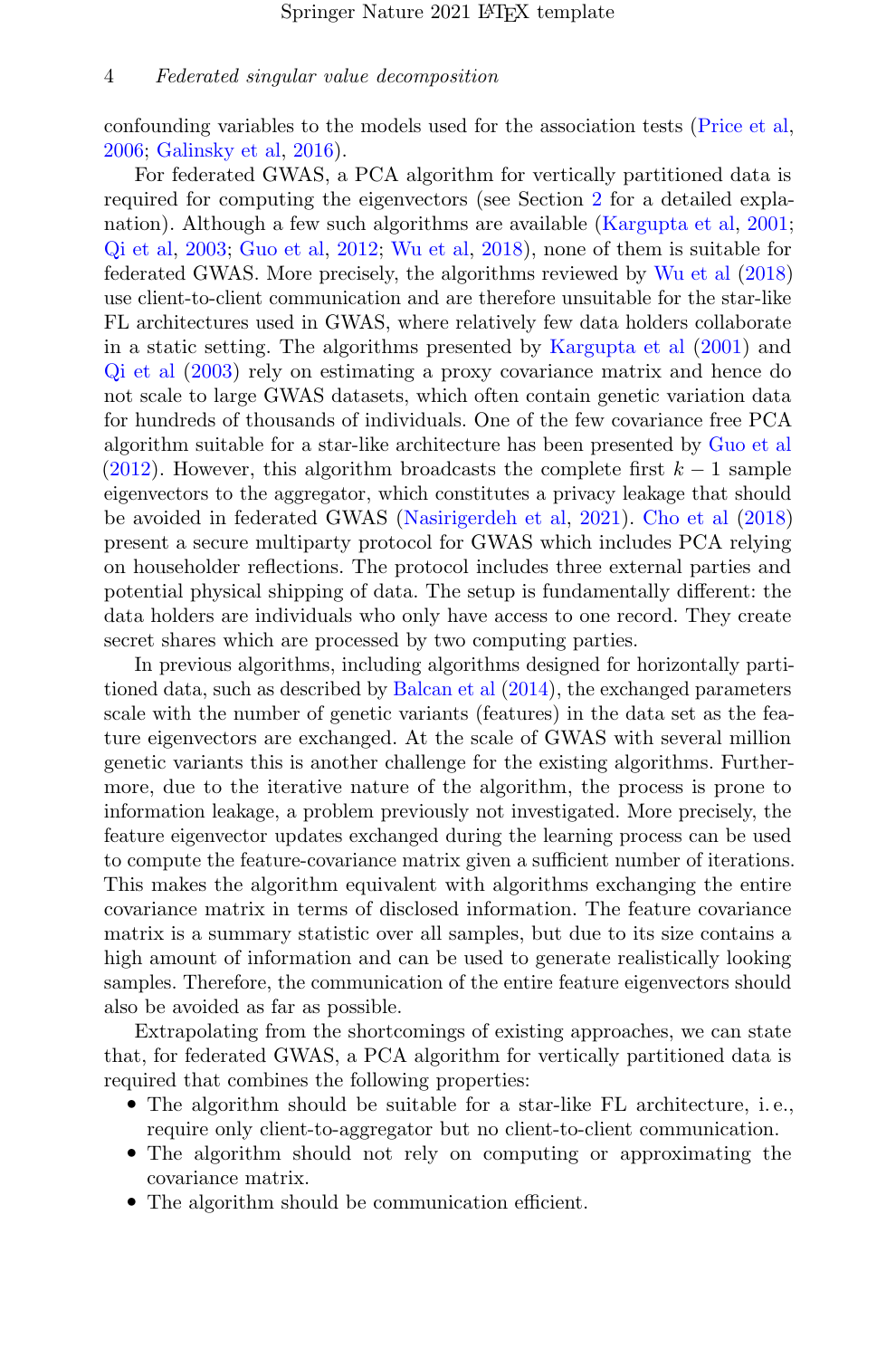• The algorithm should avoid the communication of the sample eigenvectors and reduce the communication of the feature eigenvectors.

In this paper, we present the first algorithm that combines all of these desirable properties and can hence be used for federated GWAS (and all other applications where these properties are required). We prove that our algorithm is equivalent to centralized vertical subspace iteration  $(Halko et al, 2011)$  $(Halko et al, 2011)$  $(Halko et al, 2011)$  a state-of-the-art centralized, covariance-free SVD algorithm— and therefore generically applicable to any kind of data. Thereby, we show that the notion of "horizontally" and "vertically" partitioned data are irrelevant for SVD. Furthermore, we apply two strategies to make the algorithm more communication efficient, both in terms of communication rounds and transmitted data volume. More specifically, we employ approximate PCA [\(Balcan et al,](#page-32-2) [2014\)](#page-32-2) and randomized PCA [\(Halko et al,](#page-33-3) [2011\)](#page-33-3). We show in an empirical evaluation that the eigenvectors computed by our approaches converge to the centrally computed eigenvectors after sufficiently many iterations. In sum, the article contains the following main contributions:

- We present the first federated PCA algorithm for vertically partitioned data which meets the requirements that apply in federated GWAS settings.
- We prove that our algorithm is equivalent to centralized power iteration and show that it exhibits an excellent convergence behavior in practice.
- This algorithm is generically applicable for federated singular value decomposition on both "horizontally" and "vertically" partitioned data.

This article is an extended and consolidated version of a previous conference publication [\(Hartebrodt et al,](#page-33-4) [2021\)](#page-33-4) with the following additional contributions: a demonstration how iterative leakage can pose a problem for federated power iteration; a further reduction in transmission cost, and increase in privacy, due to the use of randomized PCA; a data dependent speedup due to the use of approximate PCA. The remainder of this paper is organized as follows: In Section [2,](#page-5-0) we introduce concepts and notations that are used throughout the paper. In Section [3,](#page-10-0) we discuss related work. In Section [4,](#page-13-0) we describe the proposed algorithms. We then describe how to extract the covariance matrix from the updates in Section [5.](#page-22-0) In Section [6,](#page-25-0) we report the results of the experiments. Section [7](#page-31-0) concludes the paper.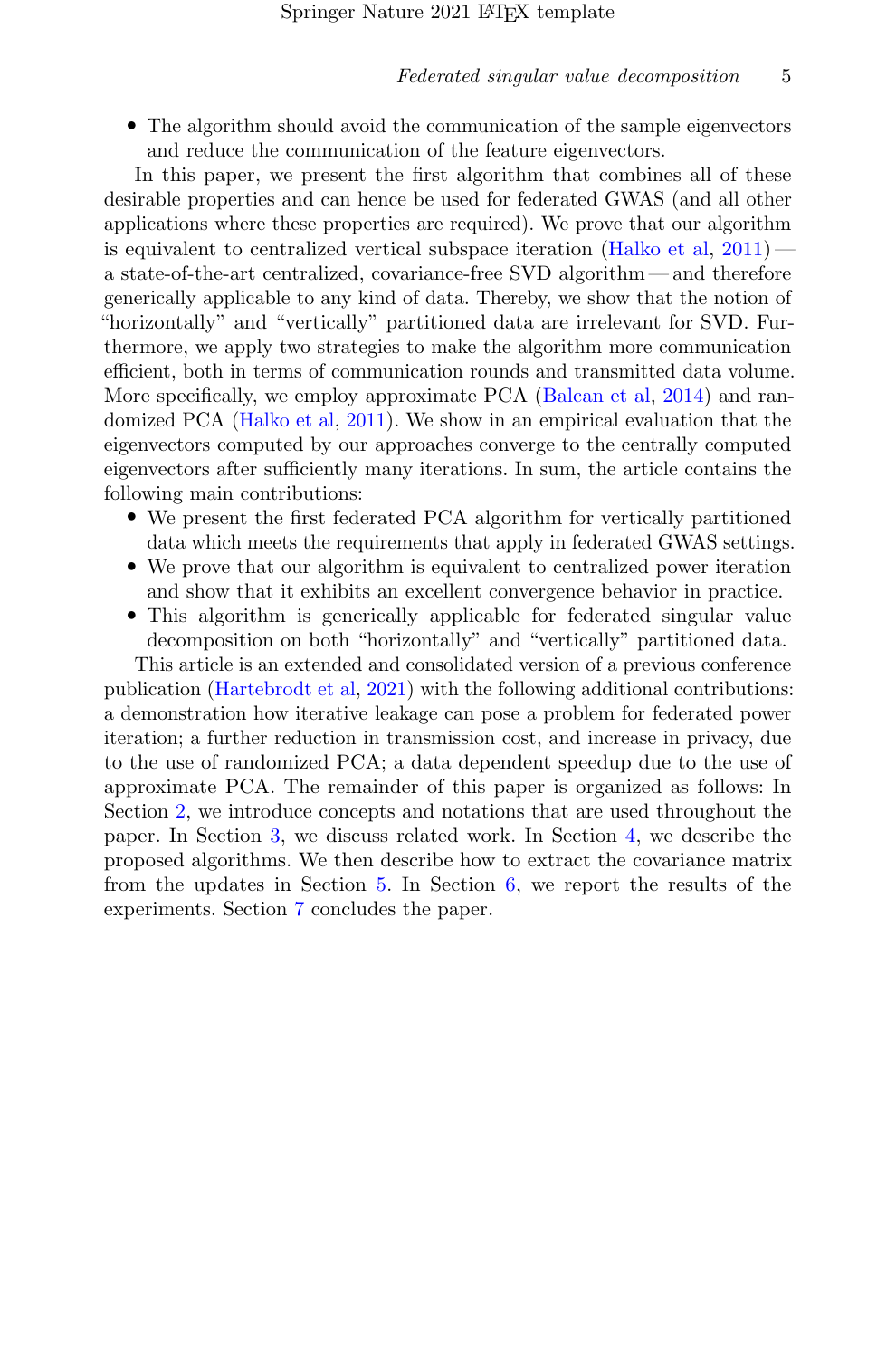## <span id="page-5-0"></span>2 Preliminaries

### 2.1 Federated learning and employed data model

Typically, a star-like client-aggregator architecture is used in biomedical federated solutions [\(Steed and Fradinho Duarte de Oliveira,](#page-35-3) [2010;](#page-35-3) [Nasirigerdeh et al,](#page-34-1) [2020\)](#page-34-1), with the data holders acting as clients. The data sets at the client sites will be called *local data sets* and the parameters or models learned using this data will be called local parameters or local models, while the final aggregated model will be called *pooled model*. The optimal result of the pooled model is achieved when it equals the result of the conventional model calculated on all data, which we call the global model.

In federated settings, the data can be distributed in several ways. Either the clients observe a full set of variables for a subset of the samples (horizontal partitioning) or they have a partial set of variables for all samples (vertical partitioning) (Rodríguez et al,  $2017$ ; [Wu et al,](#page-35-2)  $2018$ ). In this paper, we assume that we are given a global data matrix  $\mathbf{A} \in \mathbb{R}^{m \times n}$ , where m is the number of features (genetic variants, in the context of GWAS) and  $n$  is the overall number of samples. The data is split across S local sites as  $\mathbf{A} = [\mathbf{A}^1 \dots \mathbf{A}^s \dots \mathbf{A}^S],$ where  $\mathbf{A}^s \in \mathbb{R}^{m \times n^s}$  and  $n^s$  denotes the number of samples available at site s. From a semantic point of view, the partitioning is hence horizontal, since the samples are distributed over the local sites. However, from a technical point of view, the partitioning is vertical, since the samples correspond to the columns of A. The reason for this rather unintuitive setup is that, when using PCA for GWAS, samples are treated as features, as detailed in the following paragraphs.

### 2.2 Principal component analysis and singular value decomposition

Given a data matrix  $\mathbf{A} \in \mathbb{R}^{m \times n}$ , the PCA is the decomposition of the covariance matrix  $M = A^{\top} A \in \mathbb{R}^{n \times n}$  into  $M = V \Sigma V^{\top}$ .  $\Sigma \in \mathbb{R}^{n \times n}$  is a diagonal matrix containing the eigenvalues  $(\sigma_i)_{i=1}^n$  of **M** in non-increasing order, and **V**  $\in \mathbb{R}^{n \times n}$ is the corresponding matrix of eigenvectors [\(Jolliffe,](#page-33-5) [2002\)](#page-33-5). Singular value decomposition (SVD) is closely related to PCA and an extension of PCA to non-square matrices. Many of the PCA algorithms actually call SVD to do the actual computation, because it is more efficient. Given a data matrix  $\mathbf{A} \in \mathbb{R}^{m \times n}$ , the SVD is its decomposition into  $\mathbf{A} = \mathbf{U} \Sigma \mathbf{V}^{\top}$ . The matrices U and V are the left and right singular vector matrices. Usually, one is only interested in the top k eigenvalues and corresponding eigenvectors. Since  $k$  is arbitrary but fixed throughout this paper, we let  $\mathbf{G} \in \mathbb{R}^{n \times k}$  and  $\mathbf{H} \in \mathbb{R}^{m \times k}$  denote these first k eigenvectors (i.e., **G** corresponds to the first k columns of **V**). **G** is typically used to obtain a low-dimensional representation  $\mathbf{A} \mapsto \mathbf{A}\mathbf{G} \in \mathbb{R}^{m \times k}$  of the data matrix A, which can then be used for downstream data analysis tasks. This, however, is not the way PCA is used in GWAS, as we will explain next.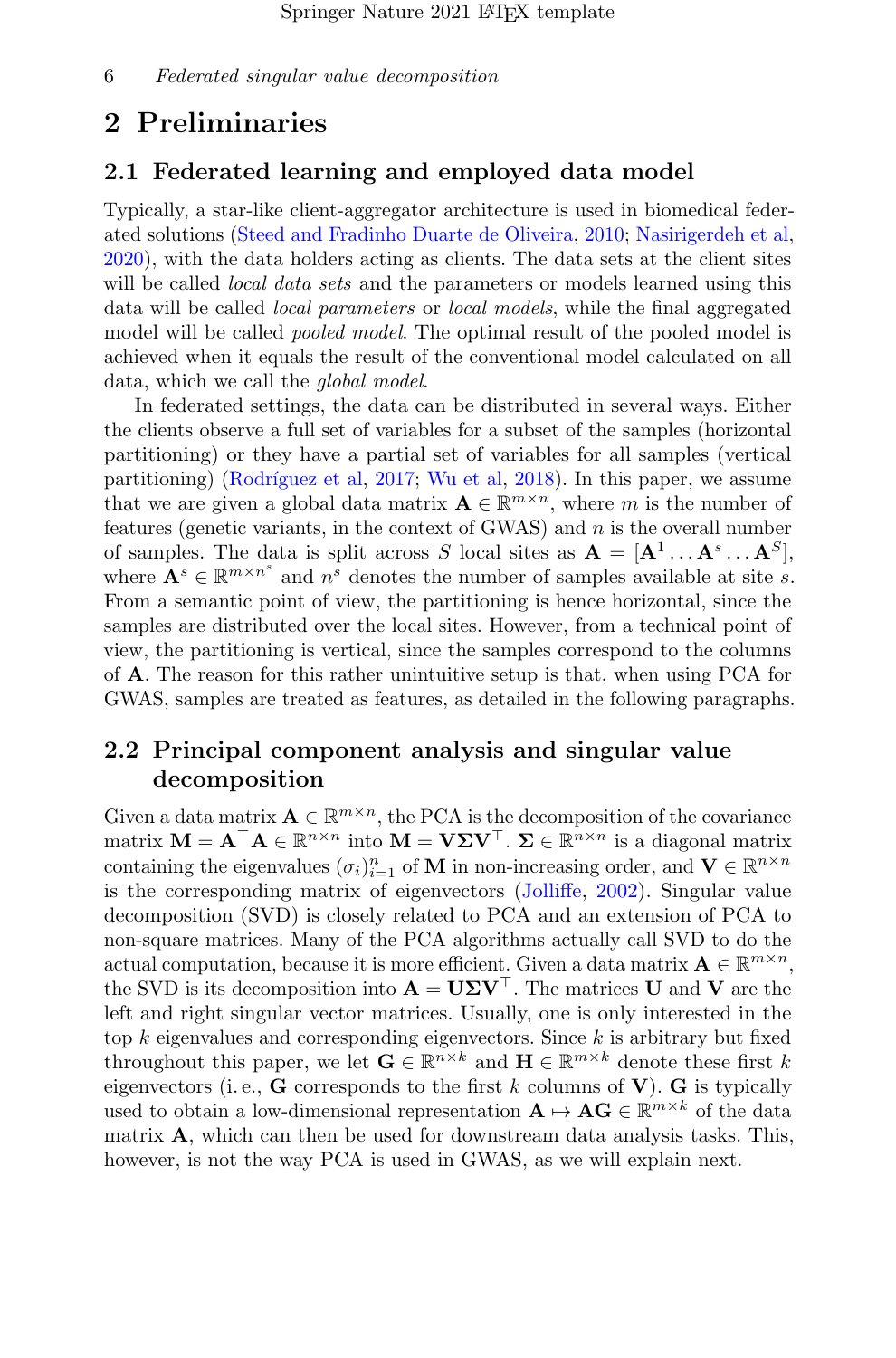#### 2.3 Genome-wide association studies

The genome stores hereditary information that controls the phenotype of an individual in interplay with the environment. The genetic information is stored in the DNA encoded as a sequence of bases  $(A, T, C, G)$ , the positions are called loci. If we observe two or more possible bases at a specific locus in a population, we call this locus a single nucleotide polymorphism (SNP). The predominant base in a population is called the major allele; bases at lower frequency are called minor alleles [\(Tam et al,](#page-35-1) [2019\)](#page-35-1).

Genome wide association studies seek to identify SNPs that are linked to a specific phenotype [\(Visscher et al,](#page-35-0) [2017;](#page-35-0) [Tam et al,](#page-35-1) [2019\)](#page-35-1). Phenotypes of interest can for example be the presence or absence of diseases, or quantitative traits such as height or body mass index. The SNPs for a large cohort of individuals are tested for association with the trait of interest. Typically, simple models such as linear or logistic regression are used for this [\(Visscher et al,](#page-35-0) [2017;](#page-35-0) [Nasirigerdeh et al,](#page-34-1) [2020\)](#page-34-1). The input to a GWAS is an *n*-dimensional phenotype vector **y**, a matrix of SNPs  $A \in \mathbb{R}^{m \times n}$ , and confounding factors such as age or sex, given as column vectors  $\mathbf{x}_r \in \mathbb{R}^n$ . The SNPs are encoded as categorical values between 0 and 2, representing the number of minor alleles observed in the individual at the respective position. Each SNP  $l \in [m]$  is tested in an individual association test

$$
\mathbf{y} \sim \beta_0 + \beta_1 \cdot \mathbf{A}_{l,\bullet}^{\top} + \sum_{r=1}^{R} \beta_{r+1} \cdot \mathbf{x}_r + \epsilon,
$$
 (1)

where  $\mathbf{A}_{l,\bullet}$  denotes the  $l^{\text{th}}$  row of  $\mathbf{A}$ .

### 2.4 Principal component analysis for genome-wide association studies

Confounding factors such as ancestry and population substructure can alter the outcome of an association test and create false hits if not properly controlled for [\(Tam et al,](#page-35-1) [2019\)](#page-35-1). PCA has emerged as a popular strategy to infer population substructure and a SMPC based protocol has been presented by [\(Cho et al,](#page-32-0) [2018\)](#page-32-0). More precisely, the first k (usually  $k = 10$ ) eigenvectors  $\mathbf{G} = [\mathbf{g}_1 \dots \mathbf{g}_k] \in$  $\mathbb{R}^{n \times k}$  of the sample covariance matrix  $\mathbf{A}^{\top} \mathbf{A}$  are included into the association test as covariates [\(Galinsky et al,](#page-32-1) [2016;](#page-32-1) [Price et al,](#page-34-2) [2006\)](#page-34-2):

$$
\mathbf{y} \sim \beta_0 + \beta_1 \cdot \mathbf{A}_{l,\bullet}^{\top} + \sum_{r=1}^{R} \beta_{r+1} \cdot \mathbf{x}_r + \sum_{i=1}^{k} \beta_{i+R+1} \cdot \mathbf{g}_i + \epsilon
$$
 (2)

In federated GWAS, each local site s needs to have access only to the partial eigenvector matrix  $G<sup>s</sup>$  corresponding to the locally available samples. Consequently, computing the complete eigenvector matrix G at the aggregator and/or sharing  $G^s$  with other local sites s' should be avoided to reduce the possibility of information leakage. This is especially important because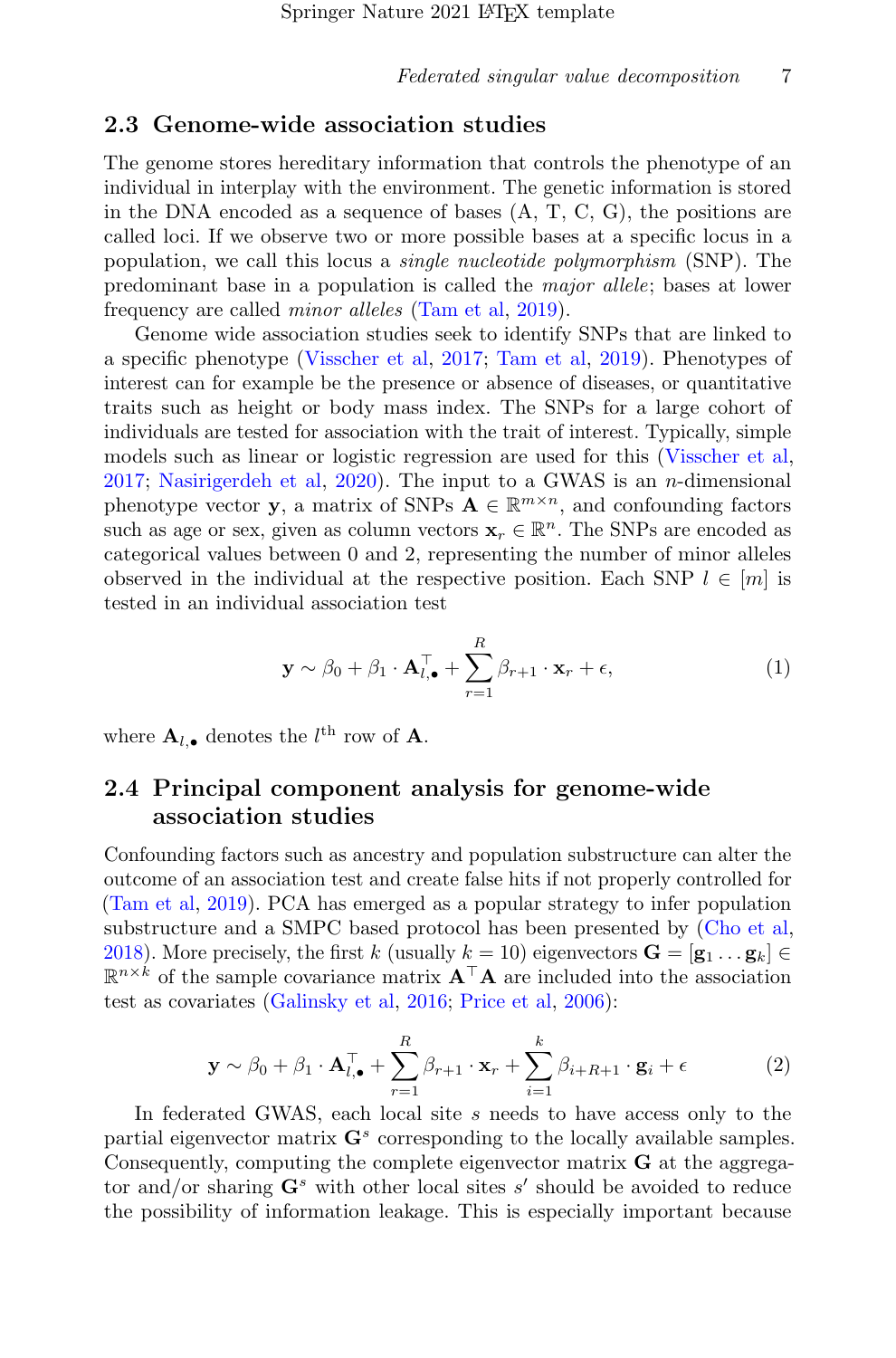[Nasirigerdeh et al](#page-34-4)  $(2021)$  have shown that, if **G** is available at the aggregator in a federated GWAS pipeline, the aggregator can in principle reconstruct the raw GWAS data  $A_{l,\bullet}$  for SNP *l*. Federated PCA algorithms that are suitable for GWAS should hence have to respect the following constraint:

<span id="page-7-1"></span>Constraint 1 In a GWAS-suitable federated PCA algorithm, the aggregator does not have access to the complete eigenvector matrix  $\bf{G}$  and each site s has access only to its share  $\mathbf{G}^s$  of  $\mathbf{G}$ .

The PCA in GWAS is usually performed on only a subsample of the SNPs, but there seems to be no consensus as to how many SNPs should be used. Some PCA-based stratification methods rely on a small set of ancestry informative markers [\(Li et al,](#page-34-5) [2016\)](#page-34-5), while others employ over 100 000 SNPs [\(Gauch et al,](#page-32-3) [2019\)](#page-32-3).



<span id="page-7-0"></span>Fig. 2 Regular PCA for dimensionality reduction (top); GWAS PCA for sample stratification (bottom); and SVD (middle).

Note that PCA for GWAS is conceptually different from "regular" PCA for feature reduction (cf. Figure [2\)](#page-7-0). For feature reduction, we would decompose the  $m \times m$  SNP by SNP covariance matrix and compute a set of "meta-SNPs" for each sample. This is not what is required for GWAS. Instead, the  $n \times n$ sample by sample covariance matrix  $A^{\top}A$  is decomposed. In our federated setting where **A** is vertically distributed across local sites  $s \in [S], \mathbf{A}^{\top} \mathbf{A}$  looks as follows (recall that, unlike in regular PCA, columns correspond to samples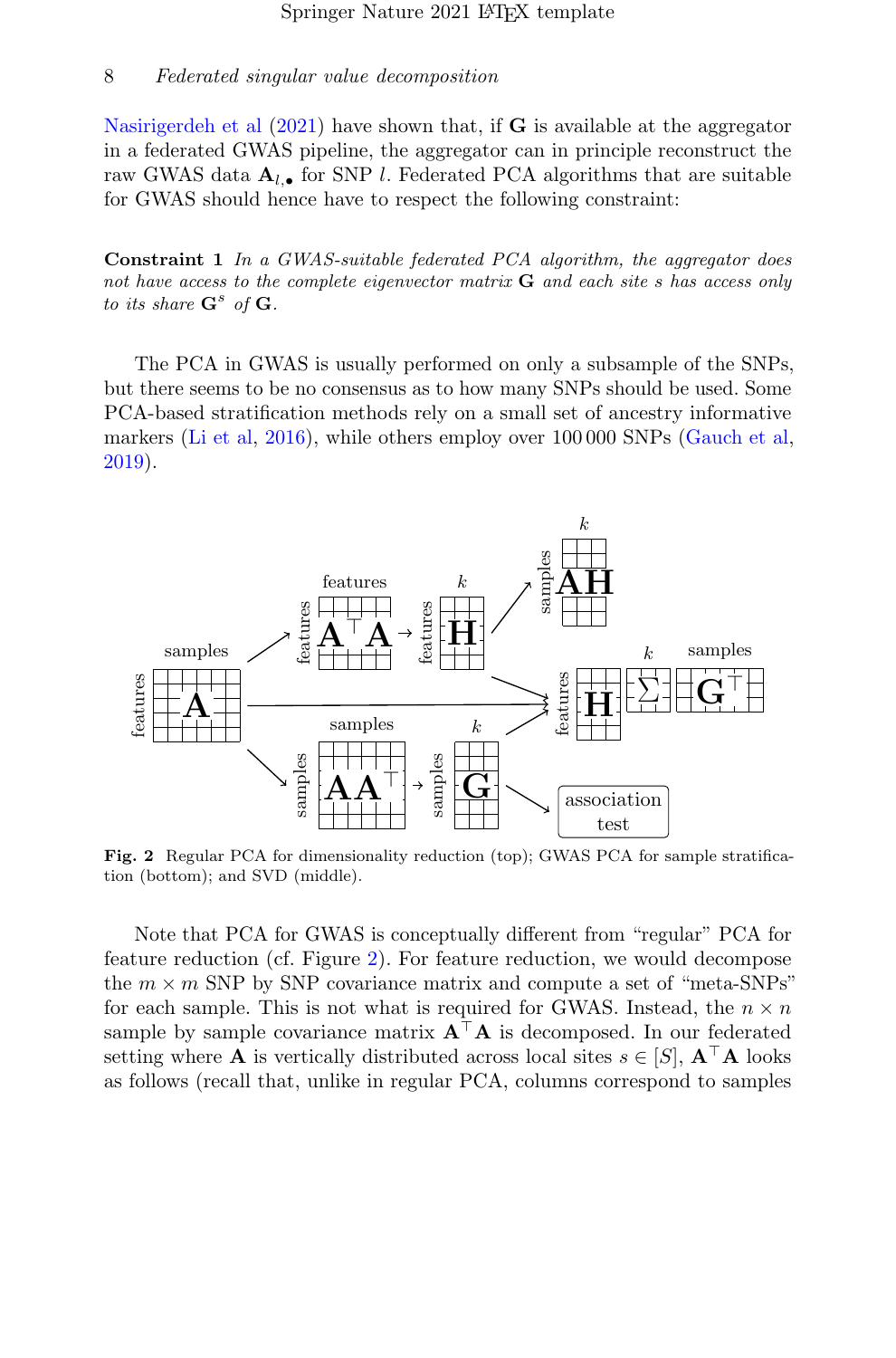and rows to features):

$$
\mathbf{A}^{\top}\mathbf{A} = \begin{pmatrix} \mathbf{A}^1 \mathbf{A}^1 \mathbf{A}^1 \mathbf{A}^2 \cdots \mathbf{A}^1 \mathbf{A}^S \\ \mathbf{A}^2 \mathbf{A}^1 \mathbf{A}^2 \mathbf{A}^2 \cdots \mathbf{A}^2 \mathbf{A}^S \\ \vdots & \vdots & \ddots & \vdots \\ \mathbf{A}^S \mathbf{A}^1 \mathbf{A}^S \mathbf{A}^2 \cdots \mathbf{A}^S \mathbf{A}^S \end{pmatrix}
$$
(3)

It is clear that  $\mathbf{A}^\top \mathbf{A}$  cannot be computed directly without sharing patient level data. Moreover, with a growing number of samples, this matrix can become very large and computing it becomes infeasible. For instance, the UK Biobank a large cohort frequently used for GWAS — contains more than 4 million SNPs for more than 500 000 individuals. Following directly from the definition of PCA, an exact computation of the covariance matrix would furthermore violate Constraint [1.](#page-7-1) These considerations lead to the second constraint for federated PCA algorithms suitable for GWAS:

<span id="page-8-0"></span>Constraint 2 A GWAS-suitable federated PCA algorithm must work on vertically partitioned data and does not rely on computing or approximating the covariance matrix.

#### 2.5 Gram-Schmidt orthonormalization

The Gram-Schmidt algorithm transforms a set of linearly independent vectors into a set of mutually orthogonal vectors. Given a matrix  $\mathbf{V} = [\mathbf{v}_1 \dots \mathbf{v}_k] \in \mathbb{R}^{r \times k}$ of k linearly independent column vectors, a matrix  $\mathbf{U} = [\mathbf{u}_1 \dots \mathbf{u}_k] \in \mathbb{R}^{r \times k}$  of orthogonal column vectors with the same span can be computed as

$$
\mathbf{u}_{i} = \begin{cases} \mathbf{v}_{i} & \text{if } i = 1\\ \mathbf{v}_{i} - \sum_{j=1}^{i-1} r_{i,j} \cdot \mathbf{u}_{j} & \text{if } i \in [k] \setminus \{1\} \end{cases}, \tag{4}
$$

where  $r_{i,j} = \mathbf{u}_j^{\top} \mathbf{v}_i / n_j$  with  $n_j = \mathbf{u}_j^{\top} \mathbf{u}_j$ .

The vectors can then be scaled to unit Euclidean norm as  $\mathbf{u}_i \mapsto (1/\sqrt{n_i}) \cdot \mathbf{u}_i$ to achieve a set of orthonormal vectors. In the context of PCA, this can be used to ensure orthonormality of the candidate eigenvectors in iterative procedures, which otherwise suffer from numerical instability in practice [\(Guo et al,](#page-33-2) [2012\)](#page-33-2).

### 2.6 Notations

Table [1](#page-9-0) provides an overview of notations which are used throughout the paper.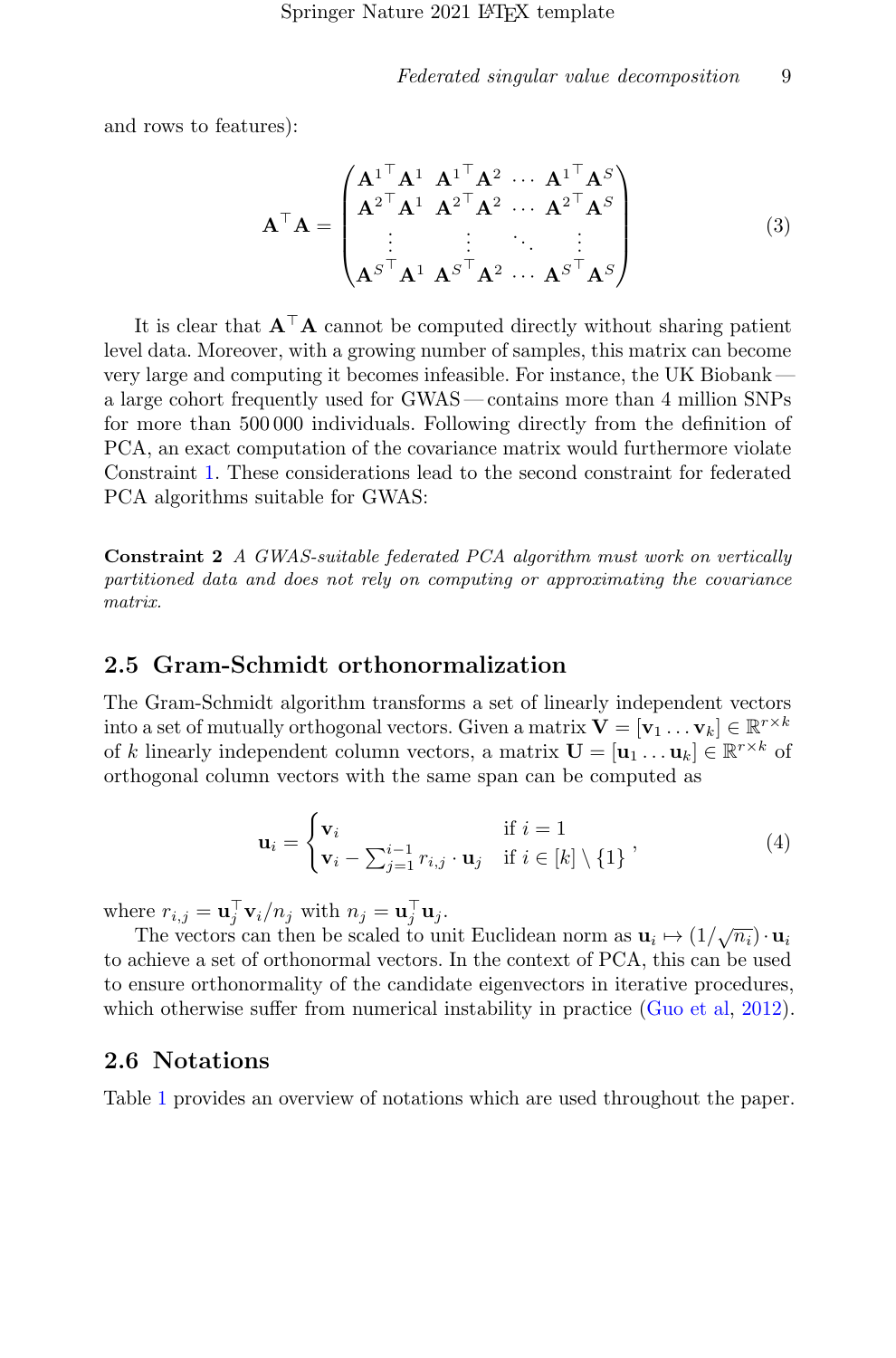Table 1 Notation table.

<span id="page-9-0"></span>

| Syntax                                                                   | Semantics                                                   |
|--------------------------------------------------------------------------|-------------------------------------------------------------|
| $[N] \subset \mathbb{N}$                                                 | index set $[N] = \{i \in \mathbb{N} \mid 1 \leq i \leq N\}$ |
| $S \in \mathbb{N}$                                                       | number of sites                                             |
| $m \in \mathbb{N}$                                                       | number of features ( <i>i.e.</i> SNPs)                      |
| $n \in \mathbb{N}$                                                       | total number of samples                                     |
| $n^s \in \mathbb{N}$                                                     | number of samples at site $s \in  S $                       |
| $k \in \mathbb{N}$                                                       | number of eigenvectors                                      |
| $\mathbf{A} \in \mathbb{R}^{m \times n}$                                 | complete data matrix                                        |
| $\mathbf{A}^{s} \in \mathbb{R}^{m \times n^{s}}$                         | subset of data available at site $s \in  S $                |
| $\mathbf{G}_i \in \mathbb{R}^{n \times k}$                               | right singular matrix of $A$ at iteration i                 |
| $\mathbf{G} \in \mathbb{R}^{n \times k}$                                 | right singular matrix of $\bf{A}$                           |
| $\mathbf{G}^s_i \in \mathbb{R}^{n^s \times k}$                           | partial right singular matrix of $A$ at iteration i         |
| $\mathbf{G}^s \in \mathbb{R}^{n^s \times k}$                             | converged partial right singular matrix $\bf{A}$ .          |
| $\mathbf{H}_i \in \mathbb{R}^{m \times k}$                               | left singular matrix of $\bf{A}$ at iteration i             |
| $\mathbf{H} \in \mathbb{R}^{m \times k}$                                 | converged left singular matrix of $\bf{A}$                  |
| $\mathbf{V} \in \mathbb{R}^{r \times k}$                                 | a generic column vector matrix                              |
| $\mathbf{U} \in \mathbb{R}^{r \times k}$                                 | an orthonormal matrix with span( $U$ ) = span( $V$ )        |
| $\mathbf{M} \in \mathbb{R}^{m \times m}$                                 | exact covariance matrix                                     |
| $\hat{\mathbf{A}}, \hat{\mathbf{M}}, \hat{\mathbf{H}}, \hat{\mathbf{G}}$ | approximations of $A$ , $M$ , $H$ and $G$                   |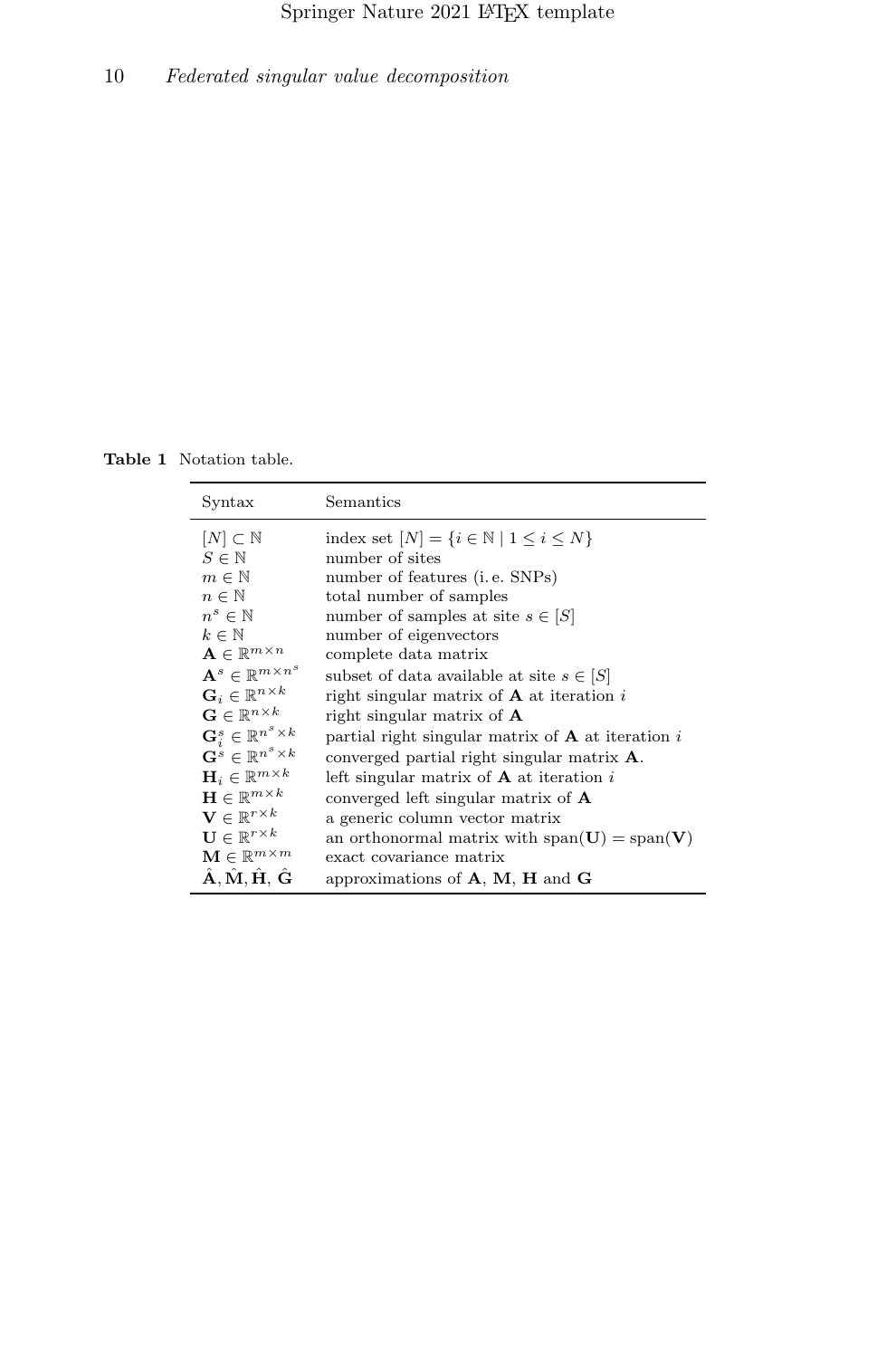## <span id="page-10-0"></span>3 Related work

### 3.1 Centralized, iterative, covariance-free principal component analysis

While classical PCA algorithms rely on computing the covariance matrix  $A^{\top}A$  [\(Jolliffe,](#page-33-5) [2002\)](#page-33-5), there are several covariance-free approaches to iteratively approximate the top  $k$  eigenvalues and eigenvectors [\(Saad,](#page-35-5) [2011\)](#page-35-5). Algorithm [1](#page-10-1) summarizes the centralized, iterative, covariance-free PCA algorithm suggested by [Halko et al](#page-33-3) [\(2011\)](#page-33-3), which will serve as point of departure for our federated approach. First, an initial eigenvector matrix is sampled randomly and orthonormalized (lines  $1$  to  $2$ ). In every iteration i, improved candidate eigenvectors  $\mathbf{G}_i$  of  $\mathbf{A}^\top \mathbf{A}$  are computed (lines [5](#page-10-4) to [8\)](#page-10-5). Once a suitable termination criterion is met (e.g., convergence, maximal number of iterations, time limit, etc.), the last candidate eigenvectors are returned (line [10\)](#page-10-6).

Algorithm 1: Vertical Subspace Iteration [Halko et al](#page-33-3)  $(2011)$ .

<span id="page-10-4"></span><span id="page-10-3"></span><span id="page-10-2"></span><span id="page-10-1"></span>**Input:** Data matrix  $\mathbf{A} \in \mathbb{R}^{m \times n}$ , number of eigenvectors k. **Output:** Singular matrices  $\mathbf{G} \in \mathbb{R}^{n \times k}$  and  $\mathbf{H} \in \mathbb{R}^{m \times k}$  of **A**. **1** Generate  $\mathbf{G}_0 \in \mathbb{R}^{n \times k}$  randomly; 2  $\mathbf{G}_0 \leftarrow \text{orthonormalize}(\mathbf{G}_0);$  $\mathbf{3}$   $i \leftarrow 1$ ; 4 while termination criterion not met do  $\textbf{5} \quad | \quad \textbf{H}_i = \textbf{A}\textbf{G}_{i-1};$  $\begin{aligned} \mathbf{6} \quad | \quad \mathbf{H}_i = \texttt{orthonormalize}(\mathbf{H}_i); \end{aligned}$  $\mathbf{G}_i = \mathbf{A}^\top \mathbf{H}_i;$  $\begin{aligned} \textbf{s} \quad & \mid \quad \textbf{G}_i \leftarrow \text{orthonormalize}(\textbf{G}_i); \end{aligned}$  $i \leftarrow i + 1;$ 10 return  $\mathbf{G}_i$ ,  $\mathbf{H}_i$ ;

<span id="page-10-7"></span><span id="page-10-6"></span><span id="page-10-5"></span>To update the candidate eigenvector matrices  $\mathbf{G}_i = \mathbf{A}^\top \mathbf{H}_i = \mathbf{A}^\top \mathbf{A} \mathbf{G}_{i-1} \in$  $\mathbb{R}^{n \times k}$  of  $\mathbf{A}^{\top} \mathbf{A}$ , the algorithm also computes candidate eigenvector matrices  $\mathbf{H}_i = \mathbf{A}\mathbf{G}_{i-1} = \mathbf{A}\mathbf{A}^{\top}\mathbf{H}_{i-1} \in \mathbb{R}^{m \times k}$  of  $\mathbf{A}\mathbf{A}^{\top}$ . Since, in the context of GWAS,  $\mathbf{A}\mathbf{A}^\top$  corresponds to the "classical" feature by feature covariance matrix, and  $A^{\top}A$  to the sample covariance matrix, the algorithm computes left and right singular vectors at the same time. This means, the present algorithm is actually an SVD algorithm. In this article, we will sometimes refer to the left singular vector as the feature eigenvector and the right singular vector as the sample eigenvector.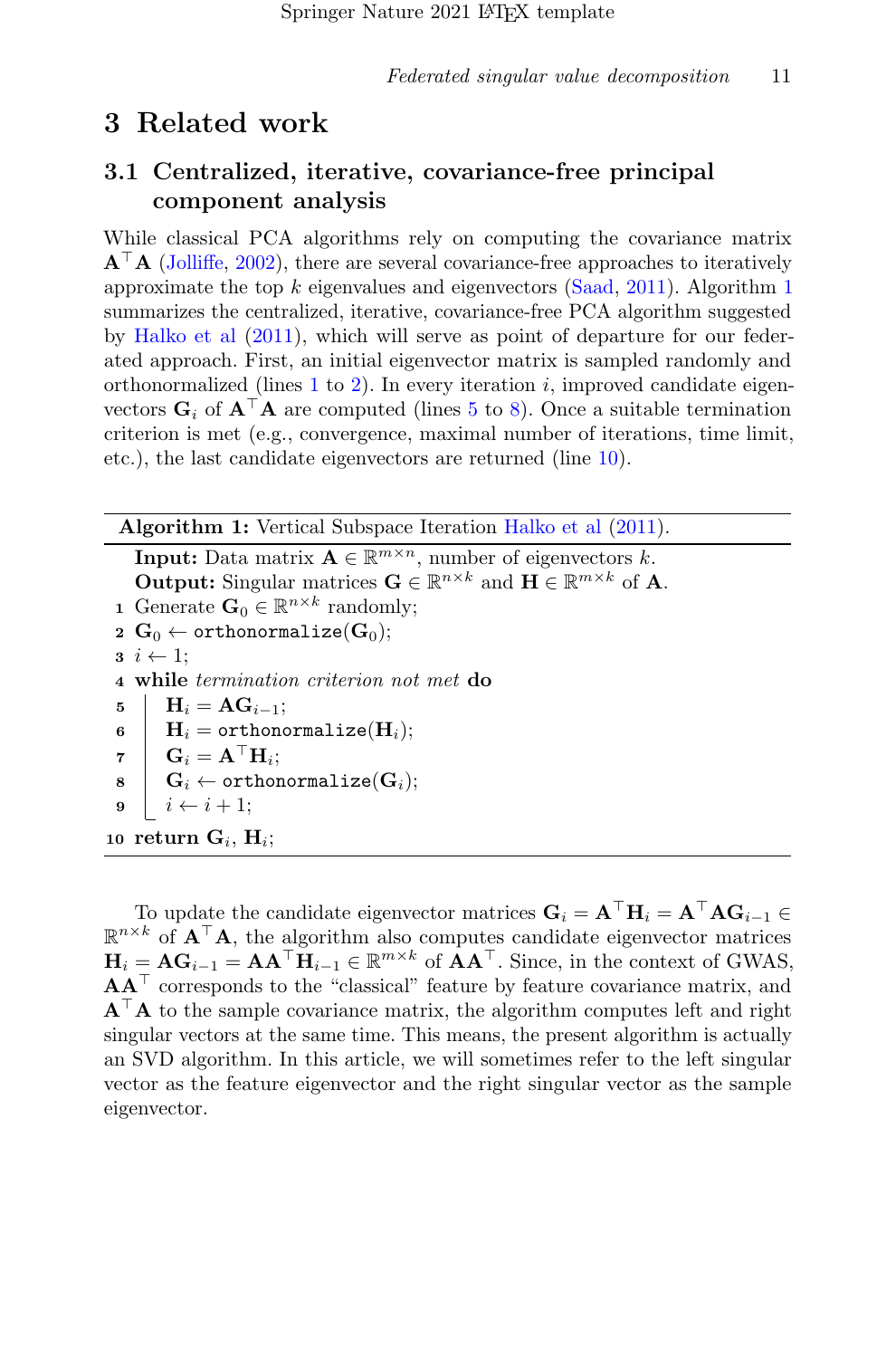## 3.2 Federated principal component analysis for vertically partitioned data

Only few algorithms are designed to perform federated computation of PCA on vertically partitioned siloed data sets [\(Guo et al,](#page-33-2) [2012;](#page-33-2) [Kargupta et al,](#page-33-1) [2001;](#page-33-1) [Qi](#page-34-3) [et al,](#page-34-3) [2003;](#page-34-3) [Wu et al,](#page-35-2) [2018\)](#page-35-2). However, none of them is suitable for the GWAS use-case considered in this paper: The algorithms reviewed by [Wu et al](#page-35-2) [\(2018\)](#page-35-2) are specialised for distributed sensor networks and use gossip protocols and peer-to-peer communication. Therefore, they are not suited for the intended FL architecture in the medical setting. The algorithms presented by [Kargupta](#page-33-1) [et al](#page-33-1) [\(2001\)](#page-33-1) and [Qi et al](#page-34-3) [\(2003\)](#page-34-3) rely on estimating a proxy covariance matrix and consequently do not meet Constraint [2](#page-8-0) introduced above. Unlike these approaches, the algorithm proposed by [Guo et al](#page-33-2) [\(2012\)](#page-33-2) is covariance-free and suitable for the intended star-like architecture. However, it broadcasts the eigenvectors to all sites in violation of Constraint [1.](#page-7-1)

#### 3.3 Federated matrix orthonormalization

Matrix orthonormalization is a frequently used technique in many applications, including the solution of linear systems of equations and singular value decomposition. There are three main approaches: Householder reflection, Givens rotation, and the Gram-Schmidt algorithm. In distributed memory systems and grid architectures, tiled Householder reflection is a popular approach [\(Hadri](#page-33-6) [et al,](#page-33-6) [2010;](#page-33-6) [Hoemmen,](#page-33-7) [2011\)](#page-33-7). However, those algorithms are often highly specialized to the compute system and rely on shared disk storage. For distributed sensor networks, Gram-Schmidt procedures relying on push-sum have been proposed [\(Sluciak et al,](#page-35-6) [2016;](#page-35-6) Straková et al, [2012\)](#page-35-7). However, these methods require peer-to-peer communication and are hence unsuitable for the intended star-like architecture. Consequently, no federated orthonormalization algorithm suitable for our setup is available. In Section [4.2,](#page-15-0) we present our own version of a federated orthonormalization algorithm fulfilling all constraints and subsequently utilize it as a subroutine in our federated PCA algorithm.

## 3.4 Federated principal component analysis for horizontally partitioned data

Previously, federated PCA algorithms have been described for horizontal and vertical data partitioning. In the remainder of this article, we establish an algorithm which is capable of both, which allows us to borrow ideas from previously described algorithms for horizontally federated PCA. There are "single-round" approaches, where the eigenvectors are computed locally and sent to the aggregator [\(Balcan et al,](#page-32-2) [2014\)](#page-32-2). At the aggregator, a global subspace is approximated from the local eigenspaces. The higher the number of transmitted intermediate dimensions, the better the global subspace approximation. In these algorithms, the solution quality hence depends on the number of transmitted dimensions. This algorithm is a more memory efficient version of the naive algorithm [e. g. [\(Liu et al,](#page-34-6) [2020\)](#page-34-6)], where the entire covariance matrix is processed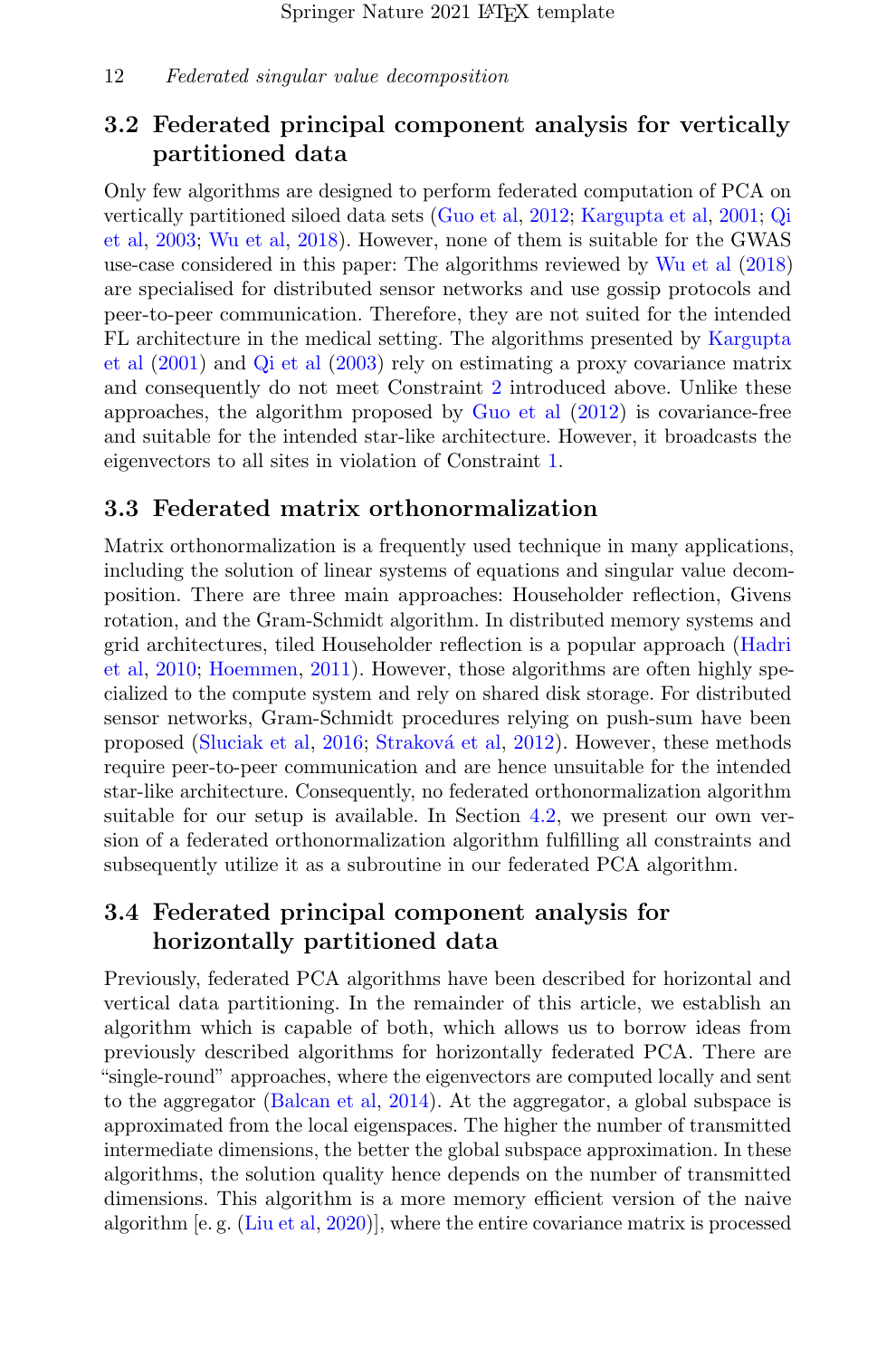by the aggregator. Since only the top  $k$  left singular values are transmitted, this algorithm fulfills constraint [2.](#page-8-0) Furthermore, iterative schemes have been proposed, where locally computed eigenvectors are sent to the aggregator, which performs an aggregation step and sends the obtained candidate subspace back to the clients [\(Balcan et al,](#page-32-4) [2016;](#page-32-4) [Chen et al,](#page-32-5) [2020;](#page-32-5) [Imtiaz and Sarwate,](#page-33-8) [2018\)](#page-33-8). The candidate subspace is then refined iteratively. Furthermore, there are several schemes for specific applications such as streaming [\(Sanchez-Fernandez et al,](#page-35-8) [2015;](#page-35-8) [Grammenos et al,](#page-33-9) [2020\)](#page-33-9). These approaches assume that an approximation of the entire eigenvectors is possible at the clients, or that the global covariance matrix can be approximated. As we have discussed above, these assumptions do not hold in the intended GWAS use case.

#### 3.5 Randomized principal component analysis

In the context of GWAS, a randomized PCA algorithm [\(Halko et al,](#page-33-3) [2011;](#page-33-3) [Galinsky et al,](#page-32-1) [2016\)](#page-32-1) is popular as it speeds-up the computation compared to traditional algorithms. Here, we briefly present the version implemented by [Galinsky et al](#page-32-1)  $(2016)$ . The algorithm starts with  $I'$  iterations of subspace iteration on the full-dimensional data matrix, resulting in feature eigenvetor matrices  $H_i$  for all iterations  $i \in \{1, \ldots, I'\}$ . Next, the data is projected on the concatenation of all  $H_i$ , forming approximate principal components which approximate the data matrices. Then, subspace iteration is performed on these proxy data matrices. In practice,  $I' = 10$  iterations are sufficient. This reduces the dimensionality of the data from  $m$  to  $k \cdot I'$ . In Section [4.3](#page-17-0) we will present a fully federated version of this algorithm in detail. Note that this is a randomized approach, because subspace iteration on the full-dimensional data is initialized randomly. Since it is interrupted before convergence after  $I'$  iterations, the feature eigenvetor matrices  $H_i$  inherit this randomness.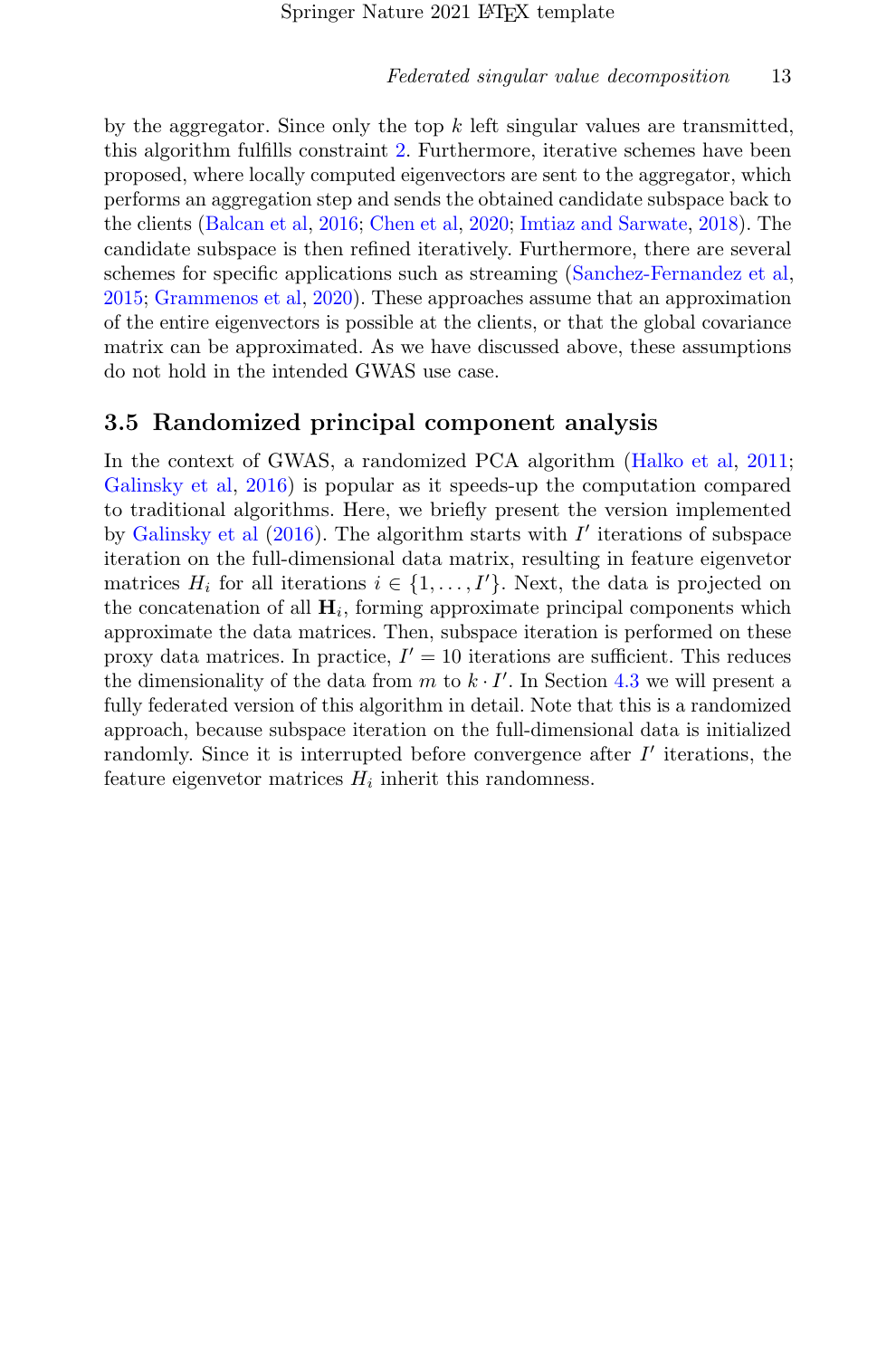## <span id="page-13-0"></span>4 Algorithms

In this section, we present a federated SVD algorithm, which is designed for a star-like architecture, meets the requirements of Constraint [1](#page-7-1) and Constraint [2,](#page-8-0) and is hence suitable for federated GWAS. Our base algorithm comes in two variants— with and without orthonormalization of the candidate right singular vectors of  $\bf{A}$ . In Section [4.1,](#page-13-1) we describe our algorithm and prove that the version with orthonormalization is equivalent to centralized vertical subspace iteration algorithm [\(Halko et al,](#page-33-3) [2011\)](#page-33-3), which we have summarized in Algorithm [1](#page-10-1) above. In Section [4.2,](#page-15-0) we present a federated Gram-Schmidt algorithm, which can be used as a subroutine in our federated SVD algorithm to ensure that right singular vectors of A remain at the local sites. Again, we prove that our federated Gram-Schmidt algorithm is equivalent to the centralized counterpart. We then show how approximate horizontal PCA can be used to compute approximate principal components for immediate use or as initialization for subspace iteration in Section [4.3.](#page-17-0) In Section [4.4,](#page-18-0) we present randomized federated subspace iteration as a means to reduce the transmission cost in federated SVD. In addition to decreasing the communication cost, the use of the two latter strategies also prevents potential iterative leakage (detailed in Section [5\)](#page-22-0). In Section [4.5,](#page-19-0) we analyze the network transmission costs of the proposed algorithms, and Section [4.6](#page-21-0) provides an overview of possible configurations of our federated SVD algorithm.

#### <span id="page-13-1"></span>4.1 Federated vertical subspace iteration

Algorithm [2](#page-14-0) describes our federated vertical subspace iteration algorithm: Initially, the first partial candidate right singular matrices  $\mathbf{G}_0^s$  of  $\mathbf{A}$  are generated randomly and orthonormalized (lines [4](#page-14-1) to [5\)](#page-14-2). Inside the main loop, the left singular vectors are updated at the clients, summed up element-wise and orthonormalized at the aggregator, and then sent back to the clients (lines [9](#page-14-3) to [11\)](#page-14-4). Next, the clients update the partial right singular vectors (line [13\)](#page-14-5). In the version with orthonormalization, the candidate right singular vectors are now normalized by calling the federated Gram-Schmidt orthonormalization (line [14\)](#page-14-6) algorithm presented in Section [4.2](#page-15-0) (Algorithm [3\)](#page-16-0). Note that this algorithm ensures that the partial singular vectors  $\mathbf{G}_i^s$  remain at the local sites. Finally, the full left singular matrices  $H$  and the orthonormalized partial right singular matrices  $\mathbf{G}_s$  are returned to the clients (line [19\)](#page-14-7). In practice, the federated orthonormalization of  $\mathbf{G}_i$  (line [14\)](#page-14-6) may be omitted to speed up computation. Note, however, that  $H_i$  is still orthonormalized in every iteration and that the final orthonormalization (line [18\)](#page-14-8) is required.

Like the original centralized version described in Algorithm [1](#page-10-1) above, our algorithm can be run with various termination criteria. In our implementation, we use the convergence criterion

<span id="page-13-2"></span>
$$
\text{diag}(\mathbf{H}_i^\top \mathbf{H}_{i-1}) \ge \mathbf{1}_k - \epsilon \tag{5}
$$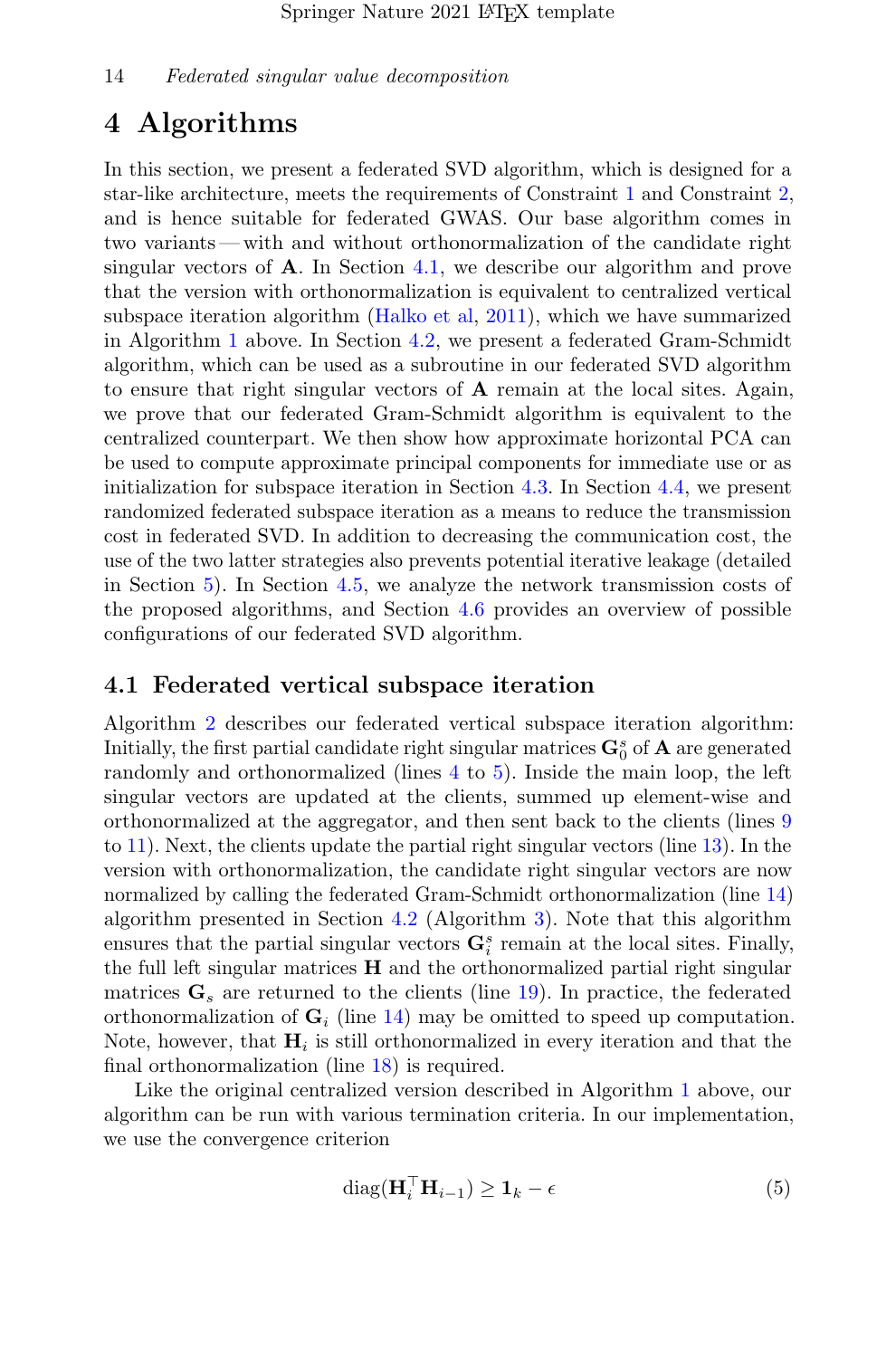<span id="page-14-10"></span><span id="page-14-2"></span><span id="page-14-1"></span><span id="page-14-0"></span>

|                  | <b>Algorithm 2:</b> Federated vertical subspace iteration. (Partial) client-                                                                                                                               |  |  |  |  |
|------------------|------------------------------------------------------------------------------------------------------------------------------------------------------------------------------------------------------------|--|--|--|--|
|                  | side computations are marked in gray.                                                                                                                                                                      |  |  |  |  |
|                  | <b>Input:</b> Partial data matrices $A^s \in \mathbb{R}^{m \times n^s}$ at sites $s \in [S]$ , number of<br>eigenvectors k, number of iterations I and/or convergence threshold $\epsilon$ .               |  |  |  |  |
|                  | <b>Output:</b> Partial right singular matrices $\mathbf{G}^s \in \mathbb{R}^{n^s \times k}$ and full left singular<br>matrices $\mathbf{H} \in \mathbb{R}^{m \times k}$ of <b>A</b> at sites $s \in [S]$ . |  |  |  |  |
| $\mathbf{1}$     | if use approximate initialisation then                                                                                                                                                                     |  |  |  |  |
|                  | // Call subroutine Algorithm 4 (Al-FULL).                                                                                                                                                                  |  |  |  |  |
| 2                | $\mathbf{G}_0^s \leftarrow \texttt{init-approximate}()$                                                                                                                                                    |  |  |  |  |
|                  | 3 else                                                                                                                                                                                                     |  |  |  |  |
|                  | // Use random initialisation if no initial eigenvector is available (RI-FULL).<br>for $s \in [S]$ do generate $\mathbf{G}_0^s \in \mathbb{R}^{n^s \times k}$ randomly;                                     |  |  |  |  |
| $\boldsymbol{4}$ | // Use approach described in Algorithm 3 (FED-GS).                                                                                                                                                         |  |  |  |  |
| 5                | if use orthonormalization then federated-gram-schmidt( $[G_0^s]$ );                                                                                                                                        |  |  |  |  |
|                  |                                                                                                                                                                                                            |  |  |  |  |
| 6                | $i \leftarrow 1$ ;                                                                                                                                                                                         |  |  |  |  |
|                  | // Suggested criterion: $i \geq I$ or convergence as specified in eq. (5).<br>7 while termination criterion not met do                                                                                     |  |  |  |  |
| 8                | // Update left singular matrix of $A$ .                                                                                                                                                                    |  |  |  |  |
| 9                | for $s \in [S]$ do $\mathbf{H}_{i}^{s} \leftarrow \mathbf{A}^{s} \mathbf{G}_{i-1}^{s}$ ;                                                                                                                   |  |  |  |  |
| 10               | $\mathbf{H}_i \leftarrow \sum_{s=1}^S \mathbf{H}_i^s;$                                                                                                                                                     |  |  |  |  |
| 11               | $\mathbf{H}_i \leftarrow \texttt{orthonormalize}(\mathbf{H}_i);$                                                                                                                                           |  |  |  |  |
| 12               | // Update partial right singular matrices of $A$ .                                                                                                                                                         |  |  |  |  |
| 13               | for $s \in [S]$ do $\mathbf{G}_i^s \leftarrow \mathbf{A}^{s \top} \mathbf{H}_i$ ;                                                                                                                          |  |  |  |  |
|                  | // Use approach described in Algorithm 3 (FED-GS).                                                                                                                                                         |  |  |  |  |
| 14               | if use orthonormalization then federated-gram-schmidt( $(G_i^s)$ );                                                                                                                                        |  |  |  |  |
| 15               | $i \leftarrow i + 1$ ;                                                                                                                                                                                     |  |  |  |  |
| 16               | for $s \in [S]$ do                                                                                                                                                                                         |  |  |  |  |
| 17               | $\begin{array}{ccc} \mid & \mathbf{G}^s \leftarrow \mathbf{G}_i^s; \end{array}$                                                                                                                            |  |  |  |  |
|                  | $\mathbf{18} \ \ \mathbf{G}^s \leftarrow \texttt{federaled-gram-schmidt}([\mathbf{G}^s]);$                                                                                                                 |  |  |  |  |
| 19               | return $G^s$ , H;                                                                                                                                                                                          |  |  |  |  |

<span id="page-14-8"></span><span id="page-14-7"></span><span id="page-14-6"></span><span id="page-14-5"></span><span id="page-14-4"></span><span id="page-14-3"></span>using the angle as a global measure as suggested by [Lei et al](#page-34-7)  $(2016)$ , where  $\mathbf{1}_k$  is the k-dimensional vector of ones and  $\epsilon$  is a small positive number. With this criterion, the algorithm terminates once all right singular vectors of A are asymptotically collinear with respect to the eigenvectors of the previous iteration. Other convergence criteria could be used as drop-in replacements.

We now prove that the version of Algorithm [2](#page-14-0) with orthonormalization is equivalent to the centralized version described in Algorithm [1.](#page-10-1) Thus, it inherits its convergence behavior from the centralized version. Details on the convergence behavior of centralized vertical subspace iteration can be found in the original publication by [Halko et al](#page-33-3) [\(2011\)](#page-33-3).

<span id="page-14-9"></span>Proposition 1 If orthonormalization is used, centralized and federated vertical subspace iteration are equivalent.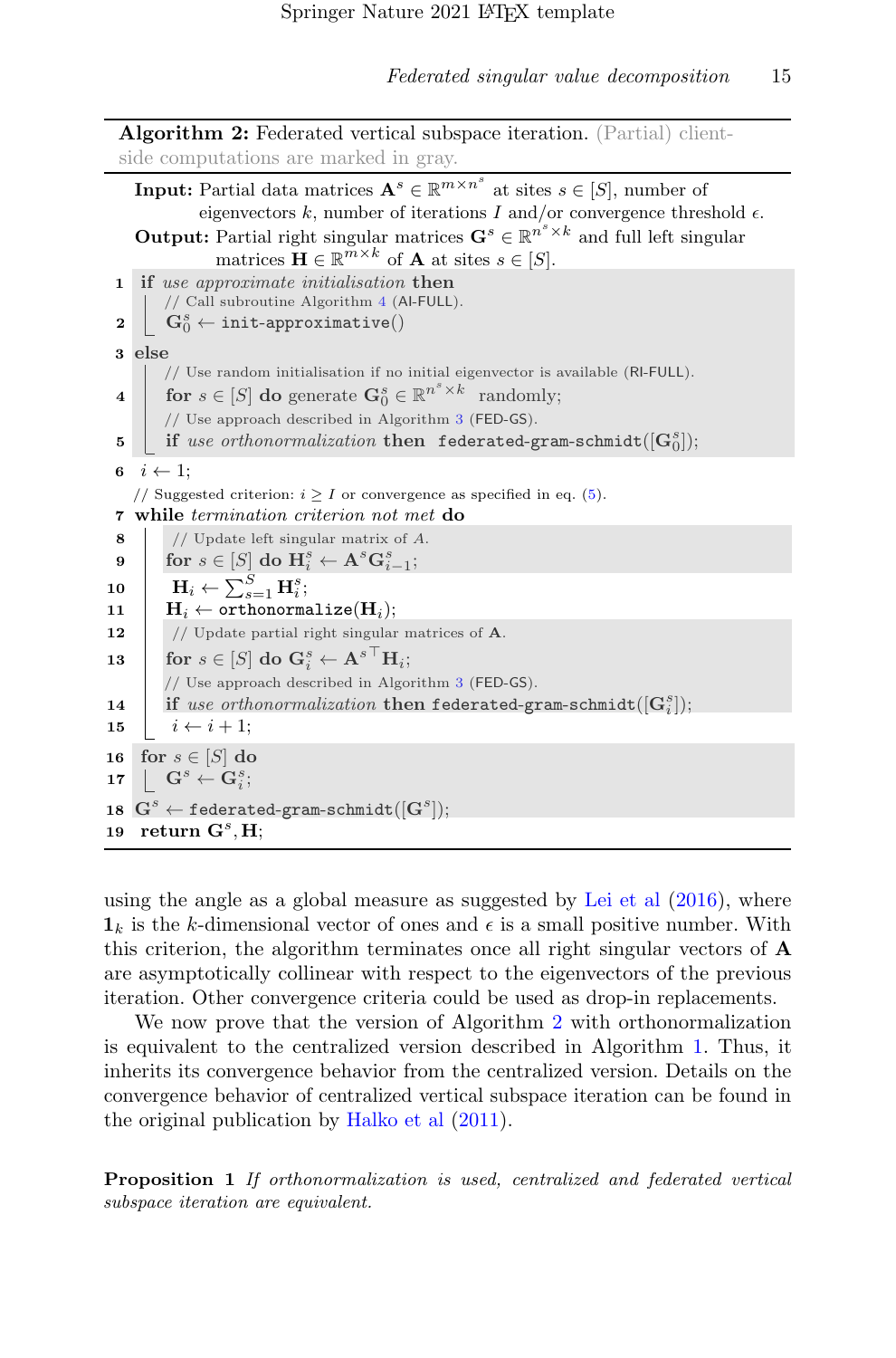*Proof* Let  $\mathbf{G}_i$  and  $\mathbf{H}_i$  denote the eigenvector matrices maintained by the centralized algorithm described in Algorithm [1](#page-10-1) at the end of the main while-loop, and  $\mathbf{G}_{i}^{s}$  be the sub-matrix of  $\mathbf{G}_i$  for the samples available at site s. Moreover, let  $\tilde{\mathbf{H}}_i$ ,  $\tilde{\mathbf{G}}_i$ ,  $\tilde{\mathbf{G}}_i^s$ , and  $\tilde{\mathbf{H}}_{i}^{s}$  be the (partial) eigenvector matrices maintained by our federated algorithm [2](#page-14-0) at the end of the main while-loop. We will show by induction on the iterations  $i$  that  $H_i = \tilde{H}_i$  and  $G_i^s = \tilde{G}_i^s$  for all  $s \in [S]$  holds throughout the algorithm, if the same random seeds are used for initialization.

For  $i = 0$ , we only have to show  $\mathbf{G}_0^s = \tilde{\mathbf{G}}_0^s$ . This directly follows from proposition [2](#page-16-1) and our assumption that the same random seeds are used for initialization. For the inductive step, note that, before orthonormalization in line [11,](#page-14-4) we have  $\tilde{\mathbf{H}}_i =$  $\sum_{s=1}^S \tilde{\mathbf{H}}_i^s = \sum_{s=1}^S \mathbf{A}^s \tilde{\mathbf{G}}_{i-1}^s = \sum_{s=1}^S \mathbf{A}^s \mathbf{G}_{i-1}^s = \mathbf{A} \mathbf{G}_{i-1} = \mathbf{H}_i$ , where the third equality follows from the inductive assumption. Because of Proposition [2,](#page-16-1) this identity continues to hold at the end of the main while-loop.

Similarly, after updating in line [13](#page-14-5) but before orthonormalization, we have  $\tilde{\mathbf{G}}_i^s =$  ${\bf A}^{s\top}\tilde{{\bf H}}_i={\bf A}^{s\top}{\bf H}_i=({\bf A}^{\top}{\bf H}_i)_{\top}^s={\bf G}_i^s$ , where the second equality follows the identity  $H_i = \tilde{H}_i$  shown above and  $(A^{\top}H_i)^s$  denotes the sub-matrix of  $A^{\top}H_i$  for the samples available at site s. Again, proposition [2](#page-16-1) ensures that the identity continues to hold after orthonormalization.

The omission of the orthonormalization of  $\mathbf{G}_i$  (line [5](#page-14-2) and line [14](#page-14-6) in Algorithm [2\)](#page-14-0) removes provable identity to algorithm [1.](#page-10-1) However, other formulations of centralized power iteration exist which directly operate on the covariance matrix [\(Balcan et al,](#page-32-4) [2016\)](#page-32-4). In these schemes, instead of splitting the iteration into  $\mathbf{H}_i$  update (line [5,](#page-10-4) algorithm [1\)](#page-10-1) and  $\mathbf{G}_i$  update (line [7,](#page-10-7) algorithm 1), the covariance matrix is computed and  $H_i$  is updated as  $H_i = AA^\top H_{i-1}$  at every iteration. Proposition [1](#page-14-9) can be formulated and proven analogously for this version.

#### <span id="page-15-0"></span>4.2 Federated Gram-Schmidt algorithm

Here, we describe federated Gram-Schmidt orthonormalization for vertically partitioned column vectors. Previous federated PCA algorithms require the complete eigenvectors to be known at all sites for the orthonormalization procedure. The na¨ıve way of orthonormalizing the eigenvector matrices in a federated fashion would be to send them to the aggregator which performs the aggregation and then sends the orthonormal matrices back to the clients. However, in this na¨ıve scheme, the transmission cost scales with the number of variables (individuals in GWAS) and all eigenvectors are known to the aggregator.

To address these two problems, we suggest a federated Gram-Schmidt orthonormalization procedure, summarized in Algorithm [3.](#page-16-0) The algorithm exploits the fact that the computations of the squared norms  $n_i$  and of the residuals  $r_{ij}$  can be decomposed into independent computations of summands  $n_i^s$  and  $r_{ij}^s$  computable at the local sites  $s \in [S]$ . The clients compute the local summands and send them to the aggregator, where the squared norm of the first orthogonal vector is computed and sent to the clients (lines [2](#page-16-2) to [5\)](#page-16-3). Subsequently, the remaining  $k-1$  vectors are orthogonalized. For the  $i<sup>th</sup>$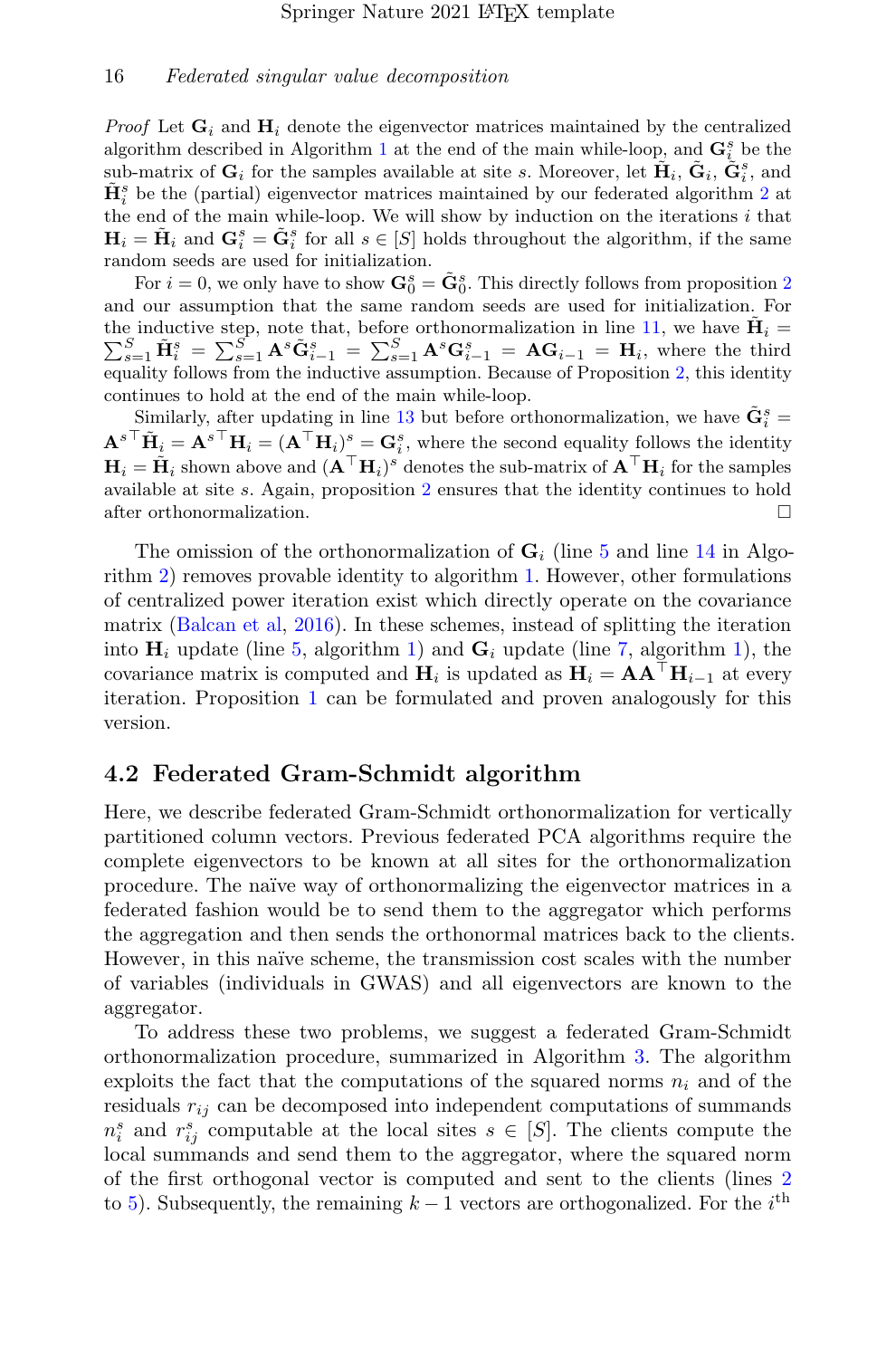vector  $\mathbf{v}_i$ , the algorithm computes the residuals  $r_{ij}$  w.r.t. all already computed orthogonal vectors  $\mathbf{u}_i$ , using the fact that the corresponding squared norms  $n_i$ are already available (lines [8](#page-16-4) to [10\)](#page-16-5). The residuals are aggregated by the central server (lines  $12$  to  $13$ ). Next,  $\mathbf{v}_i$  is orthogonalized at the clients, the local norms are computed (lines [15](#page-16-8) to [17\)](#page-16-9), and the squared norm of the resulting orthogonal vector  $\mathbf{u}_i$  is computed at the aggregator and sent back to the clients (line [19\)](#page-16-10). After orthogonalization, all orthogonal vectors are scaled to unit norm at the clients (lines [21](#page-16-11) to [23\)](#page-16-12).

<span id="page-16-6"></span><span id="page-16-5"></span><span id="page-16-4"></span><span id="page-16-3"></span><span id="page-16-2"></span><span id="page-16-0"></span>Algorithm 3: Federated Gram-Schmidt. Client-side computations are marked in gray. **Input:** Data matrices  $V_s$  at sites  $s \in [S]$ . **Output:** Orthonormalized data matrices  $\mathbf{U}_s$  at sites  $s \in [S]$ . 1 // Compute squared norm of first orthogonal vector. 2 for  $s \in [S]$  do  $\mathbf{3} \parallel \mathbf{u}^s_1 \leftarrow \mathbf{v}^s_1;$  ${\bf 4} \ \ \bigsqcup \ n_1^s \leftarrow {\bf u}_1^s{}^\top {\bf u}_1^s;$  $5 \quad n_1 \leftarrow \sum_{s=1}^{S} n_1^s ;$ // Orthogonalize all subsequent vectors. 6 for  $i \in [k] \setminus \{1\}$  do 7 // Compute client residuals for vector being orthogonalized. 8 for  $s \in [S]$  do 9 | for  $j \in [i-1]$  do  $\mathbf{10} \quad | \quad \bigsqcup \quad r^{s}_{ij} \leftarrow \mathbf{u}^{s\, \top}_{j} \mathbf{v}^{s}_{i} / n_{j};$ 11 // Compute global residuals for vector being orthogonalized. 12  $\vert$  for  $j \in [i-1]$  do 13  $\left| \left| \right| \right| r_{ij} \leftarrow \sum_{s=1}^{S} r_{ij}^{s};$ 14 // Orthogonalize the vector and compute squared norm. 15 for  $s \in [S]$  do  $\mathbf{u}^s_i \leftarrow \mathbf{v}^s_i - \sum_{j=1}^{i-1} r_{ij} \cdot \mathbf{u}^s_j;$ 17  $\begin{array}{|c|c|} \hline \quad & n_i^s \leftarrow \textbf{u}_i^{s\top} \textbf{u}_i^s \hline \end{array}$ 18 // Compute squared norm of orthogonalized vector. 19  $\left\lfloor n_i \leftarrow \sum_{s=1}^S n_i^s \right\rceil$ 20  $\frac{1}{4}$  // After orthogonalization, scale all k vectors to unit norm. 21 for  $s \in [S]$  do  $\begin{array}{|l|} \textbf{22} & \textbf{for } i \in [k] \textbf{ do } \textbf{u}^s_i \leftarrow \frac{1}{\sqrt{n_i}} \cdot \textbf{u}^s_i; \end{array}$  $\mathbf{23}\ \ \ \bigcup\ \ \mathbf{U}^s\leftarrow[\mathbf{u}_1^s\dots\mathbf{u}_s^k];$  $24$  return  $\mathbf{U}^{s}$ ;

<span id="page-16-12"></span><span id="page-16-11"></span><span id="page-16-10"></span><span id="page-16-9"></span><span id="page-16-8"></span><span id="page-16-7"></span><span id="page-16-1"></span>Proposition 2 Centralized and federated Gram-Schmidt orthonormalization are equivalent.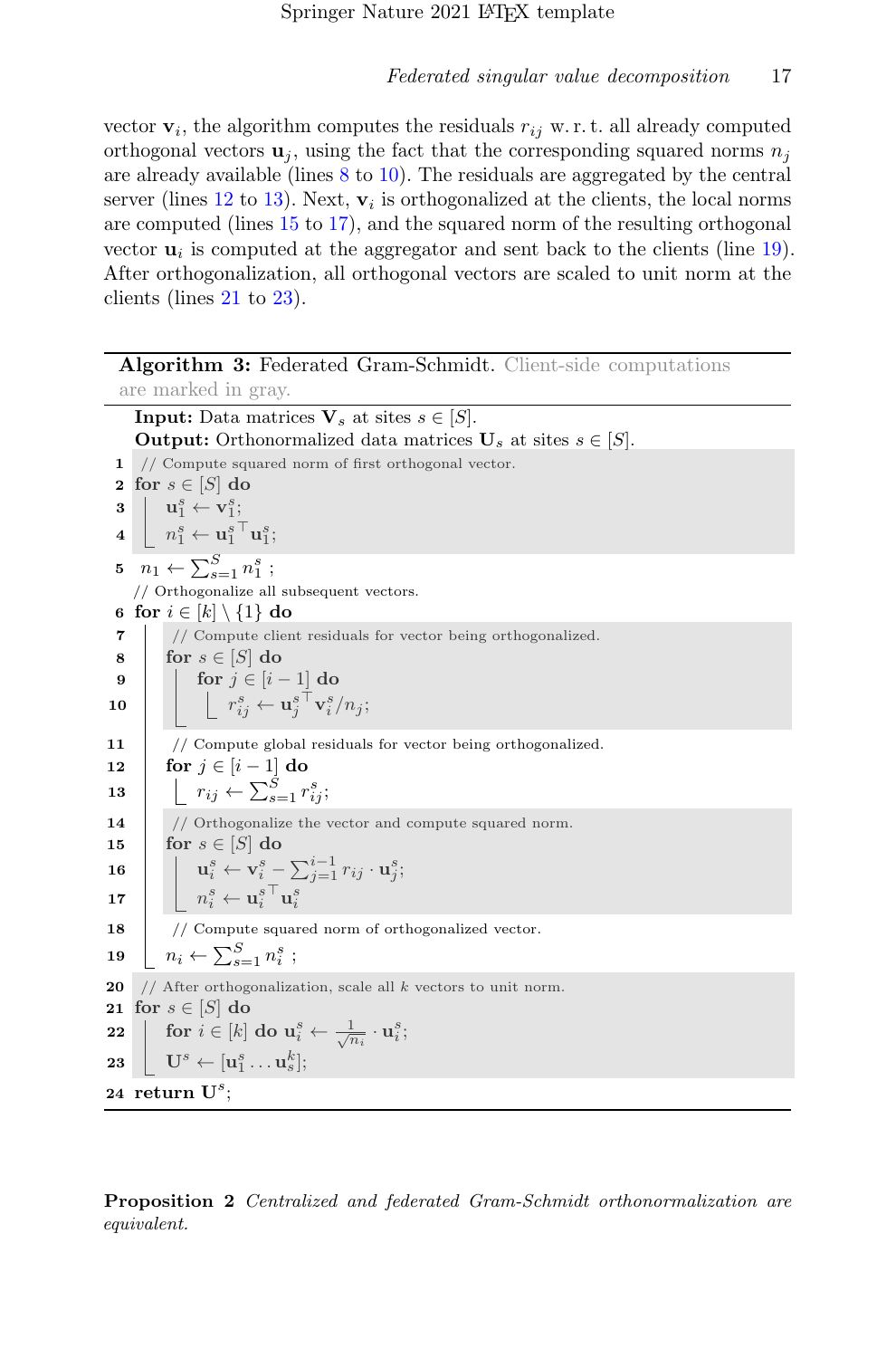*Proof* Let  $\mathbf{V} = [\mathbf{v}_1 \dots \mathbf{v}_k]$  be the matrix that should be orthonormalized,  $\mathbf{v}_i^s$  be the restriction of the  $i^{\text{th}}$  columns vector to the samples available at side s, and  $\mathbf{u}_i^s$  be the restriction of the  $i<sup>th</sup>$  orthogonal vector computed by the centralized Gram-Schmidt algorithm before normalization to the samples available at site s. Moreover, let  $n_i$  and  $r_{i,j}$  be the centrally computed norms and residuals, and  $\tilde{n}_i$ ,  $\tilde{r}_{i,j}$ , and  $\tilde{\mathbf{u}}_i^s$  be the locally computed norms, residuals, and partial orthogonal vectors before normalization. We show by induction on i that  $n_i = \tilde{n}_i$ ,  $r_{ij} = \tilde{r}_{ij}$ , and  $\mathbf{u}_i^s = \tilde{\mathbf{u}}_i^s$  holds for all  $i \in [k]$  and all  $j \in [i-1]$ . This implies the proposition.

For  $i = 1$ , we have  $\mathbf{u}_1^s = \mathbf{v}_1^s = \tilde{\mathbf{u}}_1^s$  and  $n_1 = \mathbf{u}_1^{\top} \mathbf{u}_1 = \sum_{s=1}^S {\mathbf{u}_1^s}^{\top} \mathbf{u}_1^s =$  $\sum_{s=1}^{S} \tilde{\mathbf{u}}_1^{s\top} \tilde{\mathbf{u}}_1^{s} = \tilde{n}_1$ . For the inductive step, note that  $r_{ij} = \mathbf{u}_j \top \mathbf{v}_i/n_j =$  $\sum_{s=1}^{S} \mathbf{u}_j^s \mathbf{v}_i^s / n_j = \sum_{s=1}^{S} \tilde{\mathbf{u}}_j^s \mathbf{v}_i^s / \tilde{n}_j = \tilde{r}_{ij}$ , where the third identity follows from the inductive assumption. Moreover, we have  $\mathbf{u}_i^s = \mathbf{v}_i^s - \sum_{j=1}^{i-1} r_{ij} \cdot \mathbf{u}_j^s = \mathbf{v}_i^s - \sum_{j=1}^{i-1} \tilde{r}_{ij}$ .  $\tilde{\mathbf{u}}_j^s = \tilde{\mathbf{u}}_i^s$ , where the second identity follows from the inductive assumption and the identities  $r_{ij} = \tilde{r}_{ij}$  established before. We hence obtain  $n_i = \mathbf{u}_i^{\top} \mathbf{u}_i = \sum_{s=1}^{S} \mathbf{u}_i^{s \top} \mathbf{u}_i^{s} =$  $\sum_{s=1}^{S} \tilde{\mathbf{u}}_i^s \tilde{\mathbf{u}}_i^s = \tilde{n}_i$ , which completes the proof.

#### <span id="page-17-0"></span>4.3 Approximate initialization

One major concern of iterative PCA is information leakage through the repeated transmission of updated eigenvectors. This is presented in more detail in Section [5,](#page-22-0) because knowledge of the subspace iteration algorithm is required to understand the attack. Briefly, the conclusion is that the number of iterations needs to be strictly limited. Therefore, we suggest to use federated approximate horizontal PCA as an initialization strategy to limit the number of iterations, and thereby prevent the possible leakage of the covariance matrix.

[Balcan et al](#page-32-2) [\(2014\)](#page-32-2) presented a memory efficient version of federated approximate PCA for horizontally partitioned data. We provide a minor modification which allows us to compute the sample eigenvectors. The algorithm can be used "as is" to compute the federated approximate vertical PCA by projecting the approximate left eigenvector to the data; or as an initialization strategy for federated subspace iteration. For the latter, instead of initializing  $\mathbf{G}_0^s$  ran-domly (line [4,](#page-14-1) Algorithm [2\)](#page-14-0),  $\mathbf{G}_0^s$  is computed using the approximate algorithm described here (line [2,](#page-14-10) Algorithm [2\)](#page-14-0).

Algorithm [4](#page-18-1) describes this approach. The algorithm proceeds as follows: At the clients, a local PCA is computed and the top  $2k$  eigenvectors are shared with the aggregator with c a constant multiplicative factor (line [2\)](#page-18-2). At the aggregator, the local eigenvectors are stacked such that a new approximate covariance matrix **M** with dim( $\mathbf{M}$ ) =  $c \cdot k \cdot S \times m$  is formed. **M** is then decomposed using singular value decomposition leading to a new eigenvector estimate  $\bf{H}$  (lines [4](#page-18-3)) to [5\)](#page-18-4). At the clients, the feature eigenvector estimate  $\bf{H}$  can be projected onto the data to form an approximation of the sample eigenvector  $\hat{\mathbf{G}}_s$ . The vectors G and H represent an "educated guess" of the final singular vectors.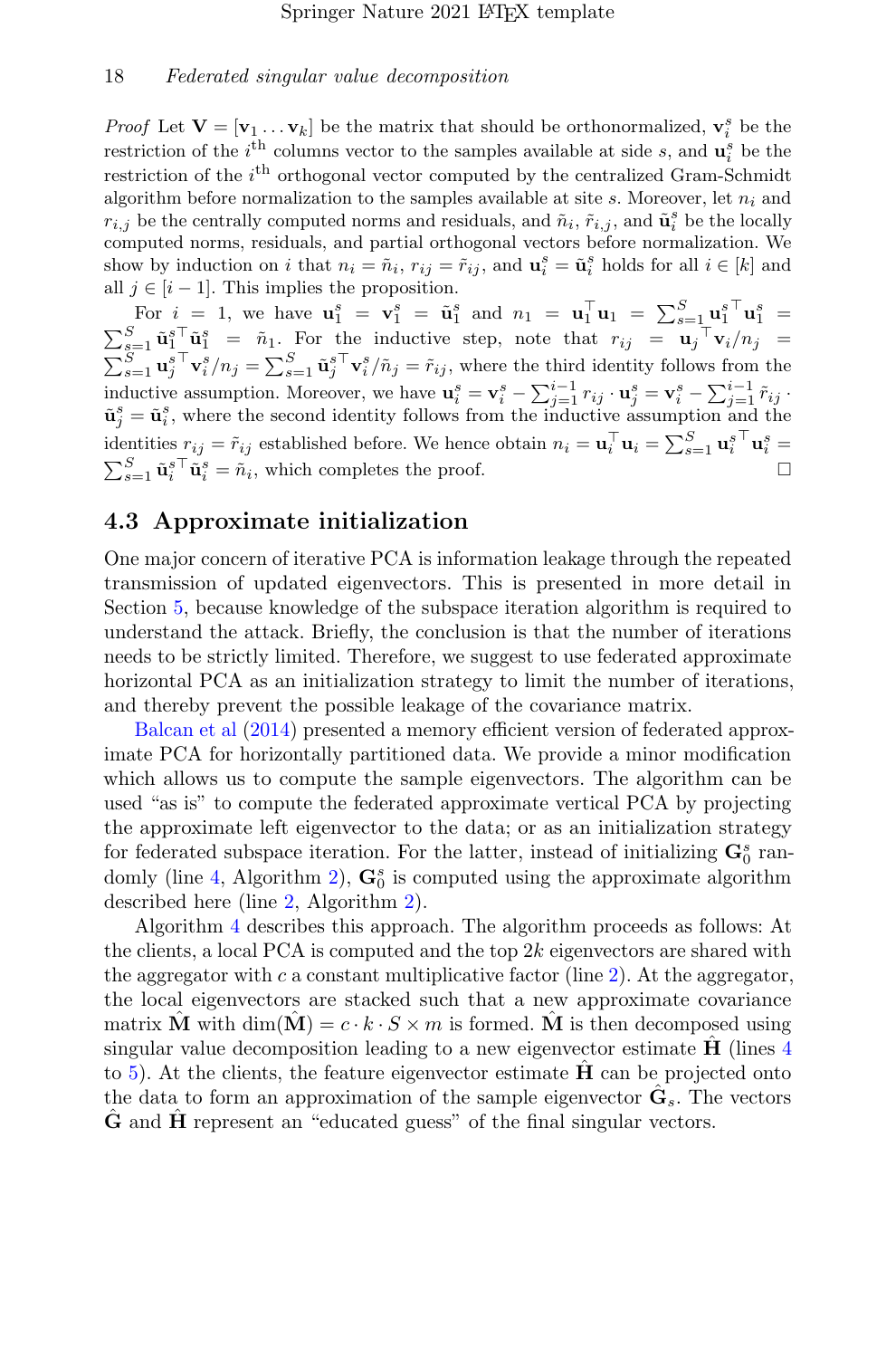<span id="page-18-2"></span><span id="page-18-1"></span>

| <b>Algorithm 4:</b> Slightly modified federated horizontal SVD (Balcan |                                                                                                                                                                                                                             |  |  |  |  |
|------------------------------------------------------------------------|-----------------------------------------------------------------------------------------------------------------------------------------------------------------------------------------------------------------------------|--|--|--|--|
|                                                                        | et al, 2014). Referred to as Al-ONLY in this article.                                                                                                                                                                       |  |  |  |  |
|                                                                        | <b>Input:</b> Data matrices $A_s \in \mathbb{R}^{m \times n}$ at sites $s \in [S]$ , number of                                                                                                                              |  |  |  |  |
|                                                                        | eigenvectors $k$ , constant approximation factor $c$ .                                                                                                                                                                      |  |  |  |  |
|                                                                        | <b>Output:</b> Approximate singular vector matrices $\hat{\mathbf{G}}_s \in \mathbb{R}^{n_s \times k}$ and                                                                                                                  |  |  |  |  |
|                                                                        | $\mathbf{\hat{H}} \in \mathbb{R}^{m \times k}$ of <b>A</b> .                                                                                                                                                                |  |  |  |  |
|                                                                        | <b>1</b> for $s \in [S]$ do                                                                                                                                                                                                 |  |  |  |  |
|                                                                        | $\begin{array}{c c} & // \; \text{Reference top}\; k\cdot c \;\text{eigenvectors.}\\ & \mathbf{H}_s, \mathbf{\Sigma}_s, \mathbf{G}_s \leftarrow \texttt{singular-value-decomposition}(\mathbf{A}_s, c\cdot k); \end{array}$ |  |  |  |  |
|                                                                        |                                                                                                                                                                                                                             |  |  |  |  |
|                                                                        | 3 $//$ Aggregate local subspaces to obtain approximate covariance matrix $\dot{M}$ with                                                                                                                                     |  |  |  |  |
|                                                                        | $\dim(\hat{\mathbf{M}}) = c \cdot k \cdot S \times m.$                                                                                                                                                                      |  |  |  |  |
|                                                                        | 4 $\hat{\mathbf{M}} \leftarrow$ stack-vertically $( \mathbf{H}_{s}^{\top} )$ ;                                                                                                                                              |  |  |  |  |
|                                                                        | // Use final dimensionality $k$                                                                                                                                                                                             |  |  |  |  |
|                                                                        | 5 H $\leftarrow$ singular-value-decomposition( $\mathbf{\hat{M}}, k$ );                                                                                                                                                     |  |  |  |  |
|                                                                        | 6 for $s \in [S]$ do                                                                                                                                                                                                        |  |  |  |  |
|                                                                        | $\mathbf{z} \parallel \hat{\mathbf{G}}_s \leftarrow \mathbf{A}_s^{\top} \hat{\mathbf{H}};$                                                                                                                                  |  |  |  |  |
| 8                                                                      | // Return approximate singular vector matrices of $\bf{A}$                                                                                                                                                                  |  |  |  |  |
|                                                                        | 9 return $\hat{\mathbf{G}}_s$ , $\hat{\mathbf{H}}$                                                                                                                                                                          |  |  |  |  |

### <span id="page-18-4"></span><span id="page-18-3"></span><span id="page-18-0"></span>4.4 Federated randomized principal component analysis

Another mitigation strategy for the aforementioned information leakage is the use of randomized SVD. In randomized SVD, a reduced representation of the data is computed and subspace iteration is applied on this reduced data matrix instead of the full data. By using the proxy data, only "reduced" eigenvectors become available at the aggregator which makes the attack in Section  $5$  impossible given not too many initial iteration  $I'$  have been executed. Notably,  $I'$  needs to be restricted depending on the number of features in the original data. Here, we describe how to modify randomized SVD, such that it can be run in a federated environment, without sharing the random projections of the data or the sample eigenvectors.

We proceed according to [Halko et al](#page-33-3)  $(2011)$  and [Galinsky et al](#page-32-1)  $(2016)$ . First,  $I'$  iterations of federated vertical subspace iteration are run using the full data matrices  $A_s$ . In order to do so, Algorithm [2](#page-14-0) is called as a subroutine. The intermediate matrices  $\mathbf{H}_1, \ldots, \mathbf{H}_I'$  are stored (line [1\)](#page-19-1) and concatenated to form  $\mathbf{P} \in \mathbb{R}^{k \cdot I' \times m}$  (line [2\)](#page-19-2). The data matrices  $\mathbf{A}_s$  are then projected onto P to form proxy data matrices  $\hat{\mathbf{A}}_s \in \mathbb{R}^{k \cdot I' \times n}$  (line [4\)](#page-19-3). Finally, the covariance matrix of the proxy data matrix is computed as  $\hat{\mathbf{A}}_s \hat{\mathbf{A}}_s^{\top} \in \mathbb{R}^{k \cdot I' \times k \cdot I'}$  at the clients. The clients send this covariance to the aggregator which aggregates the covariance matrices by element wise addition  $M_{\hat{A}} = \sum_s \hat{A}_s \hat{A}_s^{\top}$ , computes the eigenvectors  $\mathbf{G}_a$  and shares them with the clients. The eigenvectors  $\mathbf{G}_{\hat{\mathbf{A}}} \in \mathbb{R}^{k \cdot I' \times k}$  do not reflect properties of the original data but they can be used to recompute  $\mathbf{G}$  as  $\mathbf{G} = \hat{\mathbf{A}}_s^{\top} \mathbf{G}_{\hat{\mathbf{A}}} \in \mathbb{R}^{n \times k}$ .  $\mathbf{G}$  needs to be normalized using the federated orthonormalization subroutine (algorithm [3\)](#page-16-0). The subroutine returns the correct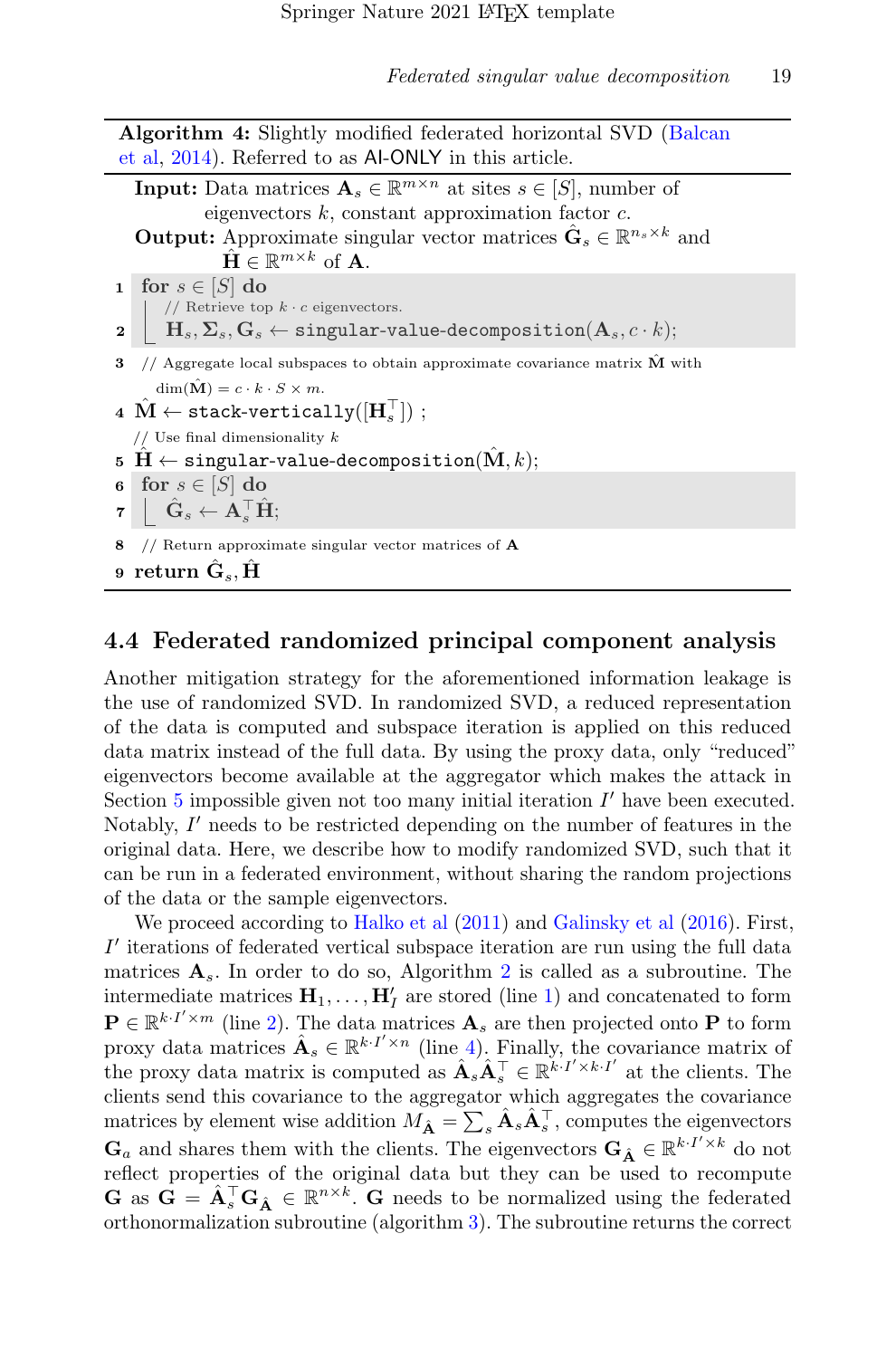right singular vectors  $G$  but only proxy vectors for  $H$ . Therefore, in the last step H can be reconstructed by projecting the data onto G, aggregating and normalizing  $H_s$  at the aggregator and returning the final left singular vectors  $H$  to the clients (lines [13](#page-19-4) to [15\)](#page-19-5).

We would like to highlight two properties of this algorithm. Firstly, given that  $m > I/k$ , it is not possible to construct the covariance matrix using the initial eigenvector updates (see Section [5\)](#page-22-0). Secondly, since the computation of the final right singular vectors utilizes the projected data matrices, the original covariance matrix is not disclosed exactly. However, as the final left eigenvectors are a common result of the analysis, the covariance matrix can still be approximated closely.

#### Algorithm 5: Federated randomized SVD (RANDOMIZED)

<span id="page-19-6"></span><span id="page-19-3"></span><span id="page-19-2"></span><span id="page-19-1"></span>

|    | <b>Input:</b> Data matrices $A_s \in \mathbb{R}^{m \times n}$ at sites $s \in [S]$ , number of                                                                                                   |
|----|--------------------------------------------------------------------------------------------------------------------------------------------------------------------------------------------------|
|    | eigenvectors $k$ , number of intermediate iterations $I'$ , number of                                                                                                                            |
|    | total iterations I.                                                                                                                                                                              |
|    | <b>Output:</b> Singular vector matrices $\mathbf{H} \in \mathbb{R}^{m \times k}$ and partial $\mathbf{G}_s \in \mathbb{R}^{n_s \times k}$                                                        |
|    | of $A$ .                                                                                                                                                                                         |
|    | // Run I' iterations of Algorithm 2 and store $H_i$ .                                                                                                                                            |
|    | $\mathbf{H} = [\mathbf{H}_1, , \mathbf{H}_{I'}] \leftarrow \texttt{federated-subspace-iteration}([\mathbf{A}_s], k, I')$ ;                                                                       |
|    | 2 P $\leftarrow$ stack-vertically $([\mathbf{H}_1^\top, , \mathbf{H}_{I^\prime}^\top])$ ;                                                                                                        |
|    | <b>3</b> for $s \in [S]$ do                                                                                                                                                                      |
|    |                                                                                                                                                                                                  |
|    | $\begin{array}{c c} \mathbf{4} & \hat{\mathbf{A}}_s \leftarrow \mathbf{P}\mathbf{A}_s; \ \mathbf{5} & \mathbf{M}_{\hat{\mathbf{A}}}^s = \hat{\mathbf{A}}_s \hat{\mathbf{A}}_s^\top. \end{array}$ |
|    | 6 $\mathbf{M}_{\hat{\mathbf{A}}} = \sum_s \hat{\mathbf{A}}_s \hat{\mathbf{A}}_s^{\top};$                                                                                                         |
|    | 7 $\mathbf{G}_{\hat{\mathbf{A}}} \leftarrow$ singular-value-decomposition( $\mathbf{M}_{\hat{\mathbf{A}}}, k$ );                                                                                 |
|    | 8 // Reconstruct the partial right singular vector                                                                                                                                               |
|    | 9 $\mathbf{G}_s \leftarrow \hat{\mathbf{A}}_s^{\top} \mathbf{G}_{\hat{\Lambda}};$                                                                                                                |
|    | $10$ // Reorthogonalize the partial right singular vector                                                                                                                                        |
|    | 11 $\mathbf{G}_s \leftarrow \texttt{federal-gram-schmidt}([\hat{\mathbf{G}}_s], k, I);$                                                                                                          |
| 12 | // Compute the full left singular vectors of $A$                                                                                                                                                 |
|    | $\texttt{is} \ \ \texttt{for} \ s \in [S] \ \texttt{do} \ \textbf{H}_s \leftarrow \textbf{A}_s \textbf{G}_s;$                                                                                    |
|    | 14 $\mathbf{H} \leftarrow \sum_{s=1}^{S} \mathbf{H}_s;$                                                                                                                                          |
|    | 15 $\textbf{H} \leftarrow \text{orthonormalize}(\textbf{H});$                                                                                                                                    |
|    | // Return singular vector matrix of $\bf{A}$ .                                                                                                                                                   |
|    | 16 return $\mathbf{G}_{s}, \mathbf{H}$                                                                                                                                                           |

#### <span id="page-19-5"></span><span id="page-19-4"></span><span id="page-19-0"></span>4.5 Network transmission costs

The main bottleneck in FL is the amount of data transmitted between the different sites and the number of network communications and the volume of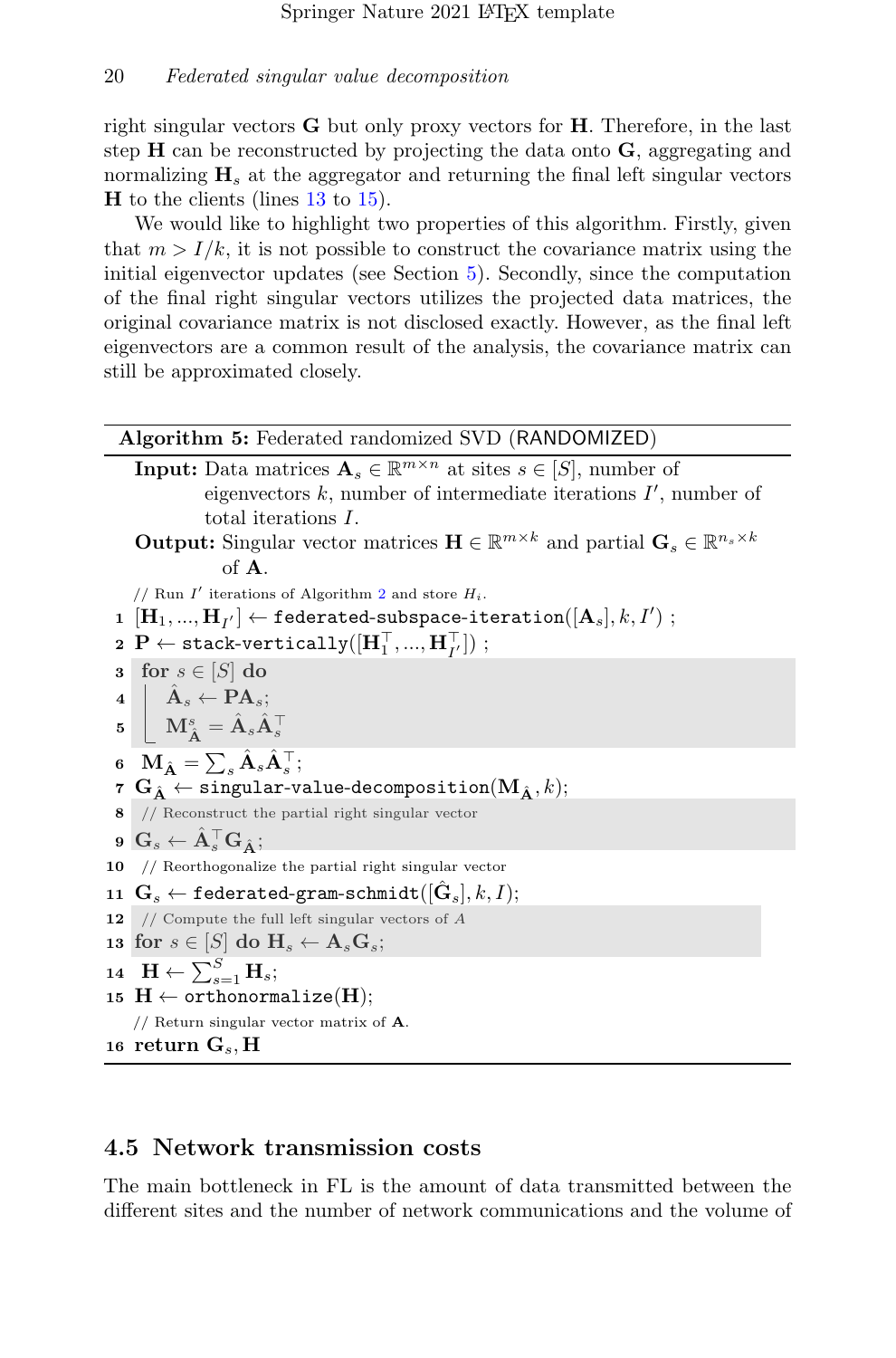transmitted date [\(Kairouz et al,](#page-33-0) [2021\)](#page-33-0). The following Proposition [3](#page-20-0) specifies these quantities for our federated PCA algorithm. Recall that  $S, k, m, n$ , and c denote, respectively, the numbers of sites, eigenvectors, features, samples, and a constant multiplicative factor.

<span id="page-20-0"></span>**Proposition 3** Let  $\mathcal{D}$  be the total amount of data transmitted by the federated SVD algorithm,  $N$  be the total number of network communications, and  $I$  be the total number of iterations of the main while-loop. Let further  $I'$  be the number of inital iteration for randomized  $SVD$  and  $k'$  the intermediate dimensionality of the subspace for the approximate algorithm. Then the following statements hold:

- If the  $G_i$  matrices are not orthonormalized, then  $\mathcal{D} = \mathcal{O}(I \cdot S \cdot k \cdot m)$  and  $\mathcal{N} = \mathcal{O}(I \cdot S).$
- If federated Gram-Schmidt orthonormalization is used, then  $\mathcal{D} = \mathcal{O}(I \cdot (S \cdot k \cdot$  $(m+k^2)$  and  $\mathcal{N} = \mathcal{O}(I \cdot S \cdot k)$ .
- If federated randomized subspace iteration is used, then  $\mathcal{O}((S \cdot (I' + 1) \cdot k \cdot m) +$  $(k \cdot I')^2$  and  $\mathcal{N} = \mathcal{O}((I'+2) \cdot S)$ .
- Approximate initialization itself has a complexity of  $\mathcal{D} = \mathcal{O}(S \cdot k \cdot c \cdot m)$  and  $\mathcal{N} = \mathcal{O}(S)$ , hence the other algorithms remain in the same complexity class if used in combination with approximate initialization.

**Proof** In each iteration  $i$  of our federated vertical subspace iteration algorithm, the matrices  $\mathbf{H}_{i}^{s} \in \mathbb{R}^{m \times k}$  have to be sent from the clients to the aggregator and the matrix  $\mathbf{H}_i \in \mathbb{R}^{m \times k}$  has to be sent back to the clients. In iteration i, the amount of transmitted data and the number of communications due to  $H_i$  is hence  $\mathcal{O}(S \cdot k \cdot m)$  and  $\mathcal{O}(S)$ , respectively. For orthonormalizing the eigenvector matrices  $\mathbf{G}_i \in \mathbb{R}^{n \times k}$ , we need to transmit a data volume of  $\mathcal{O}(S \cdot k^2)$  and the number of communications increases to  $\mathcal{O}(S \cdot k)$ . By summing over the iterations i, this yields the statement of the proposition. In the randomized iteration the first  $I'$  iterations have the same communication complexity that regular subspace iteration. Then the dimensionality of the matrix is reduced to  $k \cdot I' \times n$  and the decomposition of  $M_{\hat{A}}$  has transmission complexity  $(k \cdot I')^2$ . An additional communication of the final  $H$  is required which costs  $S \cdot k \cdot m$ . Thereby, the total complexity is  $\mathcal{D} = \mathcal{O}(I' \cdot S \cdot k \cdot m + (I' \cdot k)^2 + S \cdot k \cdot m) = \mathcal{O}((S \cdot (I' + 1) \cdot k \cdot m) + (k \cdot I')^2)$ . Approximate initialization has a complexity of one round of subspace iteration, as  $\mathbf{H}_i$ needs to be communicated once to the aggregator and back. The complexity classes hence remain the same.

If our algorithms are used, the overall volume of transmitted data is hence independent of the number of samples  $n$  and can be executed in a constant number of communication rounds. This is especially important in the intended GWAS setting, since the number of samples and features may ber very large [\(Li](#page-34-5) [et al,](#page-34-5) [2016;](#page-34-5) [Londin et al,](#page-34-8) [2010\)](#page-34-8). Moreover, k is small (typically,  $k = 10$  is used for GWAS PCA), which implies that the additional factor  $k$  in the complexities of  $\mathcal D$  and  $\mathcal N$  can be neglected. Therefore, using the suggested scheme is preferable over sending the eigenvectors to the aggregator for orthonormalization both in terms of privacy and expected transmission cost. (In practice, it is advisable to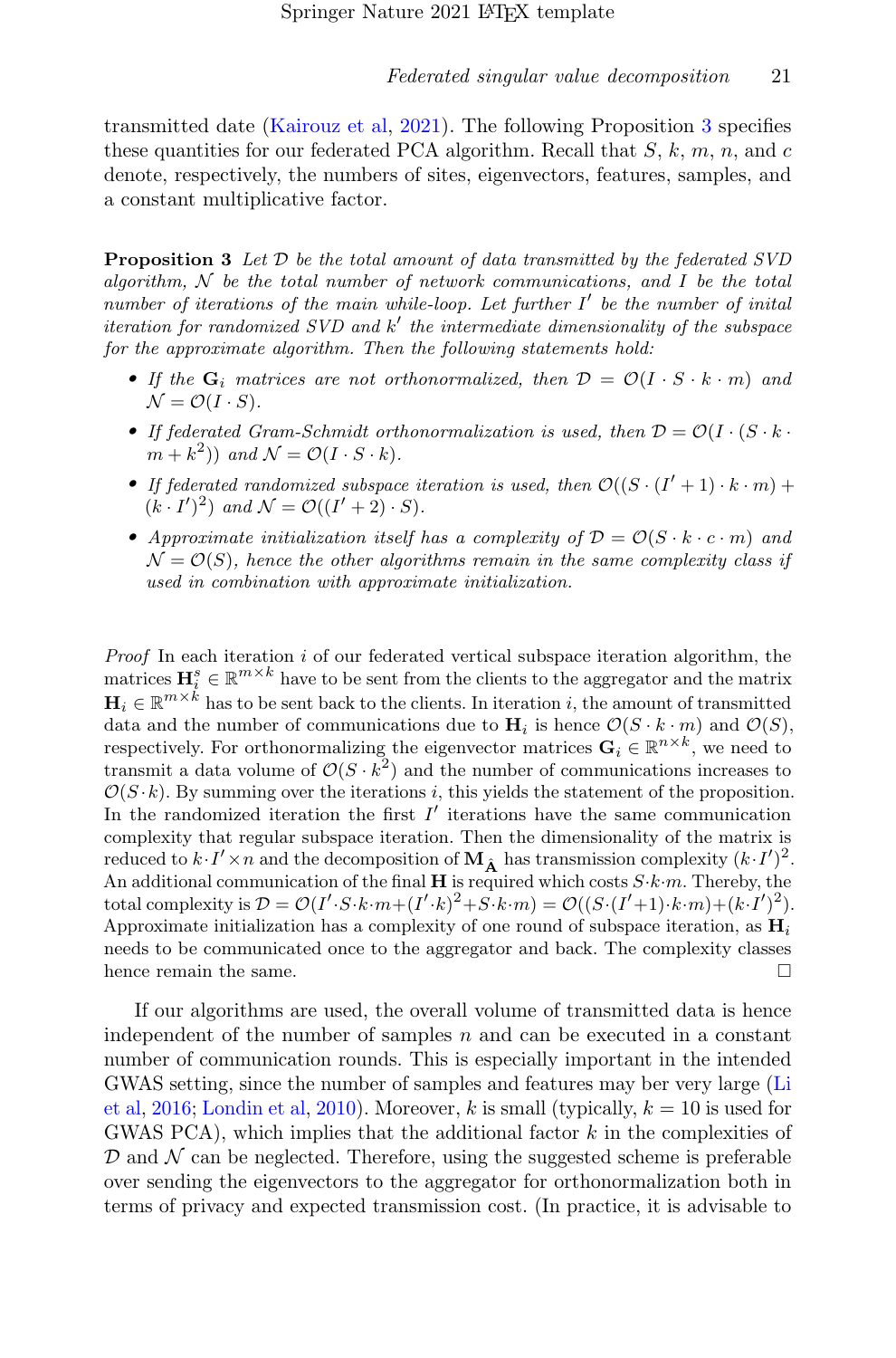perform the orthonormalization only at the end). [Guo et al](#page-33-2) [\(2012\)](#page-33-2)'s algorithm has a complexity of  $\mathcal{D} = \mathcal{O}(I \cdot S \cdot k)$  and  $\mathcal{N} = \mathcal{O}(I \cdot S)$  per eigenvector. The use of randomized SVD additionally partially removes the dependency of the algorithm from the number of SNPs/features which can be quite large in practice. (The worst case complexity class does not change due to the first iterations). Additionally, only a few iterations of the true feature eigenvectors are transmitted. Therefore, randomized SVD is preferable in terms of privacy and transmission cost.

### <span id="page-21-0"></span>4.6 Summary

To conclude this section, we provide a brief summary of the main points and introduce a naming scheme for the configurations evaluated in Section [6.](#page-25-0) We presented federated vertical subspace iteration with random (RI-FULL) initialization. To avoid the sharing of the sample eigenvector matrix, we introduced federated Gram-Schmidt orthonormalization (FED-GS) which can be run at every iteration, but should be run only at the end. In order to speed up the computation in terms of communication rounds, we suggest to use a modified version of the approximate algorithm (AI-ONLY) by [Balcan et al](#page-32-2) [\(2014\)](#page-32-2) as an initialization strategy for federated subspace iteration (AI-FULL). To reduce the transmitted data volume and the sharing of the feature eigenvectors, we suggest to use federated randomized subspace iteration (RANDOMIZED). GUO is the reference algorithm. We summarize the asymptotic communication costs in Table [2.](#page-21-1)

| Algorithm(s)       | Name           |                                                            |                                   |
|--------------------|----------------|------------------------------------------------------------|-----------------------------------|
| Algorithm 2        | <b>RI-FULL</b> | $\mathcal{O}(I \cdot S \cdot k \cdot m)$                   | $\mathcal{O}(I \cdot S)$ .        |
| Algorithm $2+4$    | AI-FULL        | $\mathcal{O}(I \cdot S \cdot k \cdot m)$                   | $\mathcal{O}(I \cdot S)$ .        |
| Algorithm $2+3$    | RI-FULL/FED-GS | $\mathcal{O}(I\cdot (S\cdot k\cdot m+k^2))$                | $\mathcal{O}(I \cdot S \cdot k).$ |
| Algorithm $5$      | RANDOMIZED     | $\mathcal{O}((S\cdot (I'+1)\cdot k\cdot m)+(k\cdot I')^2)$ | $\mathcal{O}((I'+2)\cdot S).$     |
| Algorithm 4        | <b>AI-ONLY</b> | $\mathcal{O}(S \cdot k \cdot m)$                           | $\mathcal{O}(S)$ .                |
| Guo et al $(2012)$ | GUO            | $\mathcal{O}(I \cdot S \cdot k \cdot m)$                   | $\mathcal{O}(I \cdot S)$ .        |

<span id="page-21-1"></span>Table 2 Algorithm overview and complexity.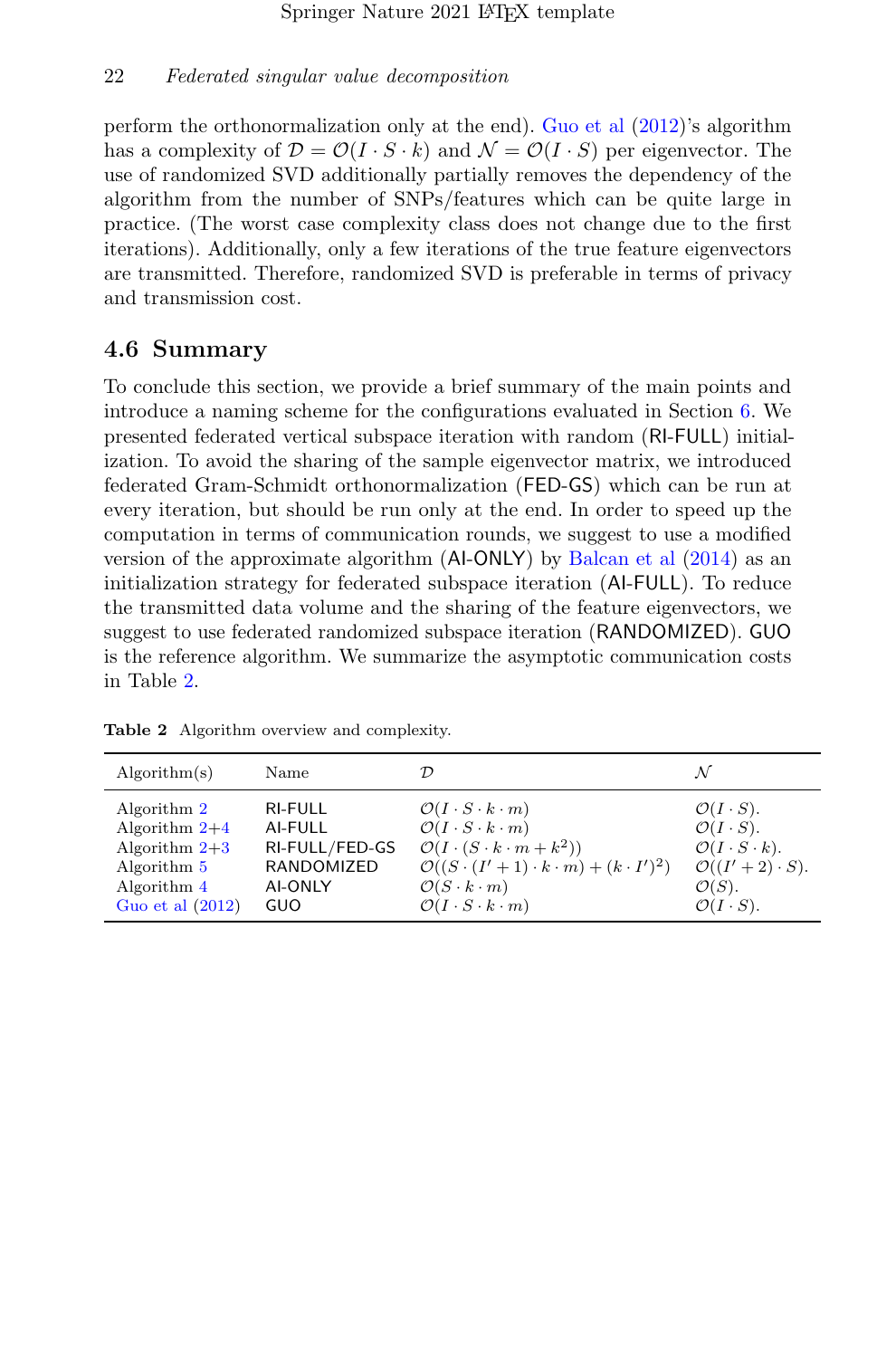## <span id="page-22-0"></span>5 Iterative leakage at the aggregator

In this section, we describe how the iterative process discloses the covariance matrix when using sufficiently many iterations. We first introduce the problem (Section [5.1\)](#page-22-1) and then discuss how it can be addressed with the algorithms introduced Sections [4.3](#page-17-0) and [4.4](#page-18-0) above (Section [5.2\)](#page-23-0). Practical results are illustrated in Section [6.7](#page-28-0) below, using a simulation study.

#### <span id="page-22-1"></span>5.1 Iterative leakage of the covariance matrix

Iterative leakage at the aggregator might disclose the entire covariance matrix during the execution of the algorithm, as many updates of the variables become available. Figure [3](#page-22-2) visualizes the update process in power iteration, and the information used to reconstruct a single row of the covariance matrix at one iteration. Notably, the aggregated vector  $H_i$  becomes known in clear text at the aggregator in every iteration. The aggregator can store the sequence of vectors  $H_i$ . In the following we will show, how it is possible to construct a system of linear equations which will leak the covariance matrix. For the sake of this description, we will assume the eigenvector  $\mathbf{H}_i$  is updated as  $\mathbf{H}_i = \mathbf{K} \mathbf{H}_{i-1}$ , where  $\mathbf{K} = \mathbf{D}^\top \mathbf{D}$  is the feature-by-feature covariance matrix of the federated data matrix D, which are both unknown to the aggregator. This is equivalent to the two-step update from the aggregator's perspective, but improves the readability.



<span id="page-22-2"></span>Fig. 3 Eigenvector update using the feature-by-feature covariance matrix.

**Proposition 4** Let  $\mathbf{D} \in \mathbb{R}^{n \times m}$  be the data matrix and denote  $\mathbf{K} = \mathbf{D}^{\top} \mathbf{D}$  the featureby-feature covariance matrix, which is unknown to the aggregator. Let k be the number of eigenvectors retrieved. When applying federated subspace iteration, the aggregator can reconstruct  $\bf{K}$  after  $m/k$  distinct eigenvector updates by solving a system of linear equations of the form  $\mathbf{K}_{l,\bullet}$   $\mathbf{A} = \mathbf{b}$  for each row  $\mathbf{K}_{l,\bullet}$  of  $\mathbf{K}$ , where  $\mathbf{A} \in \mathbb{R}^{m \times m}$  and  $\mathbf{b} \in \mathbb{R}^m$  are known parameters.

*Proof* Let  $\mathbf{K}_{l,\bullet}$  denote a row of the covariance matrix  $\mathbf{K} \in \mathbb{R}^{m \times m}$ . First, we show how series  $(\mathbf{H}_{\bullet,1}^i)_{i=1}^m$  of m updates of the first eigenvector can be used to retrieve the row  $\mathbf{K}_{l,\bullet}$  of **K**. Susequently, we show that  $m/k$  updates are sufficient if all k eigenvectors are used.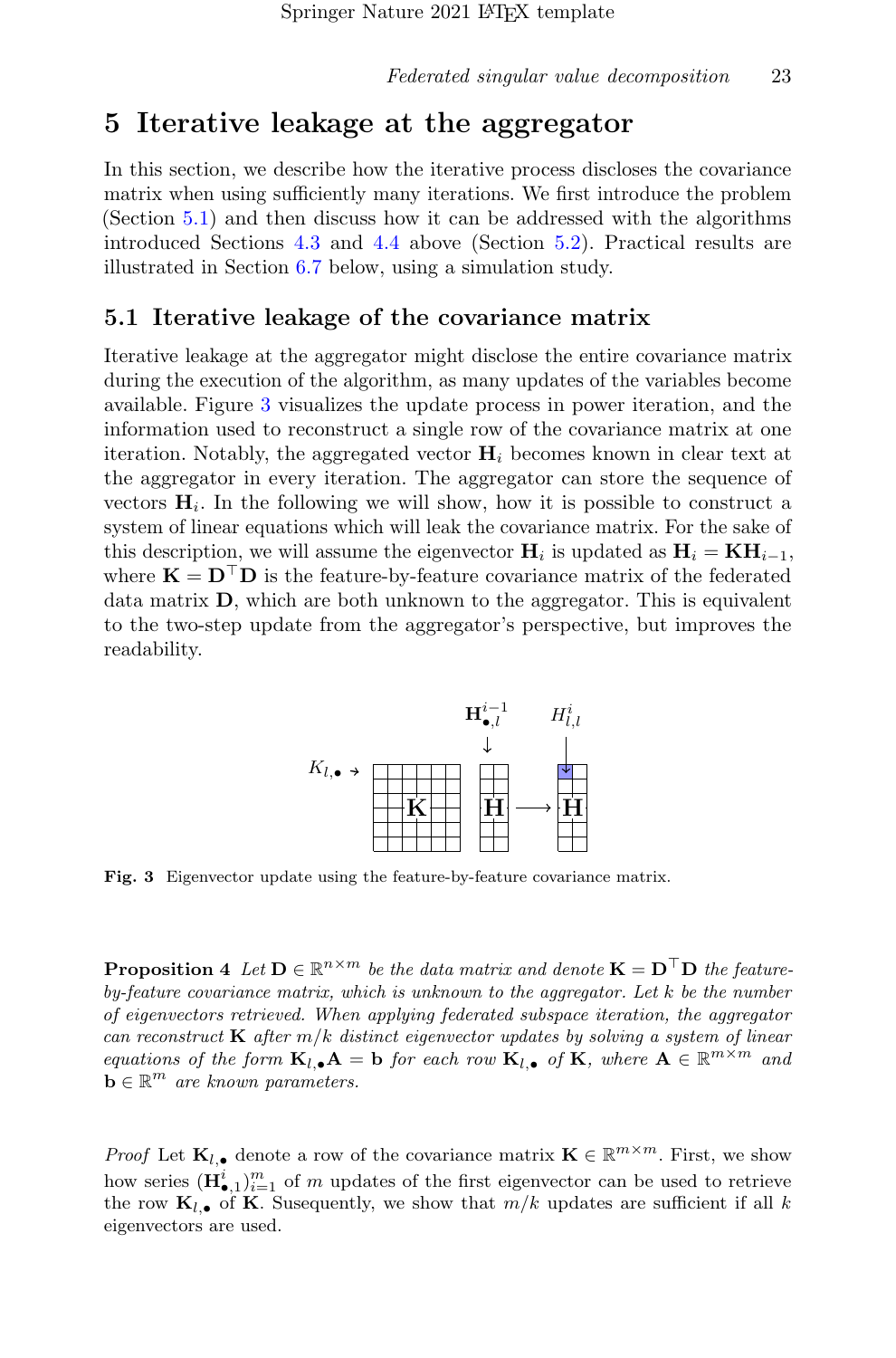Since  $K_{l,\bullet}$  is a row vector of length m, one needs m equations, which can be derived from m consecutive updates of the column vector  $\mathbf{H}_{\bullet,1}^i$ . The aggregator can store the consecutive updates of  $\mathbf{H}_{\bullet,1}^i$  and, for each i, store an equation of the form  $\mathbf{K}_{l,\bullet} \mathbf{H}_{\bullet,1}^{i-1} = H_{l,1}^i$ . After m iterations, the aggregator is able to formulate the following fully determined system of linear equations, given that the eigenvectors have not converged:

$$
\mathbf{K}_{l,\bullet}\left[\mathbf{H}_{\bullet,1}^{0}\ \cdots\ \mathbf{H}_{\bullet,1}^{m-1}\right]=\left[H_{l,1}^{1}\ \cdots\ H_{l,1}^{m}\right]
$$

In order to reduce the number of required iterations, the aggregator can use all vectors in H to formulate the linear system and thereby divide the number of required iterations by  $k$ :

$$
\mathbf{K}_{l,\bullet}\left[\mathbf{H}_{\bullet,1}^0 \ \cdots \ \mathbf{H}_{\bullet,k}^0 \ \cdots \ \mathbf{H}_{\bullet,1}^{\frac{m}{k}-1} \ \cdots \ \mathbf{H}_{\bullet,k}^{\frac{m}{k}-1}\right] = \left[H_{l,1}^1 \ \cdots \ H_{l,k}^1 \ \cdots \ H_{l,1}^{\frac{m}{k}} \ \cdots \ H_{l,1}^{\frac{m}{k}} \ \cdots \ H_{l,k}^{\frac{m}{k}}\right]
$$

The rows of **K** can be computed simultaneously, by forming a system for all  $\mathbf{K}_{l,\bullet}$ at the same time. Therefore, in theory, this means that after  $m/k$  iterations, one has the full system and can solve it as

<span id="page-23-1"></span>
$$
\mathbf{K}_{l,\bullet} = \mathbf{b} \mathbf{A}^{-1},\tag{6}
$$

which completes the proof of the proposition.

These theoretical results require to invert  $\bf{A}$ , which may pose a problem in numerical applications, especially once the  $\mathbf{H}^i$  grow large. By using a linear least squares solver, the inversion of the matrix  $A$  can be prevented at the cost of possibly sub-optimal solutions. Furthermore, in practice, more care needs to be taken when constructing the system, because, once converged, the eigenvectors do not provide a new equation to be added to the system anymore and hence lead to a singular system. In Section  $6.7$ , we show that our approach works on small data.

#### <span id="page-23-0"></span>5.2 Mitigation strategies

Recall that we claimed that Algorithms [4](#page-18-1) and [5](#page-19-6) improve the privacy of subspace iteration. After having established that the full global covariance matrix can be reconstructed after sufficiently many iterations, it becomes clear that reducing the number of iterations makes this attack more difficult. Algorithm [4](#page-18-1) achieves this by using a better initial eigenvector guess and thus reduces the number of iteration until convergence. The randomized Algorithm [5](#page-19-6) shares the initial eigenvector updates, but then shares only proxy eigenvectors, whose entries do not correspond to real features in the data, effectively reducing the number of useful iterations for the aggregator to a constant number  $I'$ . Therefore, these algorithms provide a algorithmic privacy improvement over previous solutions.

The attack approach described above is possible even when secure multiparty computation (SMPC) [\(Cramer et al,](#page-32-6) [2015\)](#page-32-6) is used, as the aggregated updates still become available in clear text at the aggregator. SMPC does however prevent the disclosure of the local covariance matrices, so using it is beneficial in

$$
\Box
$$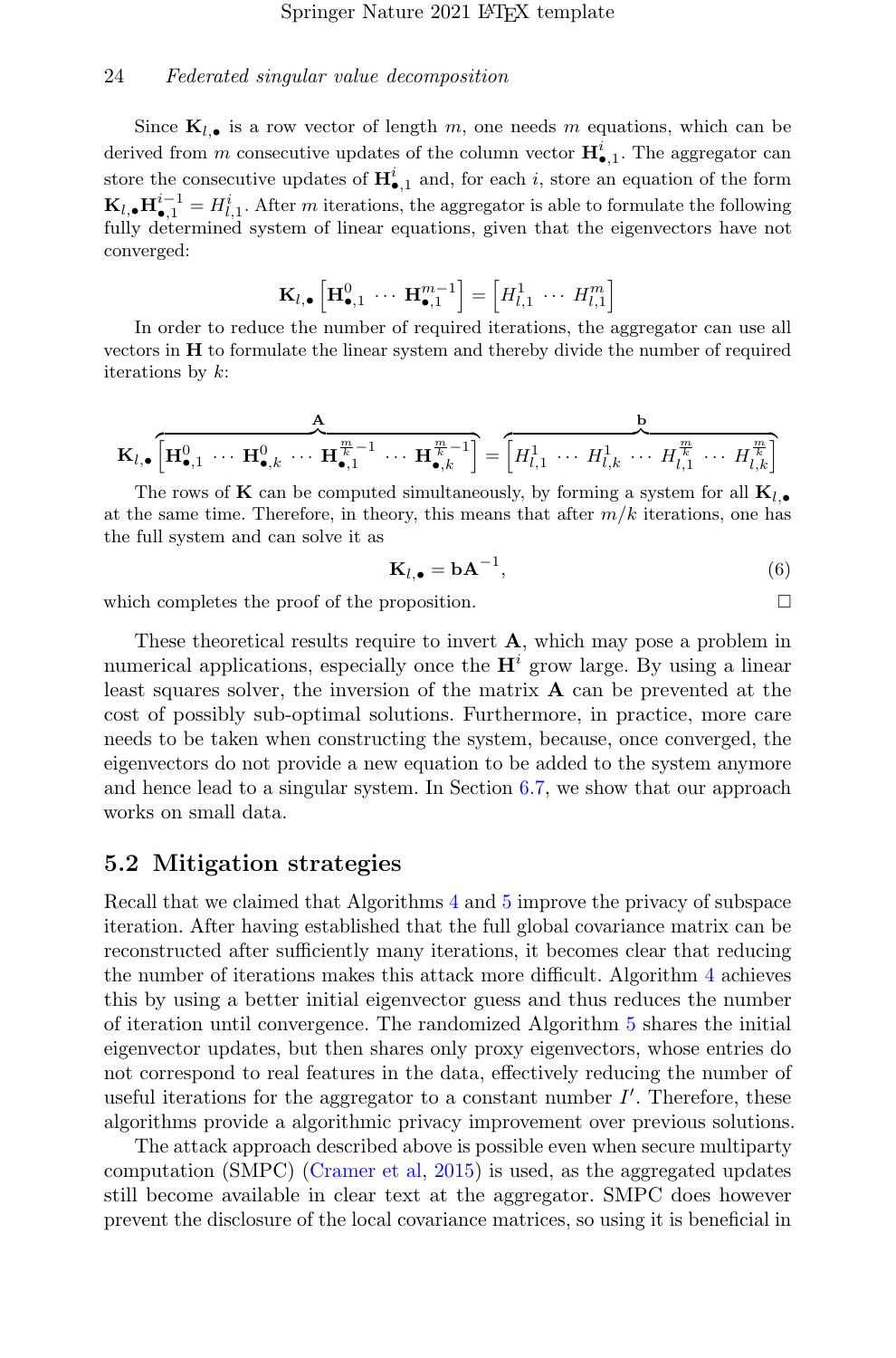truly federated implementations of this algorithm. Apart from the approximate algorithm, which uses SVD as an aggregation strategy, all algorithms are trivially compatible with secure aggregation as employed according to [Cramer](#page-32-6) [et al](#page-32-6) [\(2015\)](#page-32-6). Naturally, perturbation techniques like differential privacy [\(Balcan](#page-32-4) [et al,](#page-32-4) [2016\)](#page-32-4) can be used to prevent the presented attack at the cost of decreased result accuracy. However, the high dimensionality m of the data might prove prohibitive, as the noise scales with m.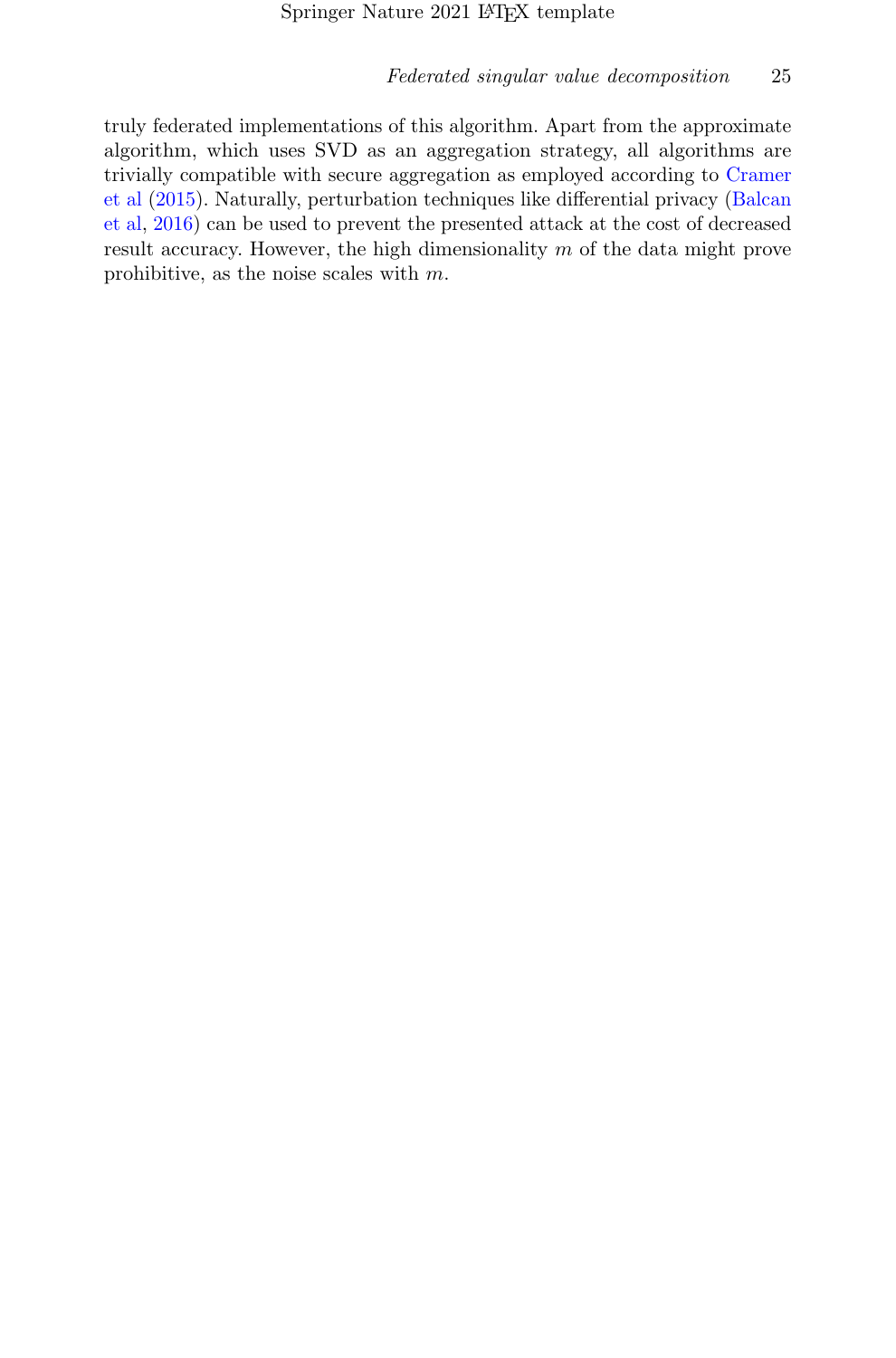## <span id="page-25-0"></span>6 Empirical evaluation

#### 6.1 Test datasets

To evaluate our federated PCA algorithm, we used three publicly available datasets: chromosome 1 and 2 from a genetic dataset from the 1000 Genomes Project [\(The 1000 Genomes Consortium, Auton, A.,](#page-35-9) [2015\)](#page-35-9), as well as the MNIST database of handwritten digits [\(LeCun et al,](#page-34-9) [2005\)](#page-34-9) (Table [3\)](#page-25-1). The two genetic data sets contain data for 2502 individuals (samples). After applying standard pre-processing steps (MAF filtering, LD pruning) we created 3 data set versions for each chromosome, with  $100000$ ,  $500000$  and  $>1000000$  SNPs, respectively. MNIST contains 60 000 grayscale images of handwritten numerals (samples), each of which has 784 pixels (features). This data set was split into 5 and 10 equal chunks. To the best of our knowledge, publicly available genetic data sets with large numbers of patients are not readily available. However, although motivated by federated GWAS, our federated SVD algorithm is actually generically applicable. The experiments on MNIST demonstrate its usefulness for a more general audience. The MNIST data set is available at [http://yann.lecun.com/exdb/mnist/,](http://yann.lecun.com/exdb/mnist/) the genetic data can be obtained from [ftp://ftp.1000genomes.ebi.ac.uk/vol1/ftp/release/20130502/.](ftp://ftp.1000genomes.ebi.ac.uk/vol1/ftp/release/20130502/)

<span id="page-25-1"></span>Table 3 Datasets used in the study.

| Dataset                   | Samples | Features      |
|---------------------------|---------|---------------|
| <b>MNIST</b>              | 60 000  | 784           |
| $1000$ Genomes – Chrom. 1 | 2502    | 100 000       |
| $1000$ Genomes – Chrom. 1 | 2502    | 500 000       |
| $1000$ Genomes – Chrom. 1 | 2502    | 1069419       |
| $1000$ Genomes – Chrom. 2 | 2502    | 100 000       |
| $1000$ Genomes – Chrom. 2 | 2502    | 500 000       |
| $1000$ Genomes – Chrom. 2 | 2502    | 1 1 4 0 5 5 6 |

### 6.2 Compared methods

We compare several configurations against each other: Federated subspace iteration with random initialization (RI-FULL), federated subspace iteration with approximate initialization (AI-FULL), and federated randomized subspace iteration (RANDOMIZED). Federated subspace iteration which employs federated orthonormalization in every round (FED-GS) is extremely communication inefficient by adding  $2k$  additional rounds per iteration which has been proven a major bottleneck in preliminary studies. Therefore, we omit this algorithm from the empirical evaluation, because the practical use for SVD is limited. We compare ourselves to the algorithm presented by [Guo et al](#page-33-2) [\(2012\)](#page-33-2), denoted GUO, as they present a solution which omits the covariance matrix and a way to deal with vertical data partitioning. However, GUO shares the right singular vectors  $\bf{G}$  and all updates of the left singular vectors  $\bf{H}$  with the aggregator,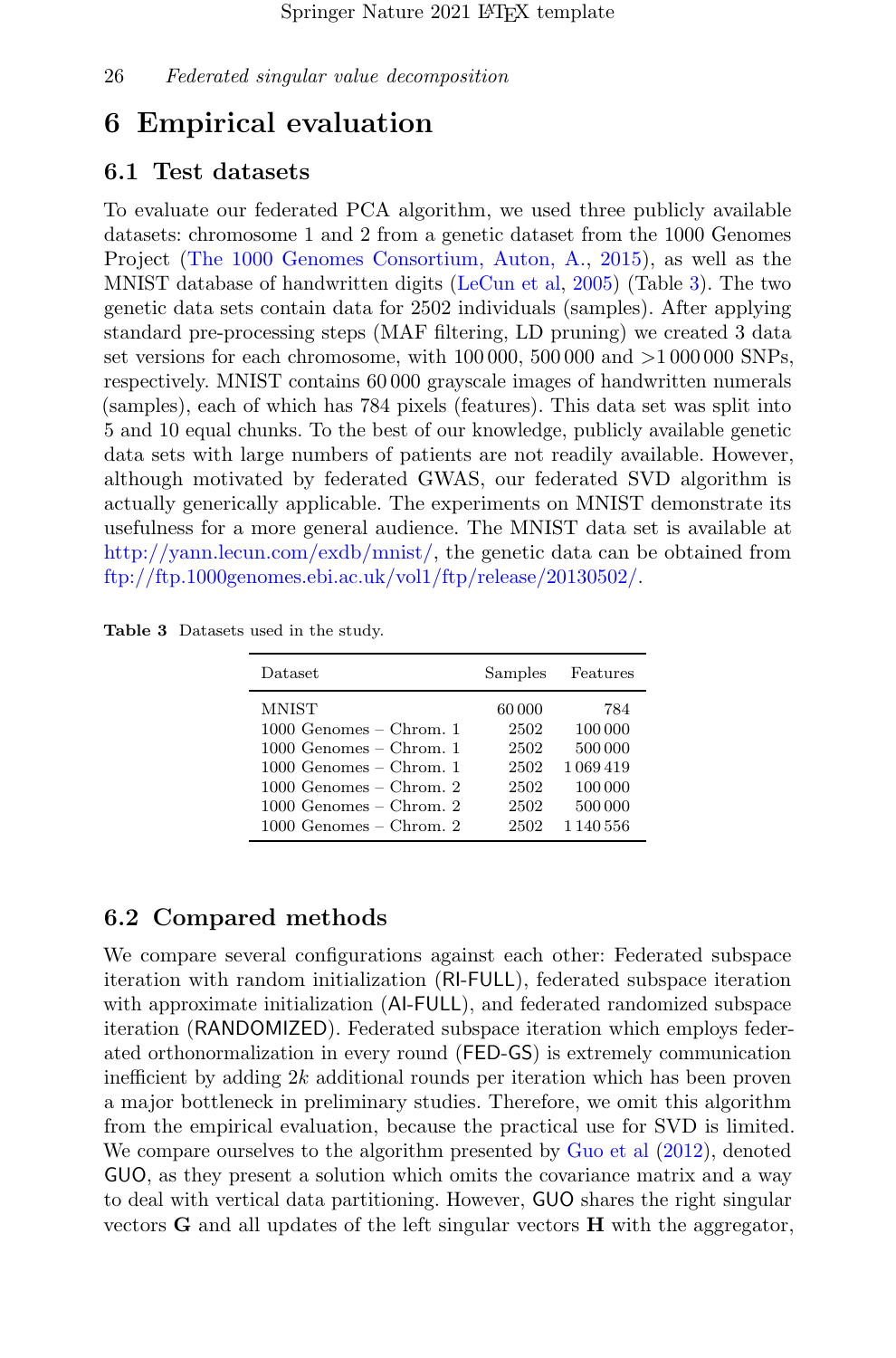which should be avoided in federated GWAS as emphasized in Section [4](#page-13-0) and Section [5.](#page-22-0) Furthermore, as the number of features grows large, the transmission cost increases. We tested other configurations, including the use of approximate initialization for randomized PCA, but excluded them in this article as they did not bring a gain in performance in practice. For all compared methods, we set the convergence criterion in eq. [\(5\)](#page-13-2) to  $\epsilon = 10^{-9}$ , which corresponds to a change of the angle between two consecutive eigenvectors updates of about 0.0026 degrees. Note that this angle does not equal the angle w. r. t. centrally computed eigenvectors, which we used as a test metric for measuring the quality of the compared methods (cf. next subsection).



<span id="page-26-0"></span>Fig. 4 Angles between selected reference eigenvectors and the federated eigenvectors for the MNIST data. The omitted eigenvectors show similar behaviors.

#### 6.3 Test metrics

For measuring the quality of the compared methods, we computed the angles between the eigenvectors obtained from a reference implementation of a centralized PCA and their counterparts computed in a federated fashion. An angle of 0 between two eigenvectors of the same rank is the desired result. As a reference, we chose the version implemented in scipy.sparse.linalg, which internally interfaces LAPACK. The amount of transmitted data is estimated by calculating the number of transmitted floats and multiplying it by a factor of 4 bytes (single precision IEEE 754). We choose this metric to remain agnostic with respect to the transmission protocol. Times measures are wall clock times using Python's time module. We chose to measure the runtime for matrix operations only, as they are the most important contributor to the overall runtime apart from communication related runtime.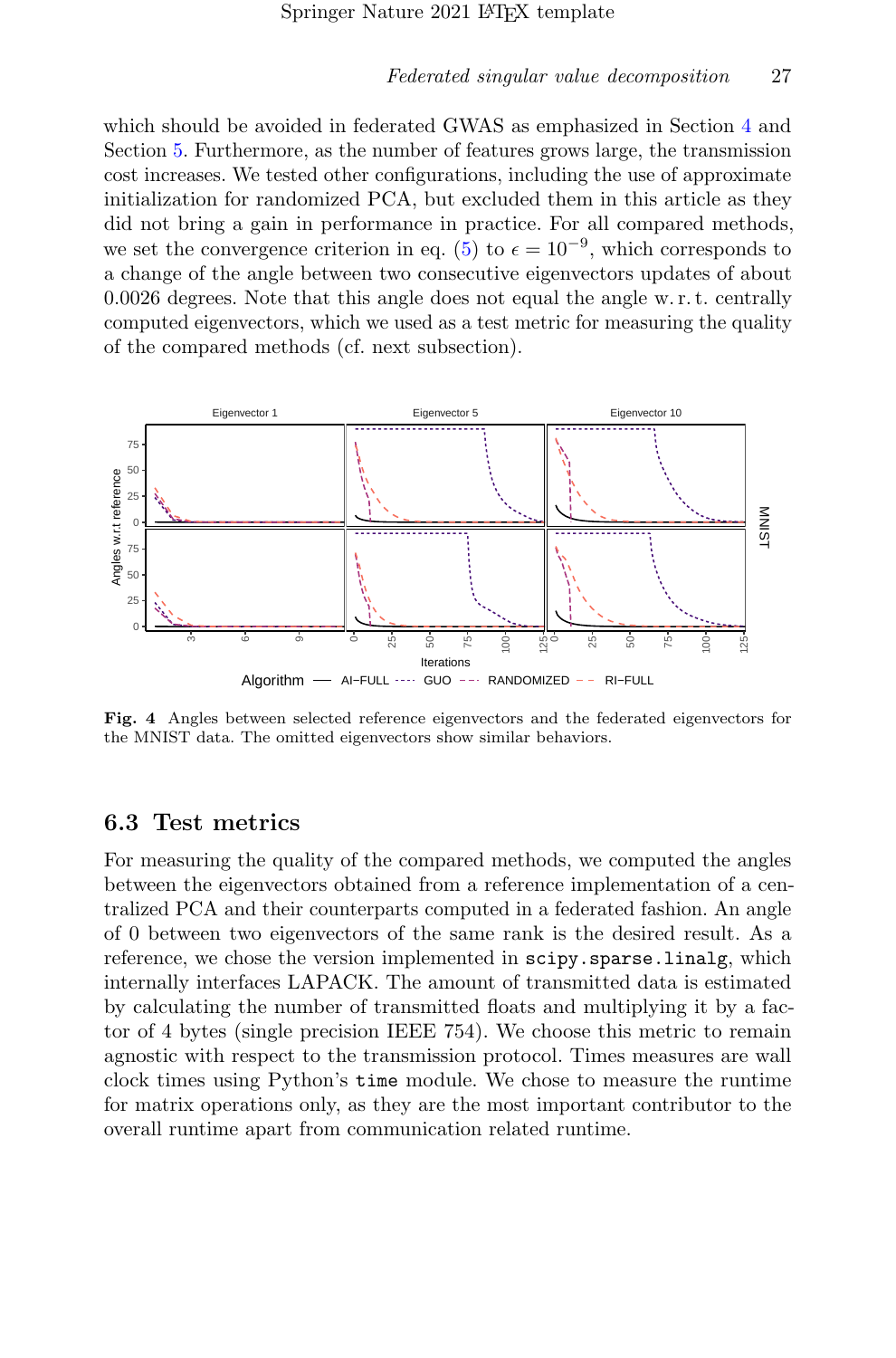## 6.4 Implementation, availability, and hardware specifications

All methods except the web interface are written in Python, using mainly, but not exclusively numpy and scipy. They are available online at [https:](https://github.com/AnneHartebrodt/federated-svd) [//github.com/AnneHartebrodt/federated-svd.](https://github.com/AnneHartebrodt/federated-svd) The simulation tests were run on a compute server with 48 CPUs and 502 GB available RAM due to the size of the genetic data sets. A federated tool compatible with the Feature-Cloud [\(Matschinske et al,](#page-34-10) [2021b\)](#page-34-10) ecosystem [\(featurecloud.ai\)](featurecloud.ai) is available on the platform. The corresponding source code can be found at [https:](https://github.com/AnneHartebrodt/fc-federated-svd) [//github.com/AnneHartebrodt/fc-federated-svd.](https://github.com/AnneHartebrodt/fc-federated-svd) We also created an AIME report [\(Matschinske et al,](#page-34-11) [2021a\)](#page-34-11) to promote accessibility of machine learning research [\(Hartbrodt,](#page-33-10) [2022\)](#page-33-10).

### 6.5 Convergence behavior

To test the convergence behavior of the compared federated algorithms, we split the genetic data sets into 5 equally sized chunks; and the MNIST data set into 5 and 10 chunks. For every algorithm, we then recorded the angles between the first 10 eigenvectors w. r. t. the fully converged references at each iteration averaged across 10 runs.

Figures [4](#page-26-0) to [7](#page-30-0) show the results of the experiments. Note that, unlike the versions RI-FULL, AI-FULL, RANDOMIZED of our algorithm, the competitor GUO computes the eigenvectors sequentially (i.e., eigenvector  $k$  has to converge before starting the computation of the eigenvector  $k + 1$ , which means that, for all but the first eigenvector, the plots for GUO start with a horizontal line. The most important result is that, for all algorithms, the eigenvectors perfectly converge to the reference eventually.

For low ranking eigenvectors, the approximate initialization speeds up the computation, because these eigenvectors can be well approximated and start with angles to the reference close to 0 (see Figures [4](#page-26-0) and [5\)](#page-29-0). The gain decreases in higher dimensions. Therefore, RANDOMIZED shows the overall best convergence behavior across all data sets and dimensions.

The number of sites does not influence the convergence behavior, as can be seen in the test with the MNIST data (Figures [4](#page-26-0) and [7\)](#page-30-0) where the convergence curves and the required number of iterations are similar for the simulations with 5 clients and 10 clients. The transmitted data is shown only from the aggregator's perspective, to make the runs comparable. In federated SVD, the transmission cost scales with the number of clients.

The number of features/SNPs in the data does not show a clear trend. Although in the convergence plots in Figure [5](#page-29-0) the larger data sets seem to converge more quickly, the overall number of iterations in fig. [6](#page-30-1) does not confirm this trend. The reason for this is the dependence of the convergence speed on the eigengaps (the difference between two consecutive eigenvalues), an inherent property of each data set. The smaller the eigengap, the worse the convergence behavior. Table [4](#page-28-1) shows the eigengaps for the eigengaps for Chromosome 2.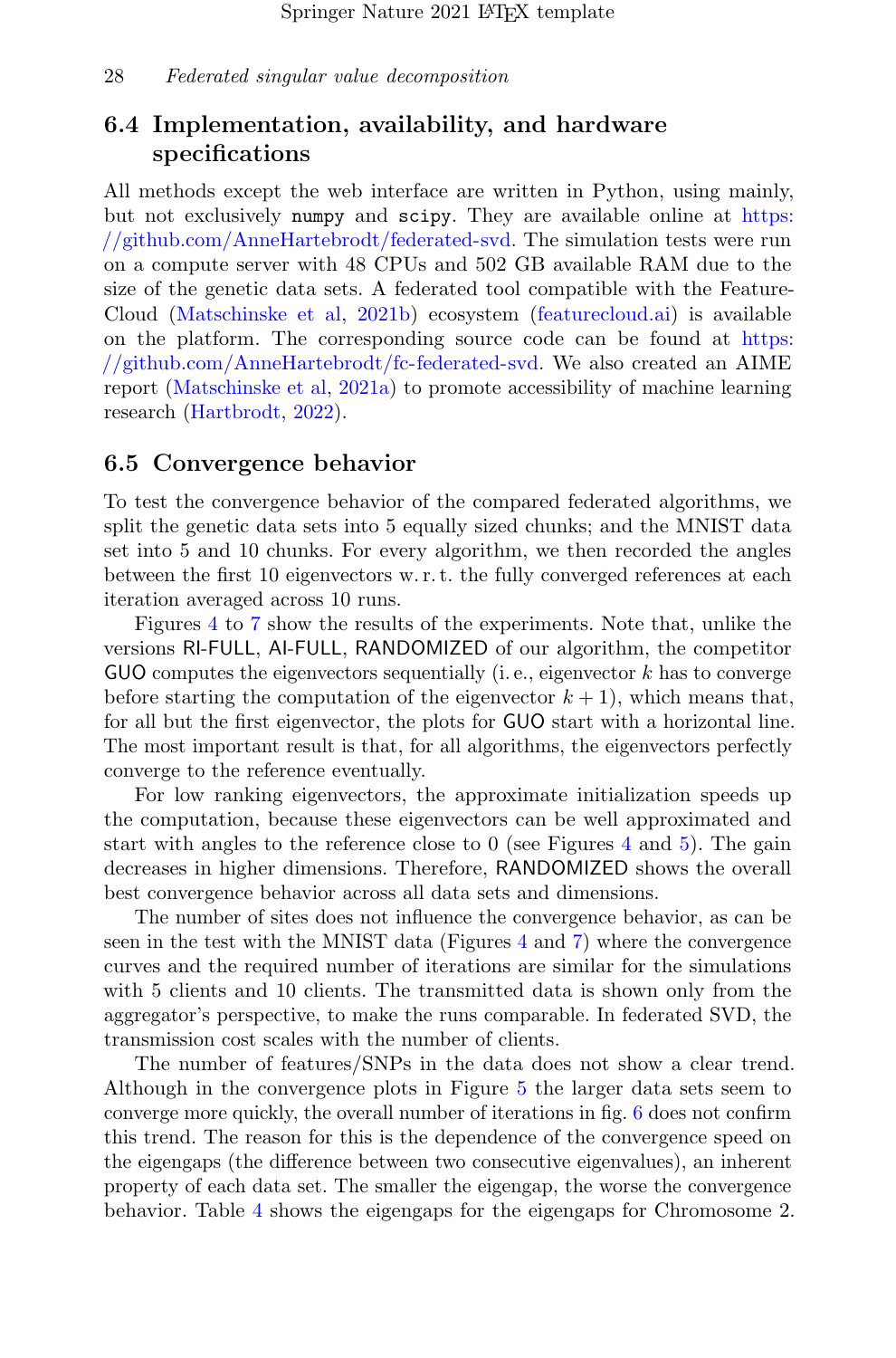The higher ranking eigengaps are generally quite small, indicating generally bad convergence for all datasets. Eigengap 8 for the data set containing 100000 SNPs specifically, is comparably even smaller which could explain the especially poor convergence.

<span id="page-28-1"></span>

| SNP <sub>s</sub>            | EG1.          | EG2                           | EG3                  | EG4                      | EG5                | EG6-                 | EG7                  | EG8                | EG9                  |
|-----------------------------|---------------|-------------------------------|----------------------|--------------------------|--------------------|----------------------|----------------------|--------------------|----------------------|
| 100000<br>500000<br>1140556 | 26.68<br>31.5 | 15.14 16.02<br>18.41<br>24.79 | 1.19<br>3.36<br>4.02 | 3.95<br>12.65<br>- 15.59 | 0.9<br>2.71<br>3.3 | 1.87<br>0.62<br>3.41 | 0.32<br>0.91<br>0.39 | 0.05<br>02<br>1.2. | 0.12<br>0.28<br>0.25 |

Table 4 Eigengaps for Chromosome 2

### 6.6 Scalability

To gauge the scalability of the methods with respect to runtime and transmission cost, we recorded the number of iterations until convergence, the runtime for matrix operations, and the estimated total amount of transmitted data for the selected algorithms. In Figure [6](#page-30-1) we see that the amount of transmitted data is the smallest for the randomized algorithm RANDOMIZED, followed by GUO and with a significant distance AI-FULL and RI-FULL. RANDOMIZED also spends the least time on the matrix operations which are the major contributor in to the runtime. The number of required iterations is the smallest for RANDOMIZED, followed with large gap by AI-FULL and RI-FULL and GUO on the last place. Since the required iterations correspond to the number of communication steps, this factor significantly contributes to the overall runtime. Overall, RANDOMIZED performs the best in all three measured categories. Generally, the bottleneck in federated learning is the number of transmission steps during the learning process, as this involves network communication. However, with increasing data set size like in the presented GWAS case, also the reduction in local runtime shows considerable impact on the overall runtime.

### <span id="page-28-0"></span>6.7 Covariance reconstruction experiment

We implemented the covariance reconstruction scheme presented in Section [5](#page-22-0) and applied in on small example data, demonstrating its practicality. Using the breast cancer data and the diabetes data set from the UCI repository [\(Dua and Graff,](#page-32-7) [2017\)](#page-32-7) which have 442 and 569 samples and 10 and 30 features respectively, we computed the centralized covariance matrix. Then we ran federated subspace iteration and recorded the eigenvector updates. After  $m/k$ iterations, we used the recorded matrices to form the linear system described in Section [5.1.](#page-22-1) Instead of inverting the matrix as described in eq. [\(6\)](#page-23-1), we used a linear least squares solver (scipy.lstsq) to compute the solution. We then computed the Pearson correlation between the true and the reconstructed covariance matrix, with a perfect outcome of 1 (see Table [5\)](#page-29-1) in negligible time.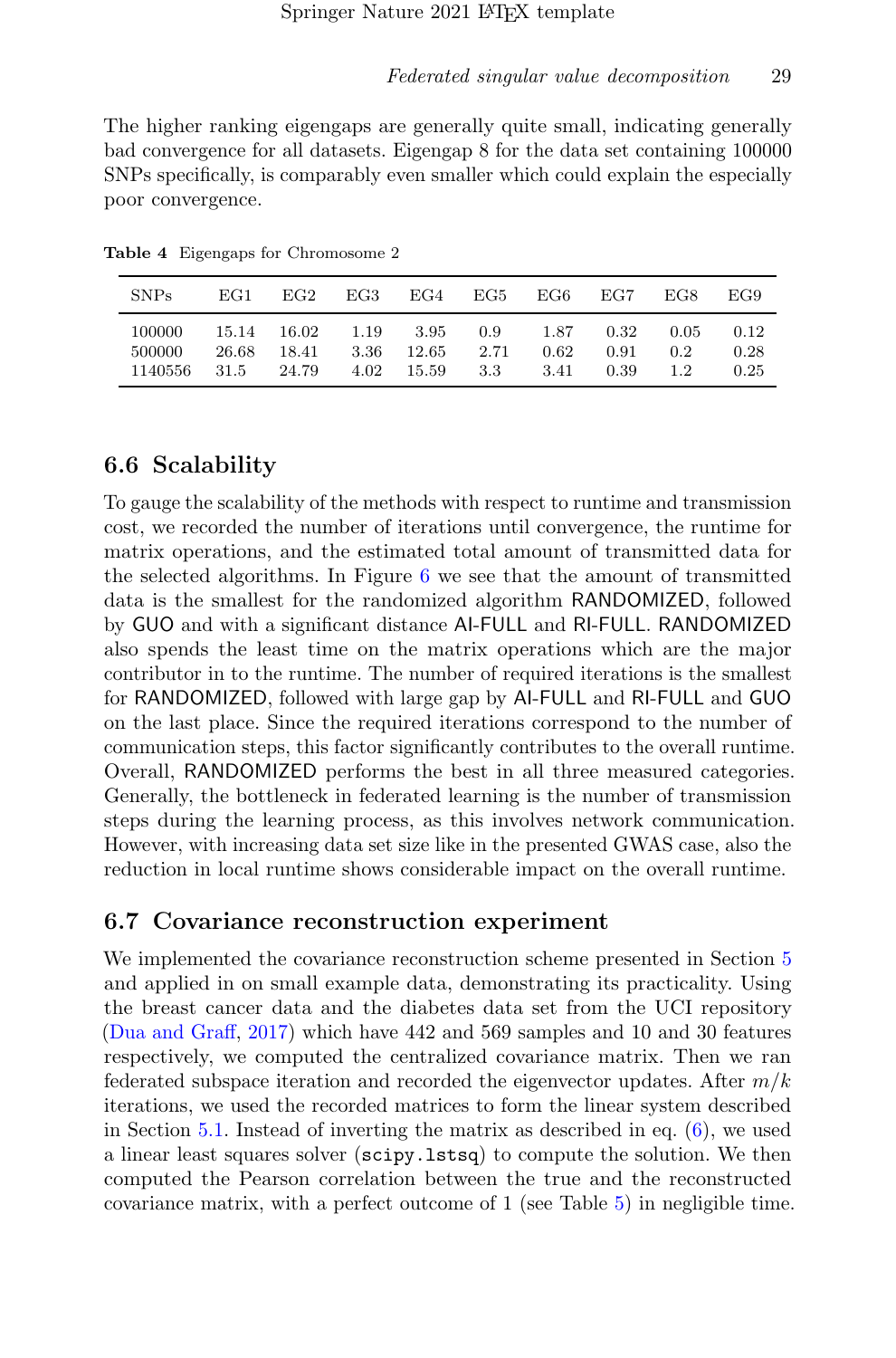

<span id="page-29-1"></span>

<span id="page-29-0"></span>Fig. 5 Angles between selected reference eigenvectors and the federated eigenvectors on chromosome 1 and 2. The omitted eigenvectors show similar behaviors.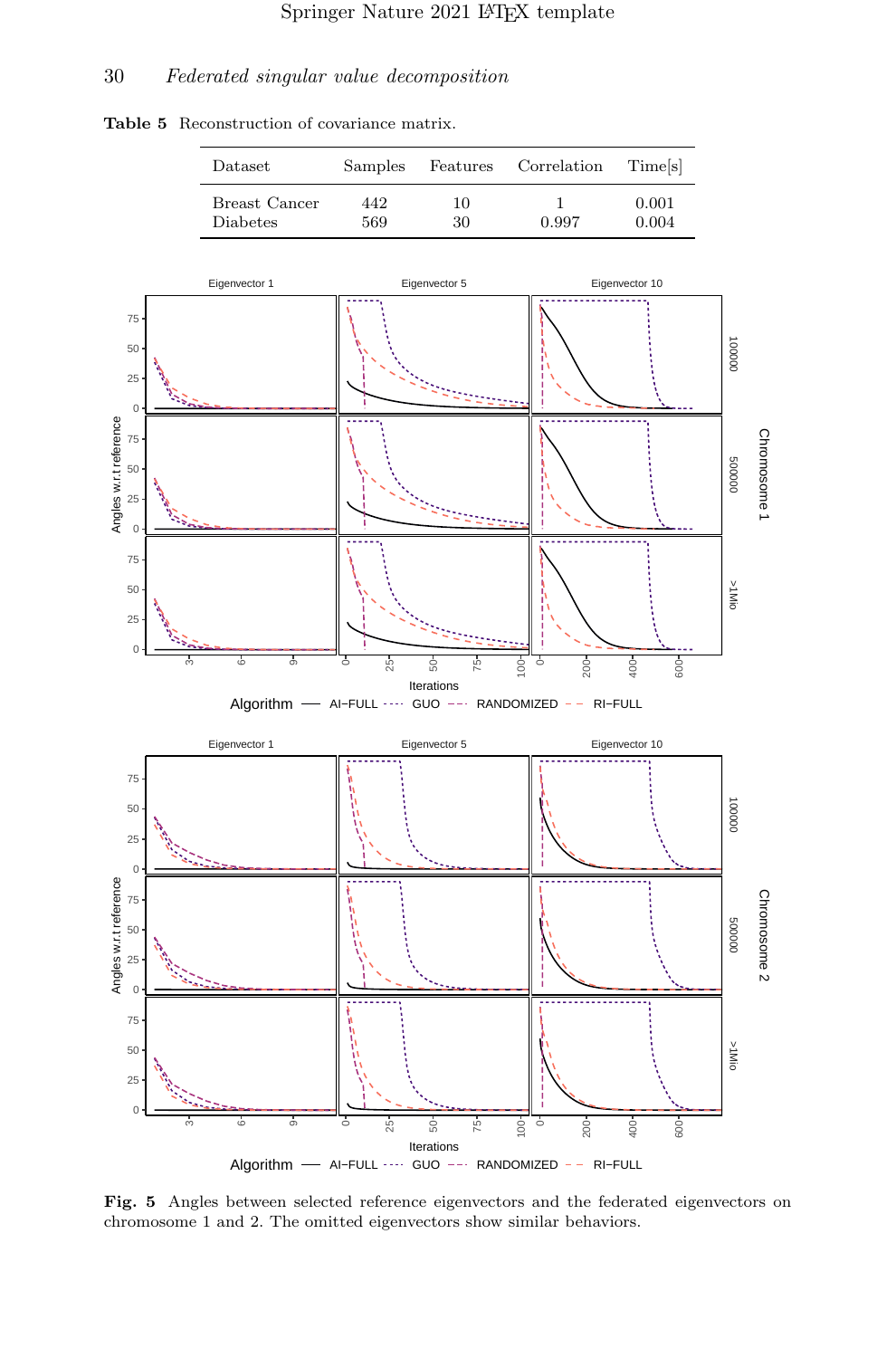

<span id="page-30-1"></span>Fig. 6 Iterations, Runtime for matrix computations, and total transmitted data for each algorithm and each of the three data sets. The boxplots are grouped, the shading indicates the number of features  $(0.1 * 10^6, 0.5 * 10^6, \text{ and roughly } 1 * 10^6)$ .



<span id="page-30-0"></span>Fig. 7 Iterations, Runtime for matrix computations, and total transmitted data for each algorithm for the MNIST data. The boxplots are grouped, the shading indicates the number of simulated clients (5, and 10).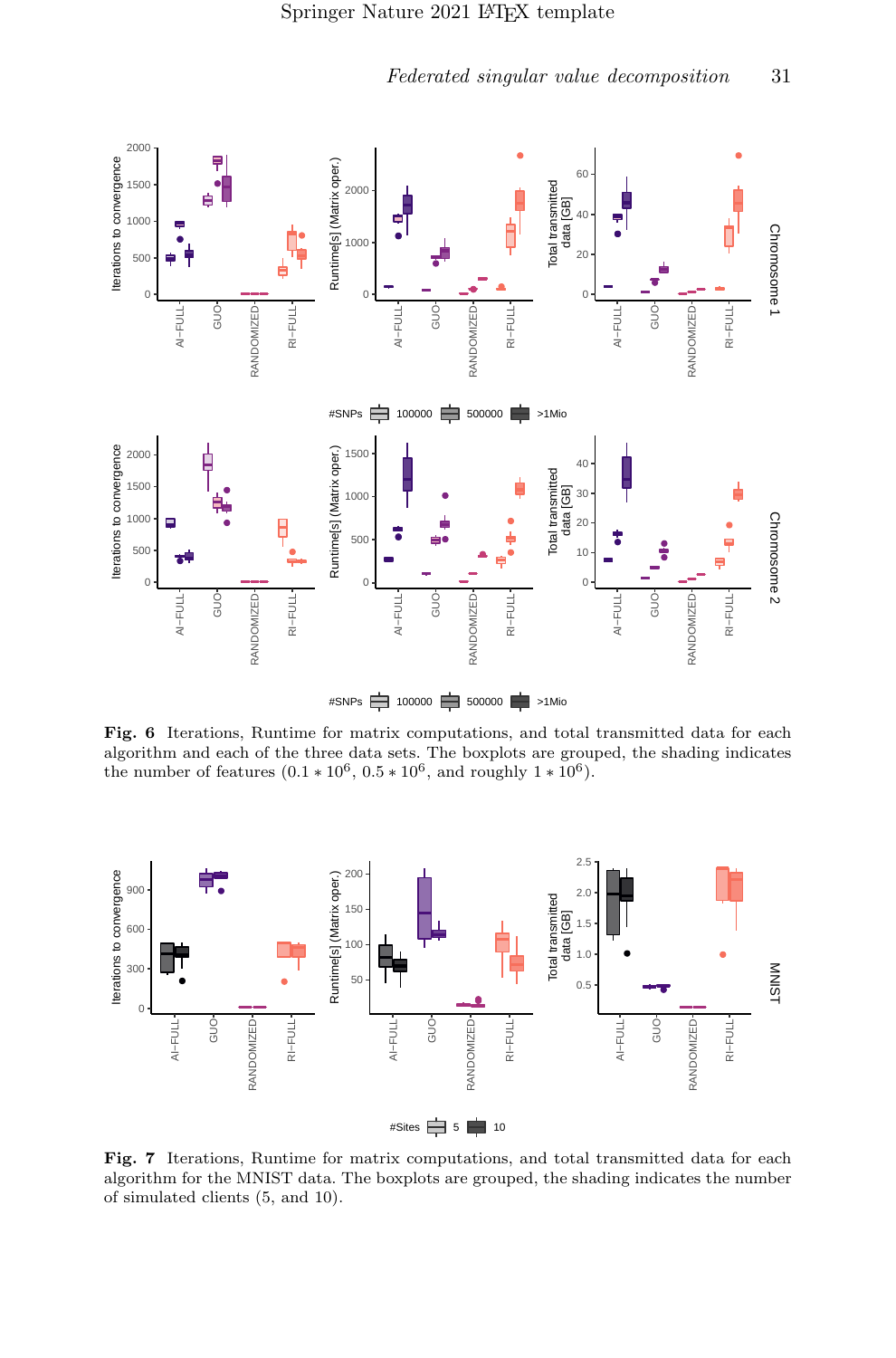## <span id="page-31-0"></span>7 Conclusions and outlook

In this paper, we presented an improved federated SVD algorithm which is applicable to both vertically and horizontally partitioned data and, at the same time, increases the privacy compared to previous solutions.

Although our algorithm is motivated by the requirements of population stratification in federated GWAS, it is generically applicable. We proved that a first version of our algorithm is equivalent to a state-of-the-art centralized SVD algorithm and demonstrated empirically that it indeed converges to the centrally computed solutions. Subsequently, we improved the algorithm by including techniques from other federated and centralized algorithms to increase scalability and reduce the number of required communications.

There are two key advantages of our algorithm: Firstly, unlike in existing federated PCA algorithms, the sample eigenvectors remain at the local sites, due to the use of fully federated Gram-Schmidt orthonormalization, which improves the privacy of the algorithm. Secondly, the algorithm limits the amount of transmitted data (via smart initialization and data approximation) and is thereby more scalable and further prevents information leakage. In particular, the transmission cost of the randomized algorithm is not dependent on the number of samples and only partially dependent on the number of features.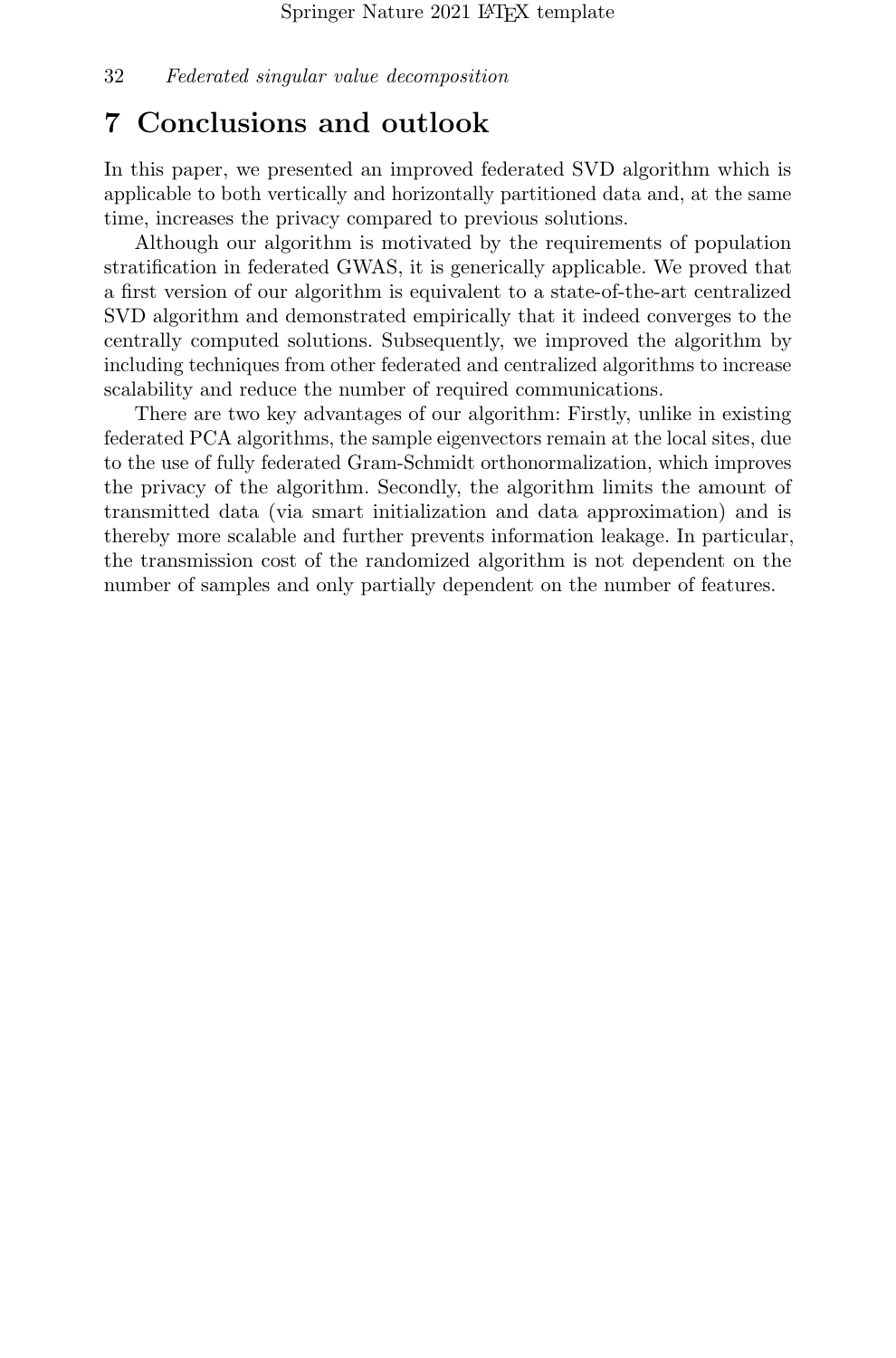## Funding

The FeatureCloud project has received funding from the European Union's Horizon 2020 research and innovation programme under grant agreement No 826078. This publication reflects only the authors' view and the European Commission is not responsible for any use that may be made of the information it contains.

## Competing interests

The authors have no relevant financial or non-financial interests to disclose.

## References

- <span id="page-32-2"></span>Balcan MF, Kanchanapally V, Liang Y, et al (2014) Improved distributed principal component analysis. Advances in Neural Information Processing Systems 4(January):3113–3121. URL [http://arxiv.org/abs/1408.5823,](http://arxiv.org/abs/1408.5823) [https://arxiv.org/abs/arXiv:1408.5823](https://arxiv.org/abs/1408.5823)
- <span id="page-32-4"></span>Balcan MF, Du SS, Wang Y, et al (2016) An improved gap-dependency analysis of the noisy power method. Journal of Machine Learning Research 49(June):284–309. URL [http://arxiv.org/abs/1602.07046,](http://arxiv.org/abs/1602.07046) [https://arxiv.org/abs/arXiv:1602.07046](https://arxiv.org/abs/1602.07046)
- <span id="page-32-5"></span>Chen X, Lee JD, Li H, et al (2020) Distributed estimation for principal component analysis: a gap-free approach. CoRR abs/2004.02336. [https://arxiv.org/abs/arXiv:2004.02336](https://arxiv.org/abs/2004.02336)
- <span id="page-32-0"></span>Cho H, Wu DJ, Berger B (2018) Secure genome-wide association analysis using multiparty computation. Nature Biotechnology 36(6):547–551. [https:](https://doi.org/10.1038/nbt.4108) [//doi.org/10.1038/nbt.4108](https://doi.org/10.1038/nbt.4108)
- <span id="page-32-6"></span>Cramer R, Damgård IB, et al (2015) Secure multiparty computation. Cambridge University Press
- <span id="page-32-7"></span>Dua D, Graff C (2017) UCI machine learning repository. URL [http://archive.](http://archive.ics.uci.edu/ml) [ics.uci.edu/ml](http://archive.ics.uci.edu/ml)
- <span id="page-32-1"></span>Galinsky KJ, Bhatia G, Loh PR, et al (2016) Fast Principal-Component Analysis Reveals Convergent Evolution of ADH1B in Europe and East Asia. The American Journal of Human Genetics 98(3):456–472. [https://doi.org/](https://doi.org/10.1016/j.ajhg.2015.12.022) [10.1016/j.ajhg.2015.12.022](https://doi.org/10.1016/j.ajhg.2015.12.022)
- <span id="page-32-3"></span>Gauch HG, Qian S, Piepho HP, et al (2019) Consequences of PCA graphs, SNP codings, and PCA variants for elucidating population structure. PLoS ONE 14(6):1–26. <https://doi.org/10.1371/journal.pone.0218306>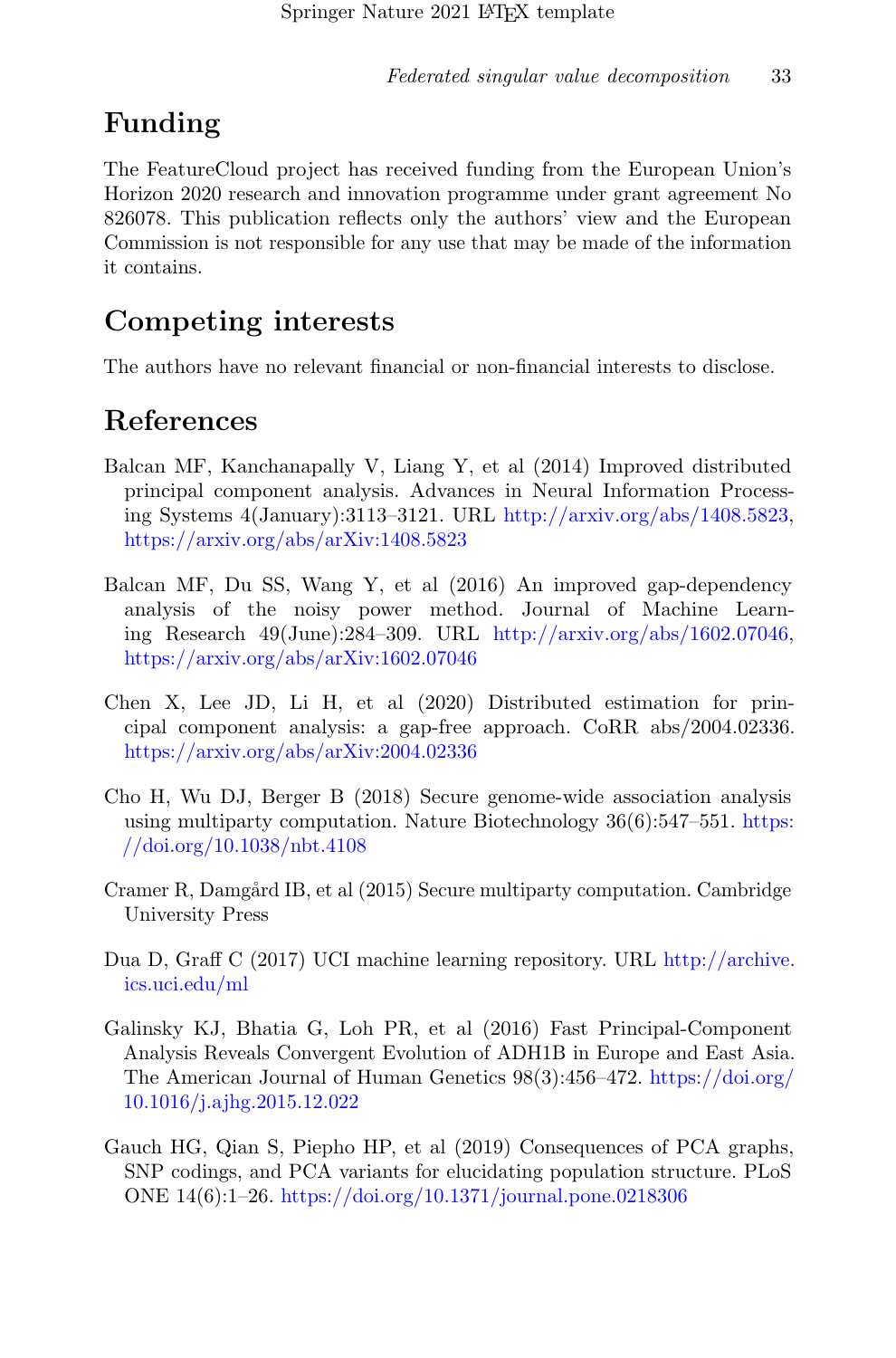- <span id="page-33-9"></span>Grammenos A, Mendoza Smith R, Crowcroft J, et al (2020) Federated principal component analysis. In: Larochelle H, Ranzato M, Hadsell R, et al (eds) Advances in Neural Information Processing Systems, vol 33. Curran Associates, Inc., pp 6453–6464, URL [https://proceedings.neurips.cc/paper/](https://proceedings.neurips.cc/paper/2020/file/47a658229eb2368a99f1d032c8848542-Paper.pdf) [2020/file/47a658229eb2368a99f1d032c8848542-Paper.pdf](https://proceedings.neurips.cc/paper/2020/file/47a658229eb2368a99f1d032c8848542-Paper.pdf)
- <span id="page-33-2"></span>Guo YF, Lin X, Teng Z, et al (2012) A covariance-free iterative algorithm for distributed principal component analysis on vertically partitioned data. Pattern Recognition 45(3):1211–1219. [https://doi.org/10.1016/j.patcog.2011.](https://doi.org/10.1016/j.patcog.2011.09.002) [09.002](https://doi.org/10.1016/j.patcog.2011.09.002)
- <span id="page-33-6"></span>Hadri B, Ltaief H, Agullo E, et al (2010) Tile qr factorization with parallel panel processing for multicore architectures. In: 2010 IEEE International Symposium on Parallel Distributed Processing (IPDPS), pp 1–10, [https:](https://doi.org/10.1109/IPDPS.2010.5470443) [//doi.org/10.1109/IPDPS.2010.5470443](https://doi.org/10.1109/IPDPS.2010.5470443)
- <span id="page-33-3"></span>Halko N, Martinsson PG, Tropp JA (2011) Finding structure with randomness: Probabilistic algorithms for constructing approximate matrix decompositions. SIAM Review 53(2):217–288. <https://doi.org/10.1137/090771806>
- <span id="page-33-10"></span>Hartbrodt A (2022) Federated singular value decomposition for high dimensional data [aime lp0kqt]. URL <https://aime.report/lP0kqT>
- <span id="page-33-4"></span>Hartebrodt A, Nasirigerdeh R, Blumenthal DB, et al (2021) Federated Principal Component Analysis for Genome-Wide Association Studies. ICDM 2021
- <span id="page-33-7"></span>Hoemmen M (2011) A communication-avoiding, hybrid-parallel, rank-revealing orthogonalization method. In: 2011 IEEE International Parallel Distributed Processing Symposium, pp 966–977, <https://doi.org/10.1109/IPDPS.2011.93>
- <span id="page-33-8"></span>Imtiaz H, Sarwate AD (2018) Differentially private distributed principal component analysis. In: 2018 IEEE International Conference on Acoustics, Speech and Signal Processing (ICASSP). IEEE, p 2206–2210, [https:](https://doi.org/10.1109/ICASSP.2018.8462519) [//doi.org/10.1109/ICASSP.2018.8462519](https://doi.org/10.1109/ICASSP.2018.8462519)
- <span id="page-33-5"></span>Jolliffe I (2002) Principal Component Analysis. Springer-Verlag, [https://doi.](https://doi.org/10.1007/b98835) [org/10.1007/b98835,](https://doi.org/10.1007/b98835) URL <https://doi.org/10.1007/b98835>
- <span id="page-33-0"></span>Kairouz P, McMahan HB, Avent B, et al (2021) Advances and open problems in federated learning. Foundations and Trends in Machine Learning 14(1-2):1–210. [https://doi.org/10.1561/2200000083,](https://doi.org/10.1561/2200000083) [https://arxiv.org/abs/arXiv:1912.04977](https://arxiv.org/abs/1912.04977)
- <span id="page-33-1"></span>Kargupta H, Huang W, Sivakumar K, et al (2001) Distributed Clustering Using Collective Principal Component Analysis. Knowledge and Information Systems <https://doi.org/10.4324/9781315799476-12>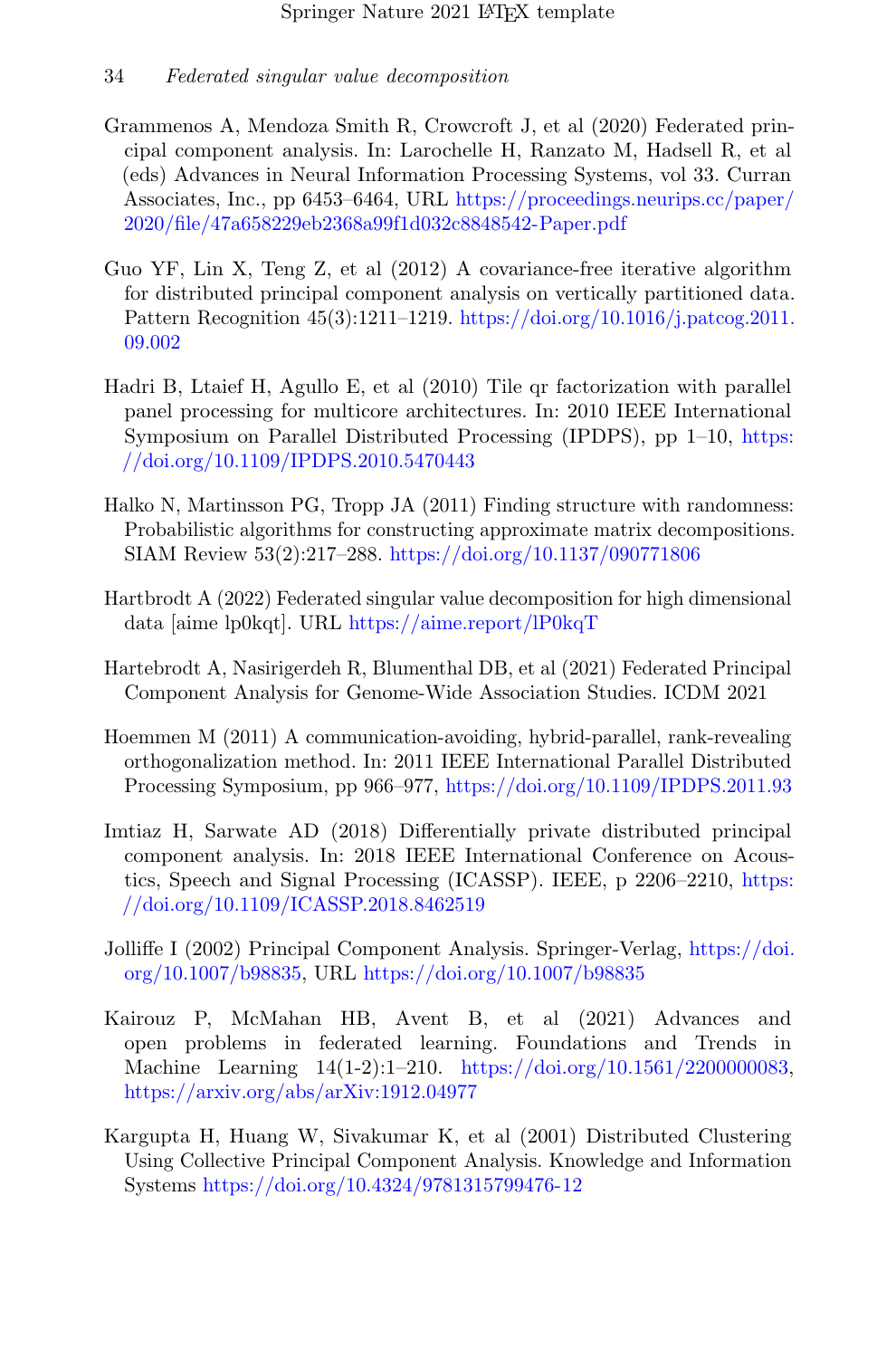- <span id="page-34-9"></span>LeCun Y, Cortes C, Burges CJ (2005) MNNIST database of handwritten digits. [http://yann.lecun.com/exdb/mnist/,](http://yann.lecun.com/exdb/mnist/) [Online; accessed 27-02-2020]
- <span id="page-34-7"></span>Lei Q, Zhong K, Dhillon IS (2016) Coordinate-wise power method. In: Lee D, Sugiyama M, Luxburg U, et al (eds) Advances in Neural Information Processing Systems, vol 29. Curran Associates, Inc., p 2064–2072, URL [https://proceedings.neurips.cc/paper/2016/file/](https://proceedings.neurips.cc/paper/2016/file/8b4066554730ddfaa0266346bdc1b202-Paper.pdf) [8b4066554730ddfaa0266346bdc1b202-Paper.pdf](https://proceedings.neurips.cc/paper/2016/file/8b4066554730ddfaa0266346bdc1b202-Paper.pdf)
- <span id="page-34-5"></span>Li Y, Byun J, Cai G, et al (2016) FastPop: A rapid principal component derived method to infer intercontinental ancestry using genetic data. BMC Bioinformatics 17(1):1–8. <https://doi.org/10.1186/s12859-016-0965-1>
- <span id="page-34-6"></span>Liu Y, Chen C, Zheng L, et al (2020) Privacy Preserving PCA for Multiparty Modeling. arXiv URL [http://arxiv.org/abs/2002.02091,](http://arxiv.org/abs/2002.02091) <https://arxiv.org/abs/2002.02091>
- <span id="page-34-8"></span>Londin ER, Keller MA, Maista C, et al (2010) Coaims: A cost-effective panel of ancestry informative markers for determining continental origins. PLoS One 5:e13,443. <https://doi.org/10.1371/journal.pone.0013443>
- <span id="page-34-11"></span>Matschinske J, Alcaraz N, Benis A, et al (2021a) The AIMe registry for artificial intelligence in biomedical research. Nature Methods [https://doi.org/10.1038/](https://doi.org/10.1038/s41592-021-01241-0) [s41592-021-01241-0,](https://doi.org/10.1038/s41592-021-01241-0) URL <https://doi.org/10.1038/s41592-021-01241-0>
- <span id="page-34-10"></span>Matschinske J, Späth J, Nasirigerdeh R, et al (2021b) The FeatureCloud AI store for federated learning in biomedicine and beyond. <2105.05734>
- <span id="page-34-0"></span>Mothukuri V, Parizi RM, Pouriyeh S, et al (2021) A survey on security and privacy of federated learning. Future Generation Computer Systems 115:619–640. <https://doi.org/10.1016/j.future.2020.10.007>
- <span id="page-34-1"></span>Nasirigerdeh R, Torkzadehmahani R, Matschinske J, et al (2020) splink: A federated, privacy-preserving tool as a robust alternative to meta-analysis in genome-wide association studies. bioRxiv [https://doi.org/10.1101/2020.06.](https://doi.org/10.1101/2020.06.05.136382) [05.136382](https://doi.org/10.1101/2020.06.05.136382)
- <span id="page-34-4"></span>Nasirigerdeh R, Torkzadehmahani R, Baumbach J, et al (2021) On the privacy of federated pipelines. In: SIGIR 2021. ACM, New York, p 5, [https://doi.](https://doi.org/10.1145/3404835.3462996) [org/10.1145/3404835.3462996](https://doi.org/10.1145/3404835.3462996)
- <span id="page-34-2"></span>Price AL, Patterson NJ, Plenge RM, et al (2006) Principal components analysis corrects for stratification in genome-wide association studies. Nature Genetics 38(8):904–909. <https://doi.org/10.1038/ng1847>
- <span id="page-34-3"></span>Qi H, Wang TW, Birdwell JD (2003) Global principal component analysis for dimensionality reduction in distributed data mining. In: Statistical Data